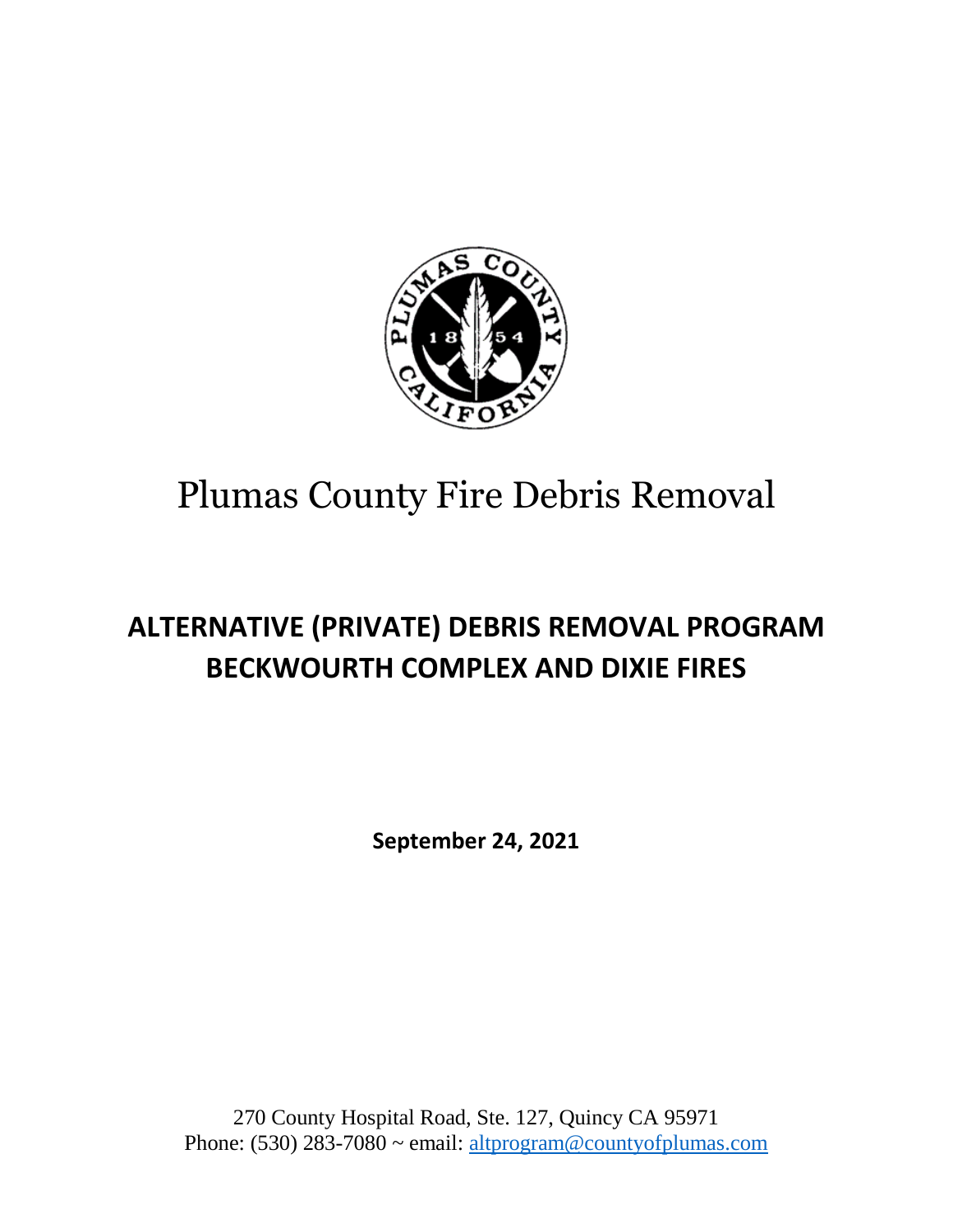# Table of Contents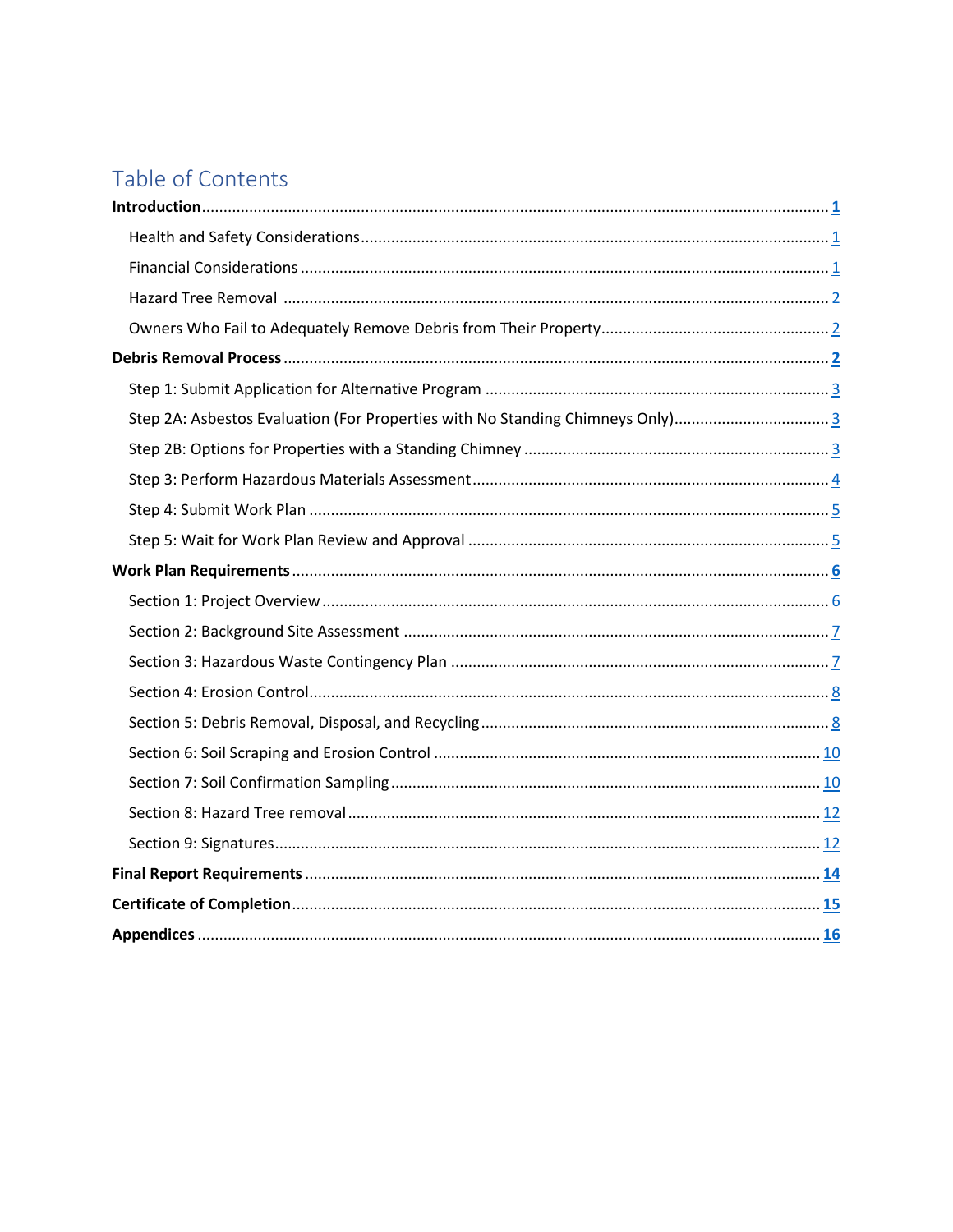# **ALTERNATIVE (PRIVATE) DEBRIS REMOVAL PROGRAM BECKWOURTH COMPLEX AND DIXIE FIRES**

## <span id="page-2-0"></span>**Introduction**

Fire debris cleanup is a complicated process involving several steps. Whether you are using the Right of Entry (government) program or the Alternative Program, or Alt Program, the cleanup steps are the same. The primary differences are how the programs are funded, and those using the Alt Program will be responsible to manage their own cleanup. This added responsibility is not right for everyone. Be certain that you want to use the Alternative Program because once you begin an Alt Program cleanup, you will be ineligible for the Right of Entry (government) program.

This guide in meant to help homeowners, contractors, environmental consultants and others understand the Alt Program steps and requirements. If you have any questions, please contact the Debris Removal Call Center at 530-283-7080, or email us at [altprogram@countyofplumas.com](mailto:altprogram@countyofplumas.com)

#### <span id="page-2-1"></span>**Health and Safety Considerations**

To ensure safety of workers, the public and the environment, property owners must follow certain protocols after a wildfire disaster when removing structural ash and debris. The Plumas County Health Officer has declared a Local Health Emergency and issued a Hazard Advisory Warning that describes the public health and environmental dangers associated with the ash and debris from the Beckwourth Complex and Dixie Fires**.** As a result, the cleanup work must be done safely and in a way that protects the public health and environment. Environmental Health has been charged with ensuring all cleanups meet established standards, are done safely, and adhere to certain worker and community safety protocols.

#### <span id="page-2-2"></span>**Financial Considerations**

Alt Program participants are required to remediate their property and remove burn debris **at their own expense**, comply with all applicable requirements, and do so in a timely manner. These property owners will not be reimbursed with public funds for any portion of the cleanup or remediation process including ash or debris removal, debris disposal, soil testing, erosion control or tree removal. The property owners must complete the cleanup using a licensed contractor with proper certifications according to the requirements of the California Contractors State License Board.

Incomplete or inadequate work performed by contractors or consultants will not be acceptable. Property owners will not be given a Certificate of Completion until all work is completed to the state standard. Without a Certificate of Completion, property owners will not be able to obtain permits to rebuild.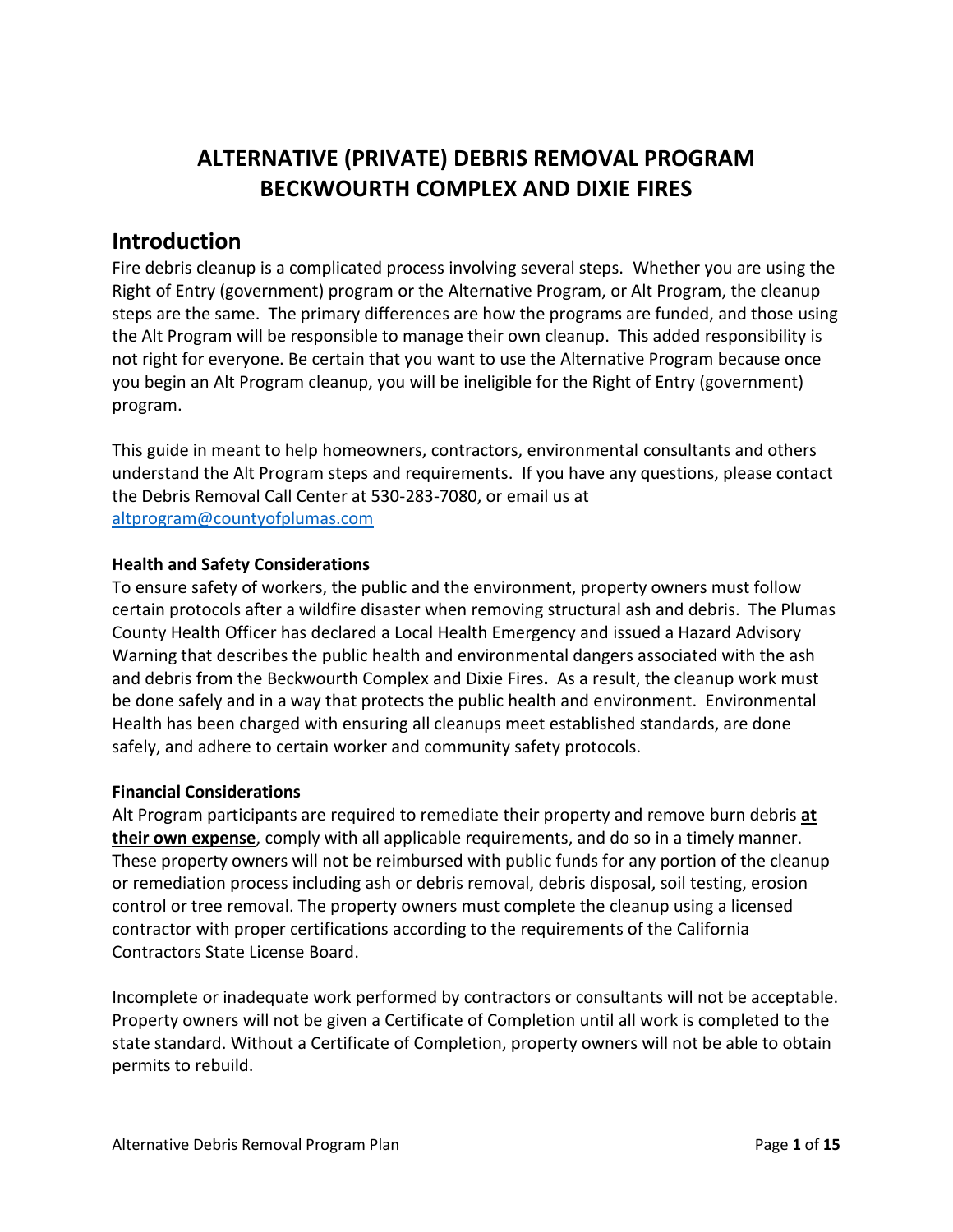#### <span id="page-3-0"></span>**Hazard Tree Removal**

Hazard trees are defined as any tree that has been so severely damaged by the Dixie or Beckwourth fires that it poses a risk of falling onto an improved public property, or public road or right-of-way within 5 years of the fire. Property owners using the Alternative Program for structural debris removal will be required to hire a licensed arborist or registered forester to assess for hazard trees. Any tree classified as a hazard tree must then be removed at the **owner's expense**.

The Plumas County Public Works Director in is charge of the Hazard Tree Program. Public Works will coordinate with Plumas County Alternative Debris Removal Program (Alt Program) to incorporate the Hazard Tree Program results into final Alt Program information. **Please contact Plumas County Public Works at (530) 283-6268 for the requirements of this program.**

#### <span id="page-3-1"></span>**Owners Who Fail to Adequately Remove Debris from Their Property**

Due to the dangers to the public health, welfare and environment, if property owners choose not to participate in the Right of Entry (government) Program and/or do not complete an adequate or timely cleanup through the Alternative Program, they may be subject to enforcement actions. Such actions may include, but not be limited to, hazard removal and/or relocation, cleanup, site evaluation, soil testing, and/or chemical analysis. **All expenses incurred for such inspection and mitigation, including but not limited to, abatement costs, expenses, and attorney's fees, are subject to full cost recovery from the owner with a lien recorded on the property.** Deadlines for completing an adequate cleanup through the Alternative Program will be set by the Plumas County Board of Supervisors.

## <span id="page-3-2"></span>**Debris Removal Process**

#### <span id="page-3-3"></span>**Step 1: Submit Application for Alternative Program**

Before submitting a work plan or before any work can begin, the property owner must submit an Alternative Fire Debris Removal Program Application (Alternative Program Application). This application asks for basic job information like a brief description of the debris being removed (number and type of structures, types of waste, etc.). More importantly, on the application you must identify the contract you will be working with to complete this cleanup, and you must provide the contractor's license information. **The application must be signed by both the owner and the contractor** performing the work. Submit completed applications to the Debris Removal Center located at 270 County Hospital Road Suite 127, Quincy, CA 95971 or email them t[o altprogram@countyofplumas.com](mailto:altprogram@countyofplumas.com) .

After submitting the application, the contractor will need to submit a detailed work plan for the project. The requirements of the work plan are covered in more detail below.

Alternative Debris Removal Program Plan Page **2** of **16** To ensure all wildfire debris is cleaned up in a timely manner, the Plumas County Board of Supervisors will issue deadlines for property owners to submit the Alternative Program Application. More information about this deadline will be advertised once it is available.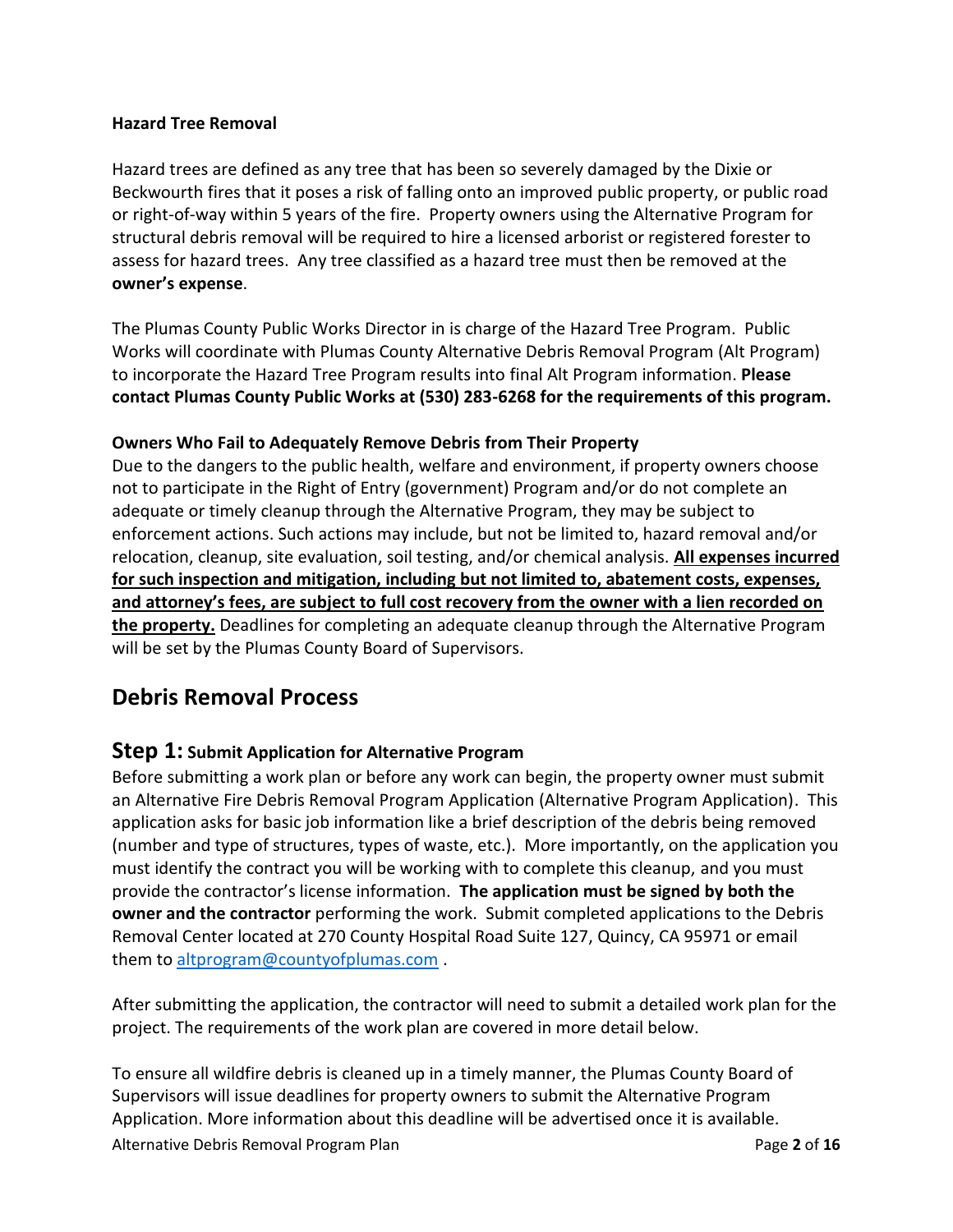## <span id="page-4-0"></span>**Step 2A: Asbestos Evaluation (For Properties With No Standing Chimneys Only)**

Before major site disturbing activities can begin, a Certified Asbestos Consultant (CAC) evaluation of the property is required. If the property did not have a chimney, or the chimney was toppled during the fire, a safe and thorough asbestos survey can be completed. If the chimney is still standing, skip to Step 2B.

Obtaining an asbestos evaluation early in the process will help ensure the Work Plan is accurate and can fully address conditions found on the property. Although bulk asbestos may have been identified and removed during Phase 1 (Household Hazardous Waste removal), this was only a screening-level assessment. Detailed asbestos sampling and testing was not completed in Phase 1. Depending on the age and construction of the building, various building materials, the foundation, brick and/or chimney mortar may have asbestos-containing materials. Any of these may require asbestos testing as determined by the CAC.

Asbestos can be either friable or non-friable, and each type has special handling and disposal requirements. All asbestos abatement work must be completed by a licensed asbestos contractor under the direction of a CAC. Furthermore, appropriate air monitoring, fugitive dust controls, and other best management practices must be followed for asbestos handling and disposal. It is possible that some properties will require extensive asbestos abatement, and knowing this early in the process will help property owners make important decisions about their cleanup.

### <span id="page-4-1"></span>**Step 2B: Options For Properties With A Standing Chimney**

Chimneys pose special challenges for asbestos assessment and structural integrity after a wildfire. A full asbestos survey for free-standing chimneys is required. However, according to California Building Codes, all chimney structures are vertical gravity load carrying structures that in most cases are an integral component to the overall structure of the building they serve. Standing chimneys, though they may appear to be of sound condition, very rarely are capable of being reused for new construction after a wildfire. In many cases, they are in danger of collapse under their own weight. In brief, here are the primary structural concerns:

Concrete or clay masonry: Structure fire exposure reduces wall compressive strength due to the rapid dehydration of the cement. Depending on the aggregate type, due to the expansion, and changes in the dissimilar densities of the aggregate used in the concrete masonry or clay masonry units, the structural integrity of the chimney is compromised.

Stone masonry: At high temperatures 1100 -1500 degrees Fahrenheit, the strength of most stones is seriously affected and if thermal shock occurs the stone can disintegrate. The dissimilar densities of the stone and mortar will cause separation of the bond between these elements, and the structural integrity of the chimney is compromised.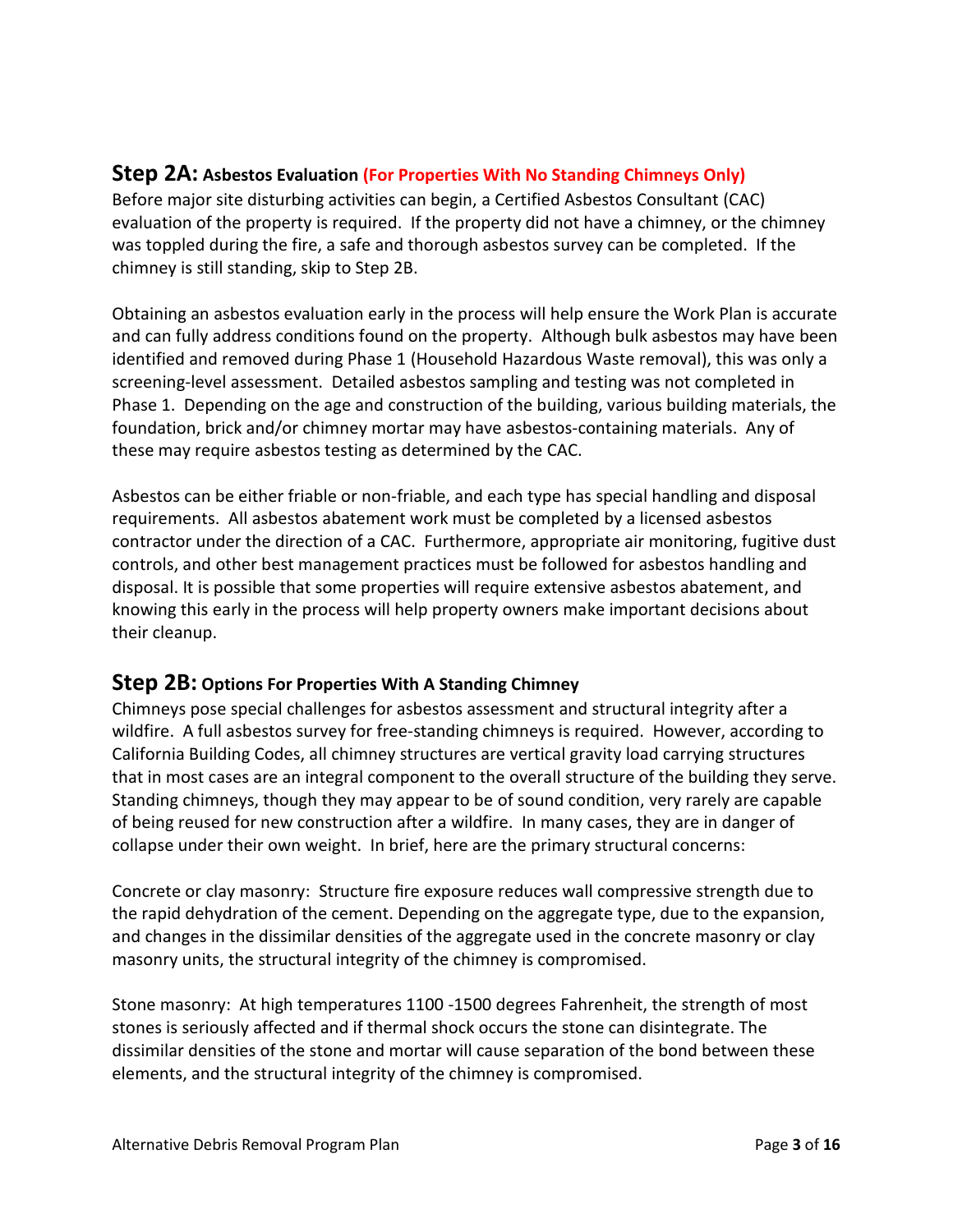It is possible for standing chimneys to be evaluated by a California Licensed Structural Engineer for reuse or incorporating the chimney in new construction. If it is determined by the Licensed Structural Engineer that the structural integrity of the chimney was compromised, it will need to be taken down. However, it may be possible, with Building Department approval and a Licensed Structural Engineer report, that the concrete, clay, or stone masonry components can be reused. The existing chimney could be disassembled, the components individually evaluated, and any components found to be in sound condition could be reused.

### **Because of these complexities, property owners will need to determine how they want to address a standing chimney and include the details in the Work Plan.** They have at least 2 options:

- Topple the chimney. Use special care to prevent dust and possible airborne asbestos emissions when toppling a chimney. Use one to two water streams to abate potential dust and exposures. The chimney needs to be pre-wetted along with the fall zone. Once the chimney is safely on the ground, the Certified Asbestos Consultant (CAC) can perform the needed assessment. **Chimneys cannot be toppled without an approved Work Plan.**
- If the Licensed Structural Engineer determines it is safe, have the CAC visually observe the interior of standing chimney flue for suspect asbestos-containing materials. This may require shoring, bracing or other measures to protect the inspector performing the inspection. If the CAC cannot adequately assess the standing chimney in place, it may still need to be toppled.

Whatever option the property owner choses, the details of how a standing chimney will be handled need to be included in the Work Plan (discussed below). Once completed, the CAC must submit the results of the asbestos survey along with any required laboratory results to the Plumas County Environmental Health Department.

## <span id="page-5-0"></span>**Step 3: Perform Hazardous Materials Assessment**

Similar to asbestos certification, hazardous waste assessment is needed before site disturbing activities begin. This is required to ensure hazardous wastes were not missed during Phase 1 Household Hazardous Waste removal.

This assessment typically involves records verification and field screening performed by your environmental consultant. The consultant is required to:

- Confirm Phase 1 assessment has been completed by California Department of Toxic Substances Control or US Environmental Protection Agency (EPA) for the subject property.
- Provide the results of the hazardous waste site assessment/field survey as part of the Work Plan submittal (Work Plan discussed below), and list any hazardous materials found.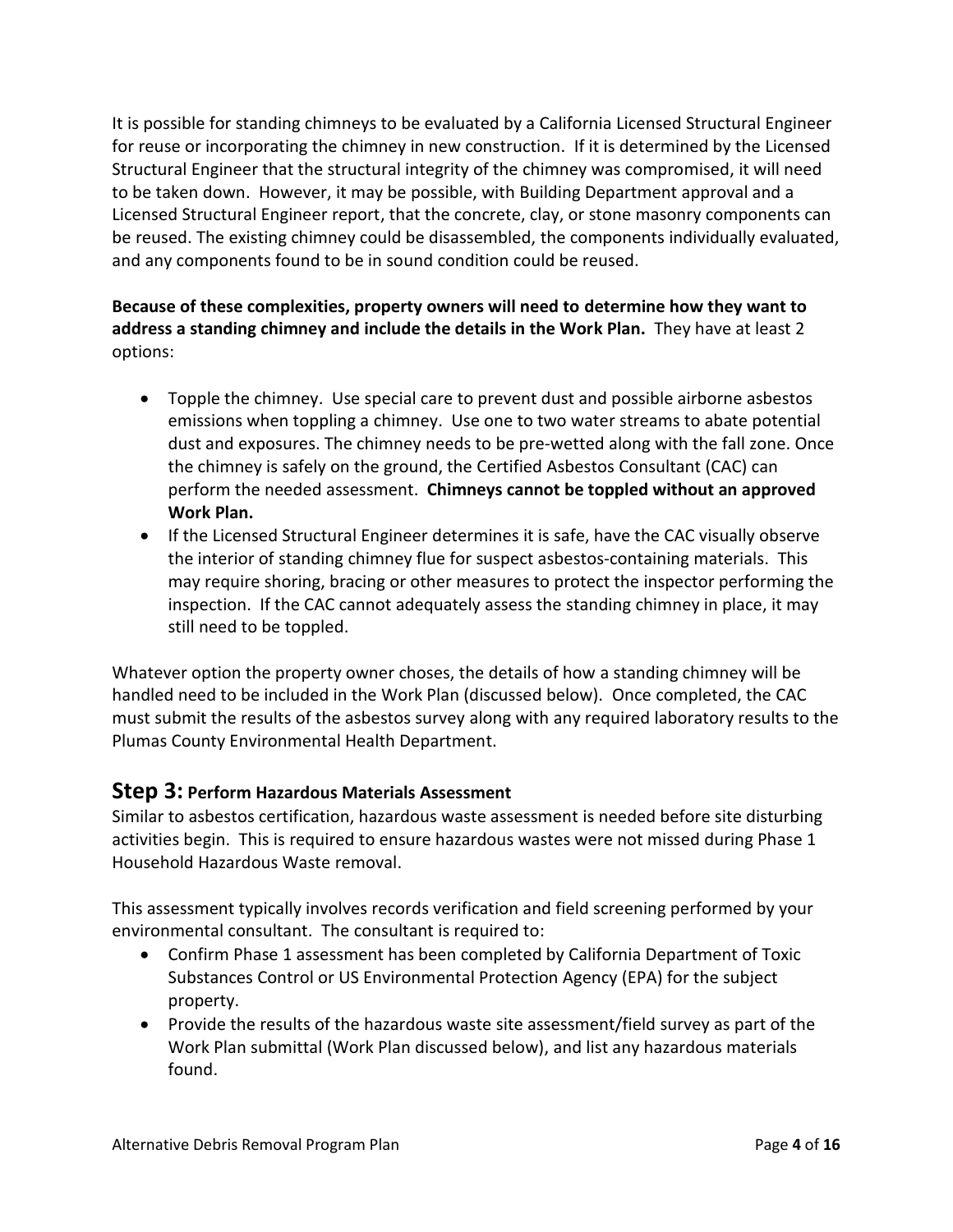Develop a plan for proper handling and disposal of known hazardous materials, and identify a contingency plan for proper handling and disposal should any hazardous materials be discovered during ash and structural debris removal activities.

### <span id="page-6-0"></span>**Step 4: Submit Work Plan**

Work Plans are intended to provide a step-by-step guide to complete ash and structural debris removal. Sufficient detail is required so all parties know what will be done, when, how and by whom. They also help ensure no steps are missed in the cleanup process. Once work starts, work plans help eliminate delays, duplication or uncertainty that cost extra time and money.

Submit completed work plans to the Debris Removal Center located at 270 County Hospital Road Suite 127, Quincy, CA 95971 or email them to [altprogram@countyofplumas.com.](mailto:altprogram@countyofplumas.com) The Alternative Program Work Plan must be submitted within 60 days of the submission of the Alternative Program Application to comply with Phase II Debris Removal requirements. The Work Plan shall be provided to the contractor performing debris removal and consultant performing soil testing so they can perform the work in a safe, complete and accurate manner. **The approved Work Plan must be on-site and followed by all contractors, sub-contractors and soil consultants.** 

To help you submit a complete and thorough work plan, two appendices are included in this document. **Appendix A** is an outline showing all of the required elements of the work plan in outline format. **Appendix B** is a work plan template that can help with the format of the plan, although site-specific details are required. Use of either Appendix is optional. However, all of the required elements must be included for a Work Plan to be approved.

#### <span id="page-6-1"></span>**Step 5: Wait for Work Plan Review and Approval**

The work plan will be reviewed for completeness and compliance with applicable standards. It may be returned to the contractor or environmental consultant for more information or clarification. Once it is approved, the owner, contractor and environmental consultant will be notified in writing the work plan is approved. The contractor will also be issued a Certificate of Disposal which will allow ash and structural burn debris to be disposed at the landfill identified in the Work Plan. Without a Certificate of Disposal, ash and structural burn debris will not be accepted at participating landfills. Once the written approval and Certificates of Disposal are received, work may begin.

**With the exception of asbestos removal under the direction of a Certified Asbestos Consultant, the work plan must be approved in writing by Plumas County before ash and structural debris removal can begin**.

## <span id="page-6-2"></span>**Work Plan Requirements**

This section describes the information that must be included in your Alternative Program debris removal work plan. If a Work Plan is missing information, is incomplete, or does not meet the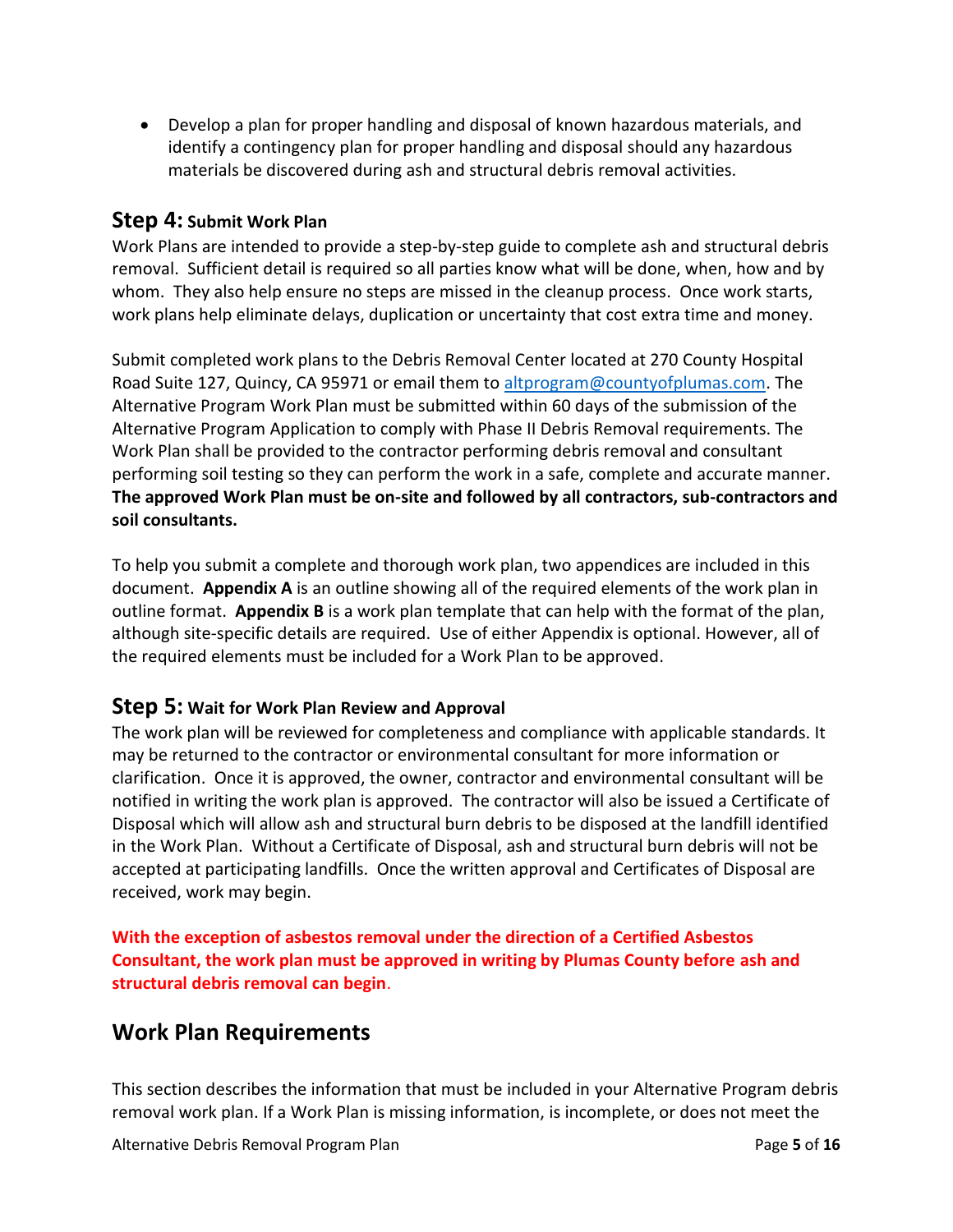state cleanup standards, it will be returned to the applicant for revision. Please provide the information in the same order as presented in the Work Plan Outline (Appendix A) or Work Plan Template (Appendix B). This will help reviewers complete a thorough, accurate and timely review of your submittal and avoid unnecessary delays in approving your project.

#### <span id="page-7-0"></span>**Section 1: Project Overview**

Background information on the project is required including property owner(s) names, contact information, site address and Assessor's Parcel Number (APN). Also, list the contractor's name, license and contact information, and any environmental consultants working on the project.

Provide a complete description of the property and the work to be performed. Site-specific information should include a sketch of all ash or structural debris locations. Include the location of all destroyed buildings, foundations, walk ways, driveways or other hardscapes. Photograph these areas from all sides to document all important aspects of the proposed cleanup. For properties with a standing chimney, be sure to identify the proposed fall zone of the chimney. Also identify and photograph other ash or debris hazards which will be remediated including any burned vehicles.

Identify any equipment and material staging areas, whether on or off site. Be sure to discuss traffic control measures to prevent blocking roadways, alerting motorists and other debris removal operations (signs or other safety devices), and whether any state or local permits are required for the work to be performed. If you are unsure about encroachment permit requirements, please contact Plumas County Road Department at 530-283-6033 or Caltrans at 530-604-0387.

This section also needs to identify underground utility locations, including electrical, water or sewer lines, wells or septic systems. Specify Underground Service Alert (USA) notification prior to digging. Below are some special infrastructure considerations:

#### **Water Supply**

- o Contact Plumas County Environmental Health Department at (530) 283-6355 for well water safety questions, well location, and to obtain information on well repairs.
- $\circ$  Contact your water service provider if you are not on a well for the location of water mains or service laterals.
- $\circ$  Repairs to electrical lines to your well require a permit from Plumas County Building Department Division.
- o Mark or flag the locations of wells, water lines and water tanks on the property and take steps to protect them during debris removal.

#### **•** Sewage Disposal Systems

- o Contact Plumas County Environmental Health Department at (530) 283-6355 for questions regarding septic system safety questions and system location.
- o Contact your sewer service provider if you are not on a septic system to locate mains or service laterals.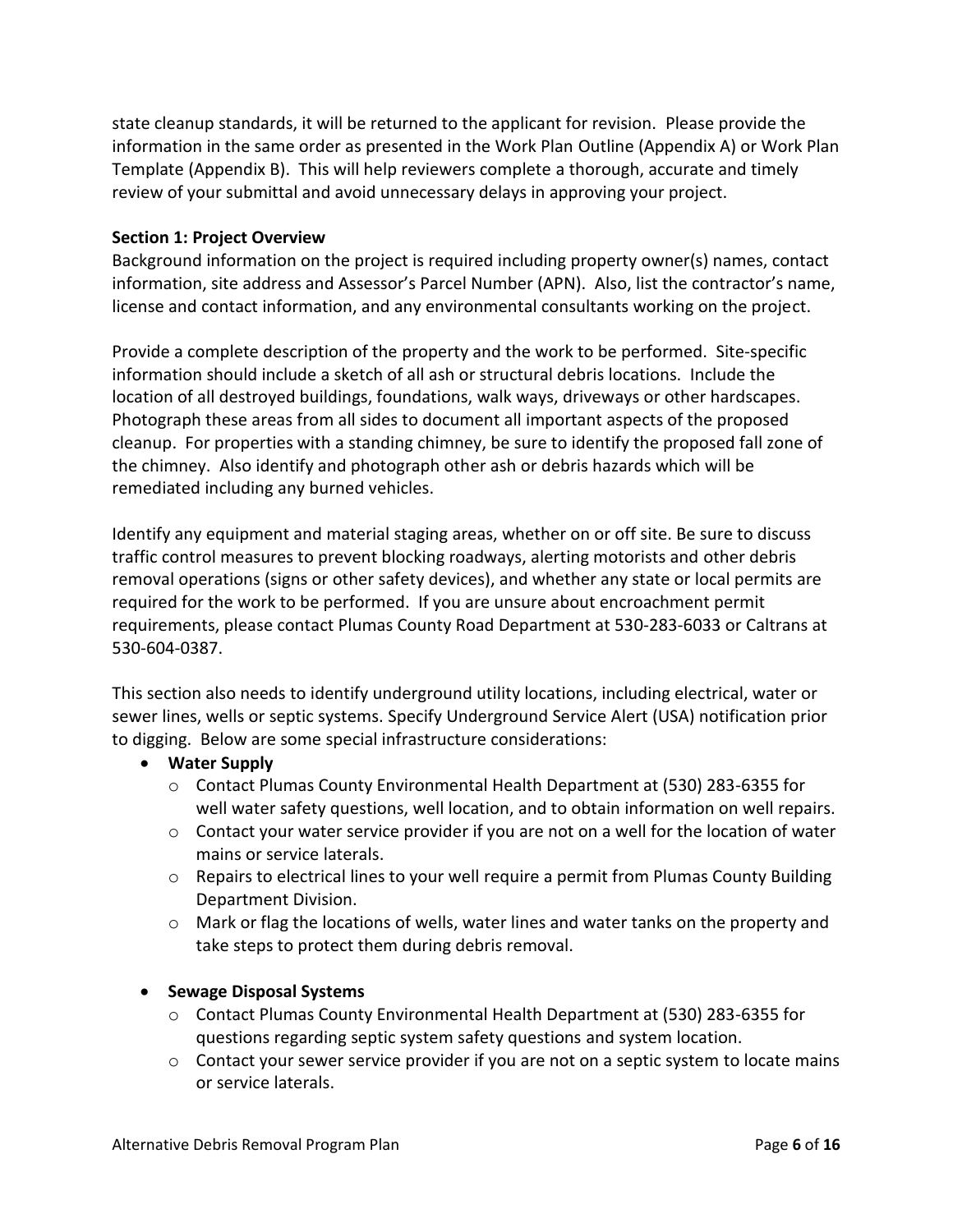- o Mark or flag septic tank, sewer lines, and leach field locations and take steps to protect them during debris removal.
- $\circ$  Any immediate hazards such as missing or caved-in septic tank lids must be mitigated prior to debris removal.

Finally, be sure to address personnel safety for all site workers and how to reduce risks. This should include the level of training, certification, personal protective equipment and any other requirements for site workers. **A site-specific health and safety plan is required for each project in the Alternative Program.**

#### <span id="page-8-0"></span>**Section 2 – Background Site Assessment**

Provide a copy of the Certified Asbestos Consultant (CAC) report described in Step 2A above (properties without a standing chimney). For properties with a standing chimney (Step 2B), discuss whether it will be toppled and the appropriate safety precautions that will be taken, or discuss the process to verify it can be safely inspected and certified for future use.

In this section also discuss plans for the removal or reuse of the foundation. In general, the structural integrity of concrete and masonry will be adversely affected in a wildfire, especially when the structure is completely destroyed. These materials may be irreversibly altered deeming it unsatisfactory for reuse in supporting a rebuilt structure.

#### **Therefore, the foundation will need to be completely removed unless specifically approved**

**for reuse by the Plumas County Building Department.** There are a number of tests and standards for evaluating the compressive strength of the concrete or masonry including ASTM C39 and ASTM C140 which involve taking core samples from foundations and doing a compressive test in a certified lab. Homeowners interested in pursuing an exception and retaining their foundation will need to submit a letter from a Licensed Civil or Structural Engineer certifying the foundation is acceptable for rebuild under the current Plumas County Building Code. The letter shall adequately explain the basis for the decision and shall include testing results. Again, written approval from the Plumas County Building Department is required before the Work Plan requesting reuse of a foundation can be approved.

#### <span id="page-8-1"></span>**Section 3 – Hazardous Waste Contingency Plan**

During Phase I of Consolidated Fire Debris Removal, teams of County staff and experts from the Department of Toxic Substances Control and US EPA inspected the property and removed any identifiable and accessible household hazardous waste and bulk asbestos that may pose a threat to human health, animals, and the environment. However, some properties may have been missed during this assessment, or some hazardous materials may still be present on the property and could pose a threat to public health and the environment.

The environmental consultant will need to confirm the Phase 1 assessment has been completed. They will also need to perform a site assessment/field survey to identify any remaining hazardous materials and develop a contingency plan for proper handling and disposal should any other hazardous materials be discovered during ash and structural debris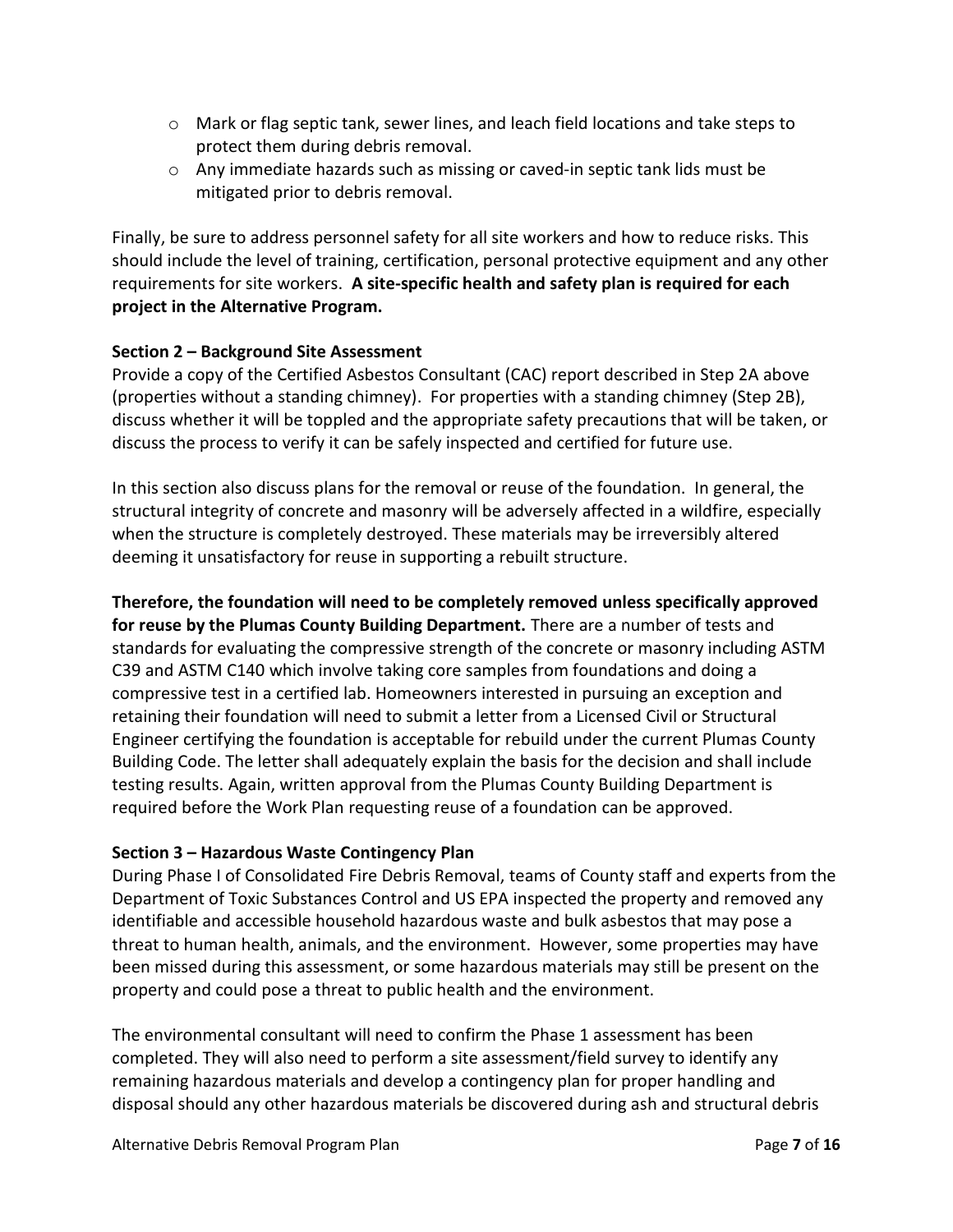removal. The plan must specify only properly trained workers wearing proper personal protective equipment or PPE (sturdy footwear, gloves, respiratory protection, etc.) should handle, sort, process and/or transport these materials. The plan must identify the certified waste hauler and the approved receiving facility for this waste. Please note that Plumas County does not have a household hazardous waste collection center, and these wastes are not accepted at local transfer stations.

#### <span id="page-9-0"></span>**Section 4 – Erosion Control**

Throughout the project, best management practices (BMPs) shall be implemented to establish erosion control at the disturbed site. This is necessary to prevent ash, soil, and other pollutants from washing into the street, drainage courses and culverts, or onto neighboring properties. BMPs include but are not limited to:

- Stockpiled materials that are not immediately loaded for transport shall be handled and stored on site in such a manner as to avoid offsite migration. This may include wetting and covering the waste until it is loaded and transported. Locate stockpiles away from drainage courses, drain inlets or concentrated flows of storm water.
- Stockpiled material may not be stored or placed in a public roadway.
- During the project and in the rainy season, cover non-active soil stockpiles and contain them within temporary perimeter sediment barriers, such as berms, dikes, silt fences, hay bales or sandbag barriers. You may use a soil stabilization measure in lieu of cover.
- Implement appropriate erosion control measures during debris removal and provide final site stabilization after debris removal is completed.

In addition to the above, please discuss any additional erosion control methods that will be used.

#### <span id="page-9-1"></span>**Section 5 – Debris Removal, Disposal, and Recycling**

Fire debris, structural ash, and contaminated soil must be disposed at a lined, Class III landfill approved by the Regional Water Control Board. Plumas County does not have any such landfills. Plumas County's municipal waste stream, including household garbage, does to Lockwood, Nevada. Unfortunately, this landfill cannot accept fire debris, structural ash or contaminated soil. **Consequently, fire debris, structural ash and contaminated soil from Alternative Program properties cannot be disposed of at any county landfill or transfer site.** Instead this was must transported to a California approved landfill. Some landfills closest to Plumas County that have been approved to receive this waste are included in Appendix C. Each of these facilities will need to see you Certificate of Disposal for Dixie Fire debris (issues after your work plan is reviewed and approved by Environmental Health). **Remember, if you do not have a Certificate of Disposal, your load will not be accepted at these landfills.** If you wish to use a facility that is not on this list, please contact the Debris Removal Center for more information.

Special handling and transportation requirements apply to ash, structural debris and contaminated soil. All waste must be wetted and fully encapsulated ("burrito wrapped") using 6-10 mil plastic sheeting using CalRecycle waste handling protocol. All loads must then be tarped for transport and ultimate disposal. Contractors/haulers failing to adhere to this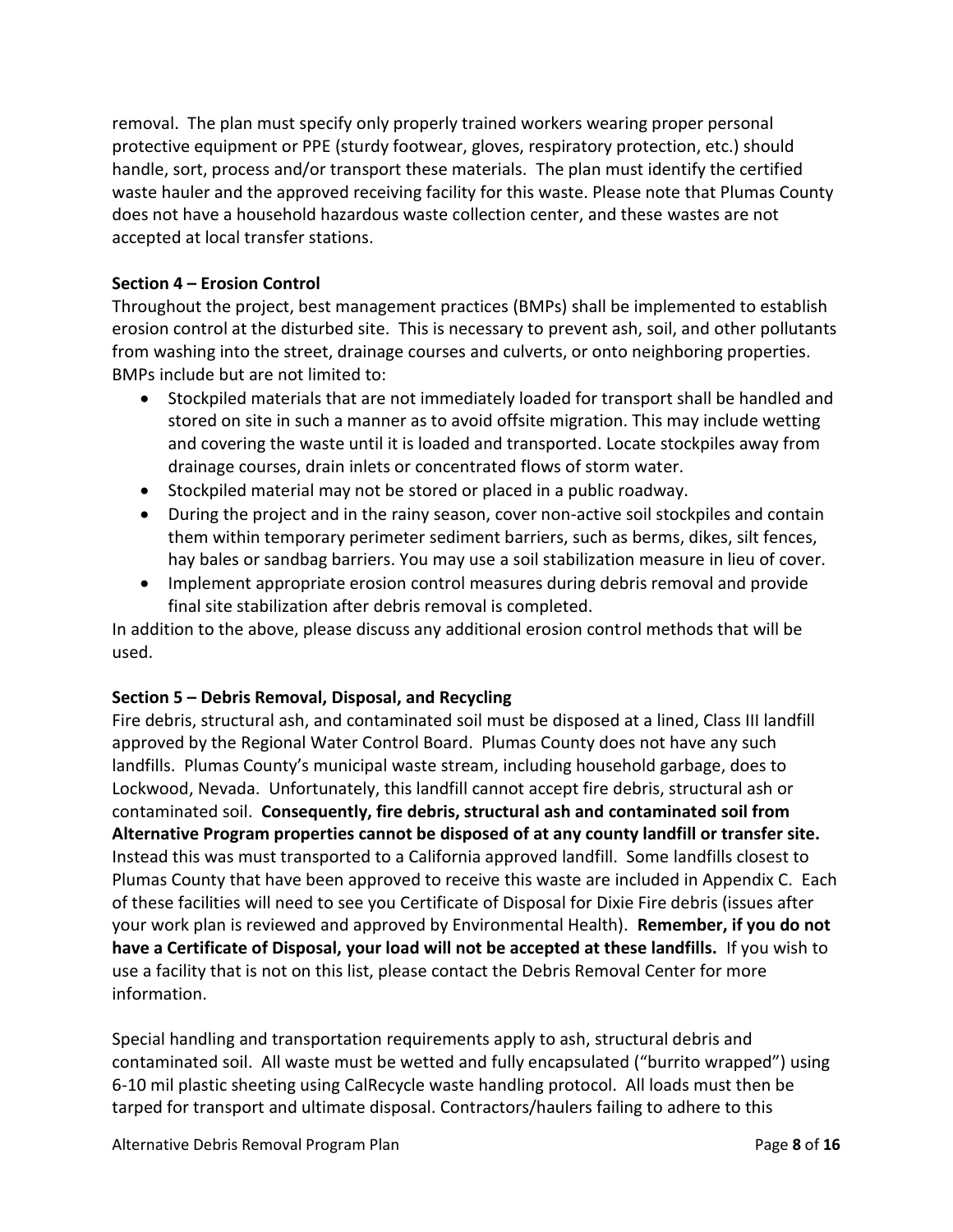standard may have their loads rejected at the disposal facility and/or may be subject to monetary fines.

#### **Recycling Metal and Concrete**

Property owners and contractors are encouraged to recycle metals and concrete whenever possible. Concrete and metal should be separated. Concrete and metal must be generally free of ash and debris**.**

- $\circ$  Metal and concrete may be rinsed down on site. If so, rinsing must be done over the debris pile prior to loading or transport. Engineering controls for storm water discharges must be in place.
- o Concrete and metal must be covered with a tarp prior to transport.
- o Vehicles are acceptable for metal recycling but not until the Vehicle Identification Number has been verified by law enforcement. Contact the Plumas County Sheriff's Office at 530-283-7438 for more information.

#### **Transportation and disposal documentation for all debris removal from the property must be retained and included with your Alternative Fire Debris Removal Program Cleanup Completion Certification submittal.**

Dust Control is a critical consideration for all debris removal work. The Work Plan must specify dust control measures such as providing water or an approved dust palliative, or both, to prevent dust nuisance at each site. **Dust resulting from performance of the work shall be controlled at all times.** Dust control measures include:

- **Control 1** Water or an approved dust palliative, or both, must be used to prevent dust nuisance at each site. Each area where ash and debris are to be removed will be prewatered with a fine spray nozzle in advance of initiating debris removal and as needed during the removal. The water must be applied in a manner that does not generate runoff. Engineering controls for storm water discharges must be in place prior to dust control operations.
- **Control 2** All loads shall be covered with a tarp; this includes metal debris. Ash and debris loads shall also be fully encapsulated with 6 to 10 Mil polyethylene plastic ("burrito wrap" method).
- **Control 3** All waste material that is not unloaded at the end of each workday will be consolidated, sufficiently wetted, and/or covered to prevent the offsite migration of contaminants.
- **Control 4** All visibly dry soil surfaces within the operating zone should be watered to minimize dust emissions during performance of work.
- **Control 5** Speeds must be reduced when driving on unpaved roadways.
- **Control 6** Procedures will be implemented to prevent or minimize dirt, soil or ash contaminating roadways, neighboring parcels or creating an airborne health hazard. The use of blower devices, dry rotary brushes, or brooms for removal of carryout and track out on public roads is strictly prohibited.

In addition to the above, please identify any other dust control measures that will be used.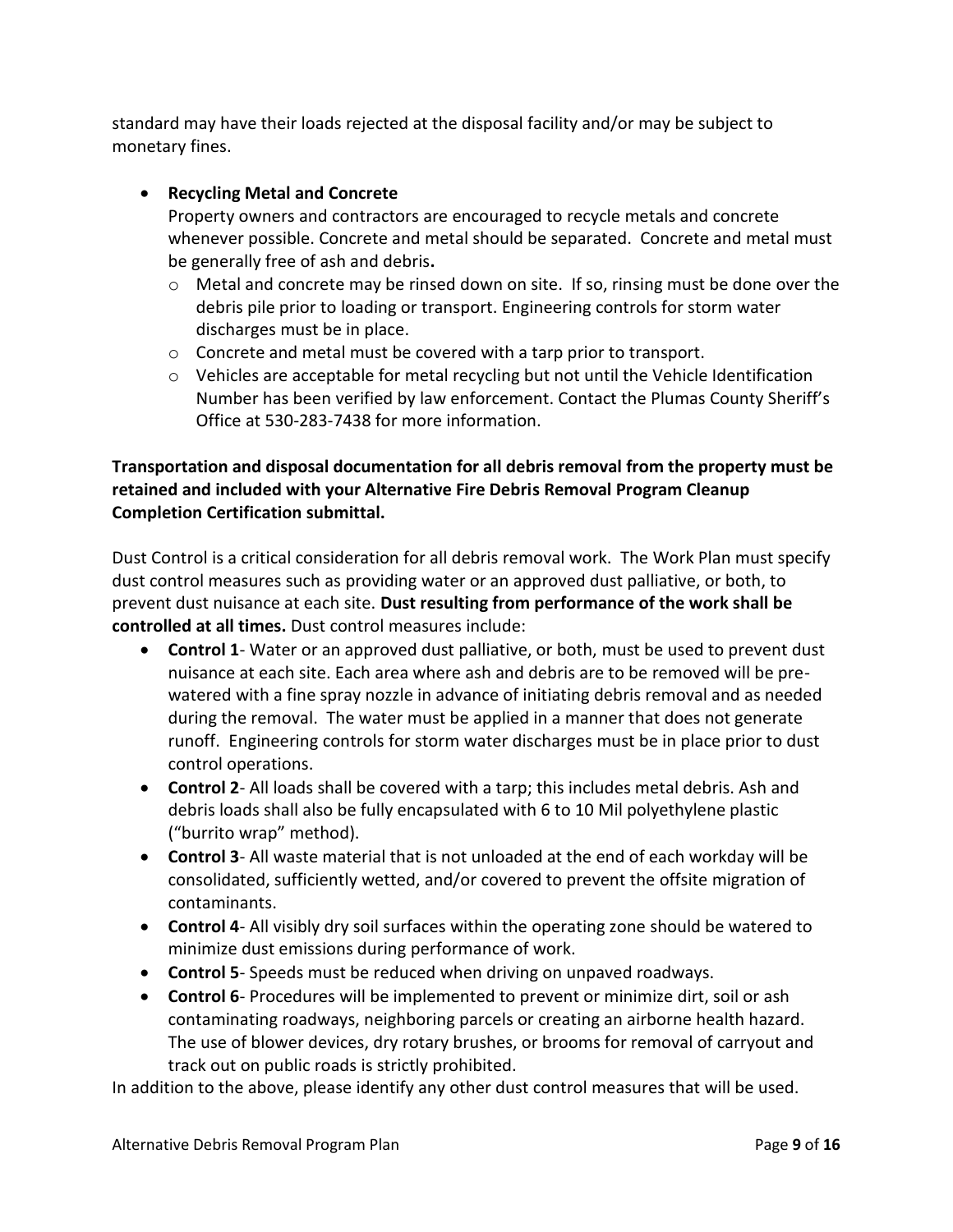#### <span id="page-11-0"></span>**Section 6 –Soil Scraping and Erosion Control**

There is a risk of potential soil contamination from the fire debris and ash. As a result, after the ash and debris are removed from the property to a level of visually clean soil, the contractor is required to remove an additional 3 to 6 inches of soil from the impacted area. This soil must be disposed of at a properly permitted landfill using the same handling, transportation and disposal protocols discussed above for ash and structural debris. Soil samples will then be taken to assess the effectiveness of the cleanup as discussed below.

Please note that after an initial soil scraping, if soil sample results have not returned to background levels, further soil scraping and resampling will be required.

#### <span id="page-11-1"></span>**Section 7 – Soil Confirmation Sampling**

To ensure the site is free of contaminants, soil sampling and laboratory analysis is required after the site has been visually cleaned of ash and debris, and an additional 3 to 6 inches of soil were removed from the impacted area.

Environmental consultants shall collect and analyze representative soil samples to determine compliance with established cleanup criteria. Sampling shall be per CalRecycle's Debris Removal Operations Plan sampling frequencies which is summarized below. The total number of samples to be collected is based on estimated square footage of the ash footprint as follows:

| <b>Estimated Square Footage of Ash Footprint</b> | <b>Number of 5-Point Composite Samples</b>   |
|--------------------------------------------------|----------------------------------------------|
| (Decision Unit)                                  | (square feet of each area sampled is total   |
|                                                  | square feet of ash footprint / the           |
|                                                  | number of required samples)                  |
| 0-100 square feet                                |                                              |
| 101-1,000 square feet                            | 2                                            |
| 1,001-1,500 square feet                          | 3                                            |
| 1,501-2,000 square feet                          | 4                                            |
| 2,001-5,000 square feet                          | 5                                            |
| >5,000 square feet                               | Must consult with local environmental health |
|                                                  | officials                                    |

Proposed soil sample locations shall have the required 5-point composite samples evenly distributed throughout the structural footprint. Collecting composite samples in linear rows may make it easier to localize over-excavation if certain areas do not pass established cleanup criteria. Include dimensions of ash foot print used to calculate the area of each structure's ash foot print.

#### Examples of typical 5-Point confirmation sampling patterns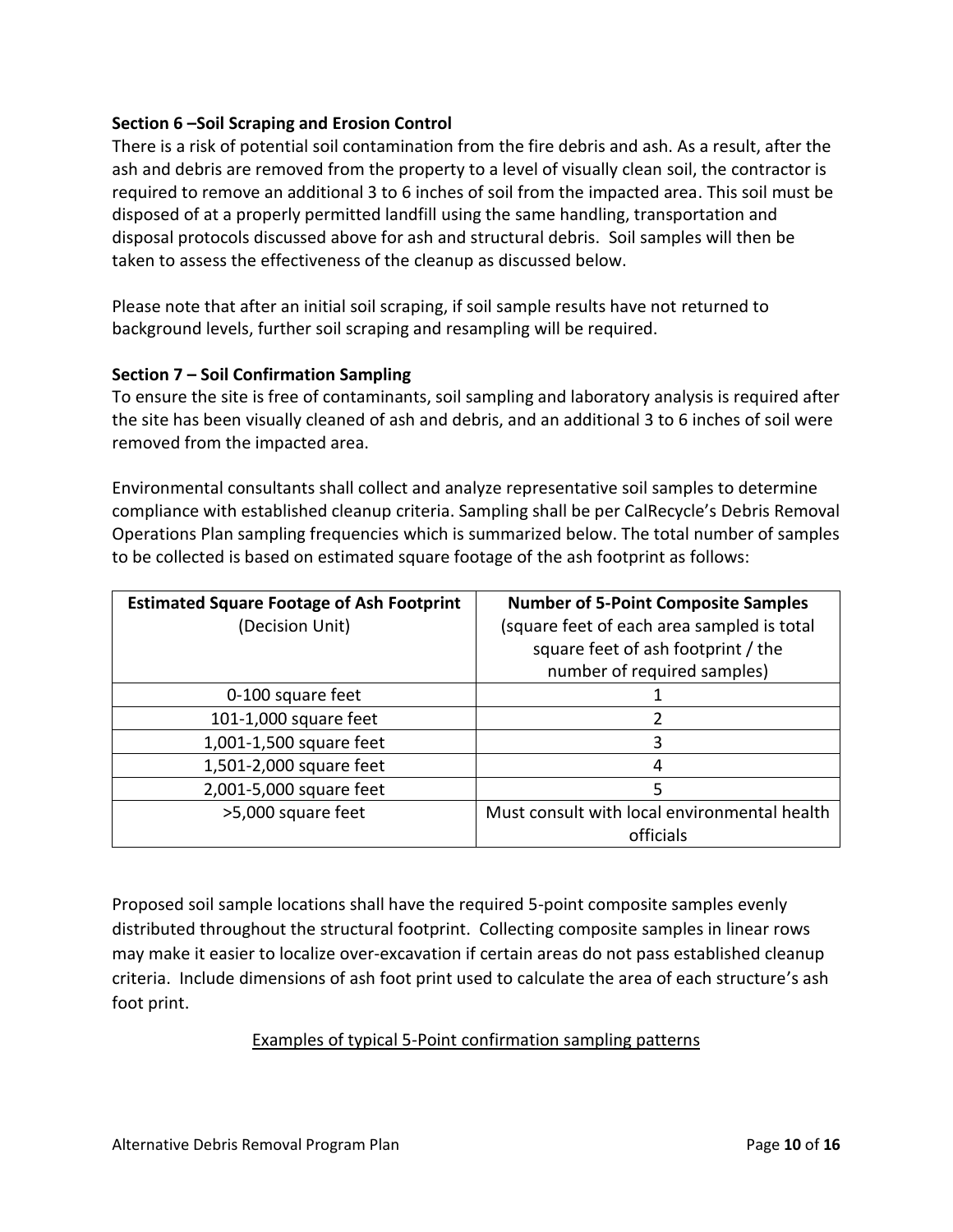

Soil sampling is required beneath all burned structures on properties that have any qualifying structure 120 square feet or greater, not just the residence and garage. Therefore, a small 10 foot by 10 foot shed would require one composite sample if there are additional qualified structures.

The consultant must collect all confirmation samples from a depth of 0-3 inches into fresh soil using a dedicated 4-ounce plastic scoop. The samples must be mixed (homogenized) in a onegallon plastic bag before placing them in 8-ounce laboratory sample jars. Samples must be shipped under chain of custody documentation to a California Department of Public Health Certified Laboratory.

**Testing of metals must be performed by EPA Lab Method 6020 for antimony, arsenic, barium, beryllium, cadmium, chromium, cobalt, copper, lead, molybdenum, nickel, selenium, silver, thallium, vanadium, zinc and by EPA Lab Method 7471 for mercury.**

In addition to confirmation soil samples, the consultant shall collect three background samples at a depth of 3-9 inches outside the ash footprint (minimum of 20 feet clearance) to determine if naturally occurring levels of any metals tested are above the cleanup criteria. If samples from the ash footprint are below the cleanup criteria, then the lab will not need to test the background samples. If sample results for any metals are above the cleanup criteria, the background samples must be analyzed. If results show the confirmation samples are at or below the background sample concentrations, the consultant must explain this result and make recommendations as appropriate in the final testing report.

Should the confirmation results exceed the cleanup criteria and the site-specific background concentrations, the contractor must re-scrape the soil 3 to 6 inches below the depth of the soil test. Then the consultant will need to resample and retest the soil at this depth. **Multiple rounds of soil scraping and resampling may be required to achieve cleanup criteria.**

Initial Screening Criteria, or cleanup criteria, have been established by CalRecycle and are shown in the table below. Please note these are initial health screening criteria in the absence of background data. Concentrations of some metals likely will be adjusted by CalRecycle to account for background concentrations. A thorough discussion of sample results in comparison to Initial Health Screening Criteria must be completed by the environmental consultant in the final report.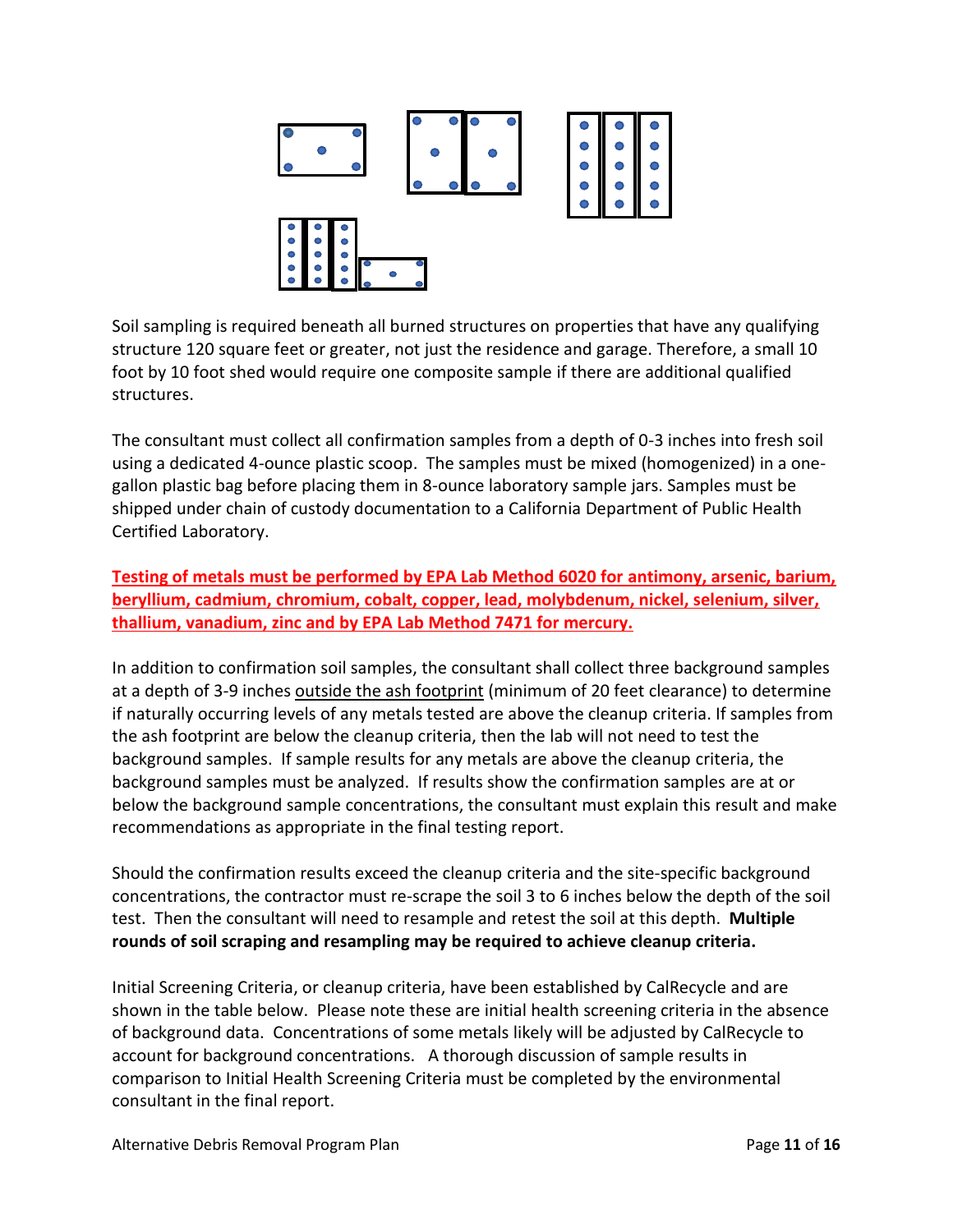| <b>Initial Health Screening Criteria for Soil</b> |                                |                      |
|---------------------------------------------------|--------------------------------|----------------------|
| Analyte                                           | Health Screening Level (mg/Kg) | <b>Cleanup Level</b> |
| Antimony                                          | 30                             | <b>Health Screen</b> |
| Arsenic                                           | 0.07                           | <b>Health Screen</b> |
| <b>Barium</b>                                     | 5,200                          | <b>Health Screen</b> |
| Beryllium                                         | 15                             | <b>Health Screen</b> |
| Cadmium                                           | 1.7                            | <b>Health Screen</b> |
| Chromium                                          | 36,000                         | <b>Health Screen</b> |
| Cobalt                                            | 23                             | <b>Health Screen</b> |
| Copper                                            | 3,000                          | <b>Health Screen</b> |
| Lead                                              | 80                             | <b>Health Screen</b> |
| Mercury                                           | 5.1                            | <b>Health Screen</b> |
| Molybdenum                                        | 380                            | <b>Health Screen</b> |
| Nickel                                            | 490                            | <b>Health Screen</b> |
| Selenium                                          | 380                            | <b>Health Screen</b> |
| Silver                                            | 380                            | <b>Health Screen</b> |
| <b>Thallium</b>                                   | 5                              | <b>Health Screen</b> |
| Vanadium                                          | 390                            | <b>Health Screen</b> |
| Zinc                                              | 23,000                         | <b>Health Screen</b> |

If proposing to keep a slab, the perimeter of the slab must be scraped and composite samples collected one to two feet from the edge of the slab. A minimum of four composite samples shall be collected around the slab (one on each side) however, additional composite samples will be required based on the calculated for the square footage of the structure (i.e. a 4,500 square foot structure would require five composite samples). The only exception for perimeter sampling is in area of a non-porous surface (driveway, etc.) adjacent to the slab.

#### <span id="page-13-0"></span>**Section 8 – Hazard Tree Removal**

Hazard trees are defined as any tree that has been so severely damaged by fire that it poses a risk of falling onto an improved public property, or public road or right-of-way within 5 years of the fire. Property owners must hire a licensed arborist or registered forester to assess for hazard trees.

Plumas County Public Works will administer the Hazard Tree Program. In the Work Plan, the property owner must acknowledge that hazard trees must be removed at the property owner's expense and that final certificate of completion will not be issued until all hazard trees are removed to the satisfaction of Public Works. Please contact Plumas County Public Works at (530) 283-6268 for the requirements of this program.

#### <span id="page-13-1"></span>**Section 9 – Signatures**

The contractor and owner must sign the Work Plan.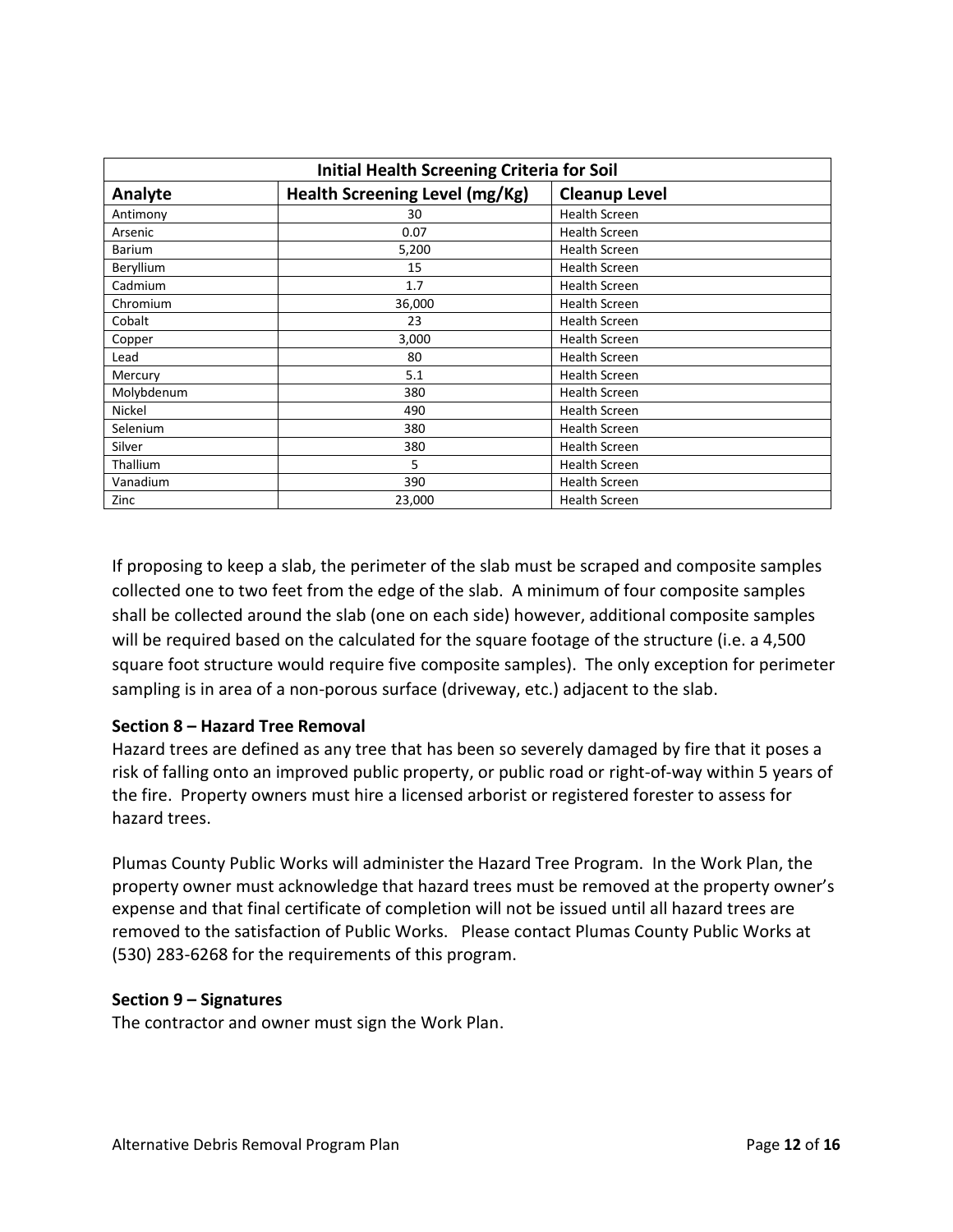In summary, here are the Work Plan requirements at a glance:

| <b>Cleanup Operations</b>                                                | <b>Cleanup Protocols</b>                                                                                      |  |
|--------------------------------------------------------------------------|---------------------------------------------------------------------------------------------------------------|--|
|                                                                          | Whenever necessary to make an inspection to ensure compliance with the approved work plan, any                |  |
|                                                                          | authorized official of the County may, upon presentation of proper credentials, enter such property at        |  |
| all reasonable times to inspect any provision of the approved work plan. |                                                                                                               |  |
| Project Overview                                                         | Contractor must measure, record and photograph<br>$\bullet$                                                   |  |
|                                                                          | foundation and cleanup area (square footage of ash                                                            |  |
|                                                                          | footprint).                                                                                                   |  |
|                                                                          | Contractor must locate, protect and notify appropriate<br>$\bullet$                                           |  |
|                                                                          | entities of cleanup, such as local utilities and USA                                                          |  |
|                                                                          | Underground.                                                                                                  |  |
| <b>Background Assessment</b>                                             | Contractor or Property owner must hire a Certified<br>$\bullet$                                               |  |
|                                                                          | Asbestos Consultant (CAC) to evaluate each property for                                                       |  |
|                                                                          | suspect asbestos containing material.                                                                         |  |
|                                                                          | Standing chimneys require a Licensed Structural Engineer<br>$\bullet$                                         |  |
|                                                                          | safety determination for inspection or reuse.                                                                 |  |
|                                                                          | A safety and dust control plan is required before toppling<br>$\bullet$                                       |  |
|                                                                          | a chimney.                                                                                                    |  |
|                                                                          | The contractor or property owner must hire a licensed<br>$\bullet$                                            |  |
|                                                                          | contractor with a certificate for asbestos abatement                                                          |  |
|                                                                          | (Certified Asbestos Contractor) to properly remove and                                                        |  |
|                                                                          | dispose of any asbestos found.                                                                                |  |
| Hazardous Waste Removal and                                              | Verify Phase 1 has been completed by DTSC or US EPA.<br>$\bullet$                                             |  |
| <b>Contingency Planning</b>                                              | Contractor or Property owner must have a contingency<br>٠                                                     |  |
|                                                                          | plan for any hazardous materials encountered or                                                               |  |
|                                                                          | remaining on property.<br>$\bullet$                                                                           |  |
|                                                                          | Contractor or Property owner must take all reasonable<br>precautions to remove and properly dispose of any    |  |
|                                                                          | hazardous waste.                                                                                              |  |
| <b>Erosion Control</b>                                                   |                                                                                                               |  |
|                                                                          | Contractor is required to implement and maintain adequate<br>erosion control measures throughout the project. |  |
| Debris and Ash Removal                                                   | Contractor is required to remove ash and structural<br>$\bullet$                                              |  |
|                                                                          | debris, metals, and concrete from site and dispose of it                                                      |  |
|                                                                          | properly.                                                                                                     |  |
|                                                                          | Contractor should recycle metals and concrete when                                                            |  |
|                                                                          | possible. Concrete and metal must be generally free of                                                        |  |
|                                                                          | ash and debris.                                                                                               |  |
|                                                                          | Contractor must present a Debris Certificate of Disposal<br>$\bullet$                                         |  |
|                                                                          | from Plumas County Environmental Health at the                                                                |  |
|                                                                          | receiving landfill before dumping.                                                                            |  |
|                                                                          | Be sure to keep all disposal receipts and documentation<br>$\bullet$                                          |  |
|                                                                          | and submit them with the final report.                                                                        |  |
| Debris and Ash Removal                                                   | Dust is a significant concern and contractor is required to                                                   |  |
| (Dust Control and Air Monitoring)                                        | take adequate dust control measures at all times. Use of                                                      |  |
|                                                                          | multiple control measures is required including water applied                                                 |  |
|                                                                          | to ash, debris and soil. Special loading and transportation                                                   |  |
|                                                                          | requirements must be followed. Additionally,                                                                  |  |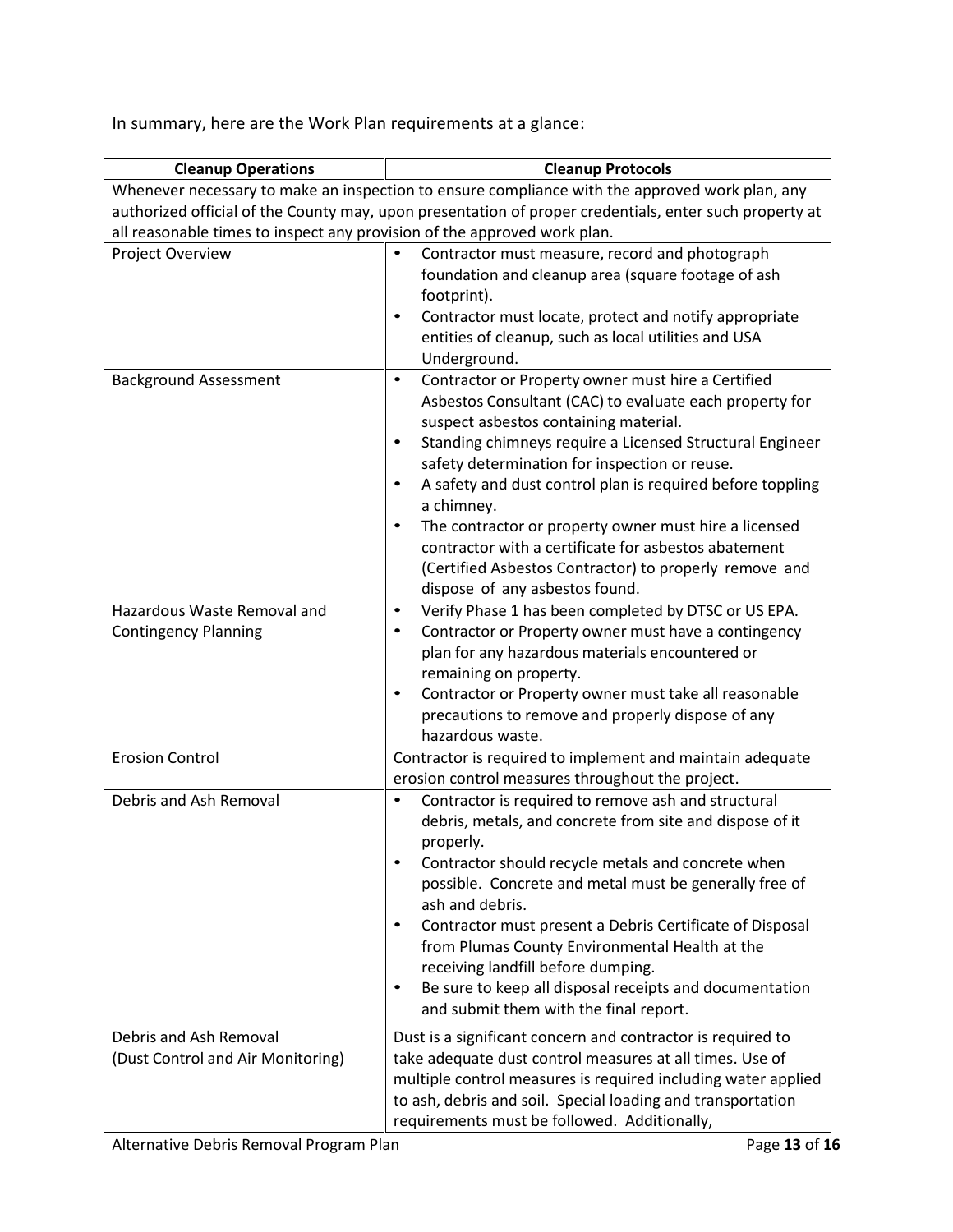| <b>Cleanup Operations</b>                 | <b>Cleanup Protocols</b>                                                                                                                                                                                                                                                                                                                                                                                                                   |  |
|-------------------------------------------|--------------------------------------------------------------------------------------------------------------------------------------------------------------------------------------------------------------------------------------------------------------------------------------------------------------------------------------------------------------------------------------------------------------------------------------------|--|
|                                           | Contractor is required to visually monitor all site work for<br>$\bullet$<br>fugitive dust.<br>If recommended by a Certified Asbestos Consultant<br>$\bullet$<br>(CAC), the contractor shall monitor the air at the site for<br>asbestos during debris removal activities.<br>If required, contractor must provide air monitoring<br>$\bullet$<br>results at final certification                                                           |  |
| Debris and Ash Removal                    | Contractor is required to completely remove and dispose of                                                                                                                                                                                                                                                                                                                                                                                 |  |
| (Foundations)                             | foundation; or submit a letter from a Licensed Civil or<br>Structural Engineer certifying the foundation is acceptable for<br>rebuild under the current code. Approval to reuse the<br>foundation is at the sole discretion of the Plumas County<br><b>Building Official.</b>                                                                                                                                                              |  |
| Soil Scraping                             | After the ash and debris are removed from the<br>property to a level of visually clean, the contractor is<br>required to remove an additional 3 to 6 inches of soil from<br>the impacted area.<br>Scraped soil must be handled, transported and<br>disposed in the same manner as ash and structural<br>debris.                                                                                                                            |  |
| <b>Confirmation Sampling and Analysis</b> | After removing 3 to 6 inches of soil during soil scraping,<br>$\bullet$<br>soil samples shall be collected from a depth of 0 to<br>3 inches for confirmation sampling. Results must be at<br>or below cleanup criteria as established.<br>Confirmation sampling shall be conducted by a qualified<br>$\bullet$<br>environmental consultant, professional engineer, or<br>professional geologist with experience in soil<br>investigations. |  |
| <b>Hazard Trees</b>                       | Property owner must acknowledge that hazard trees must be<br>removed at the property owner's expense. A licensed<br>arborist or registered professional forester assessment is<br>required.                                                                                                                                                                                                                                                |  |

## <span id="page-15-0"></span>**Final Report Requirements**

After all work has been completed, the contractor and/or consultant must submit a Final Report. **A completed Alterative Fire Debris Removal Program Cleanup Completion Certification Form (Certification Form) must be a part of that report.** A copy of this form is found in Appendix F. Ensure the Certification Form is signed and dated by both the property owner and the contractor. All sections of the Certification Form must be completed or shown as N/A if not applicable. "Provided in Work Plan" is not an acceptable form of documentation. The contractor may not sign the Certification Form on behalf of the owner.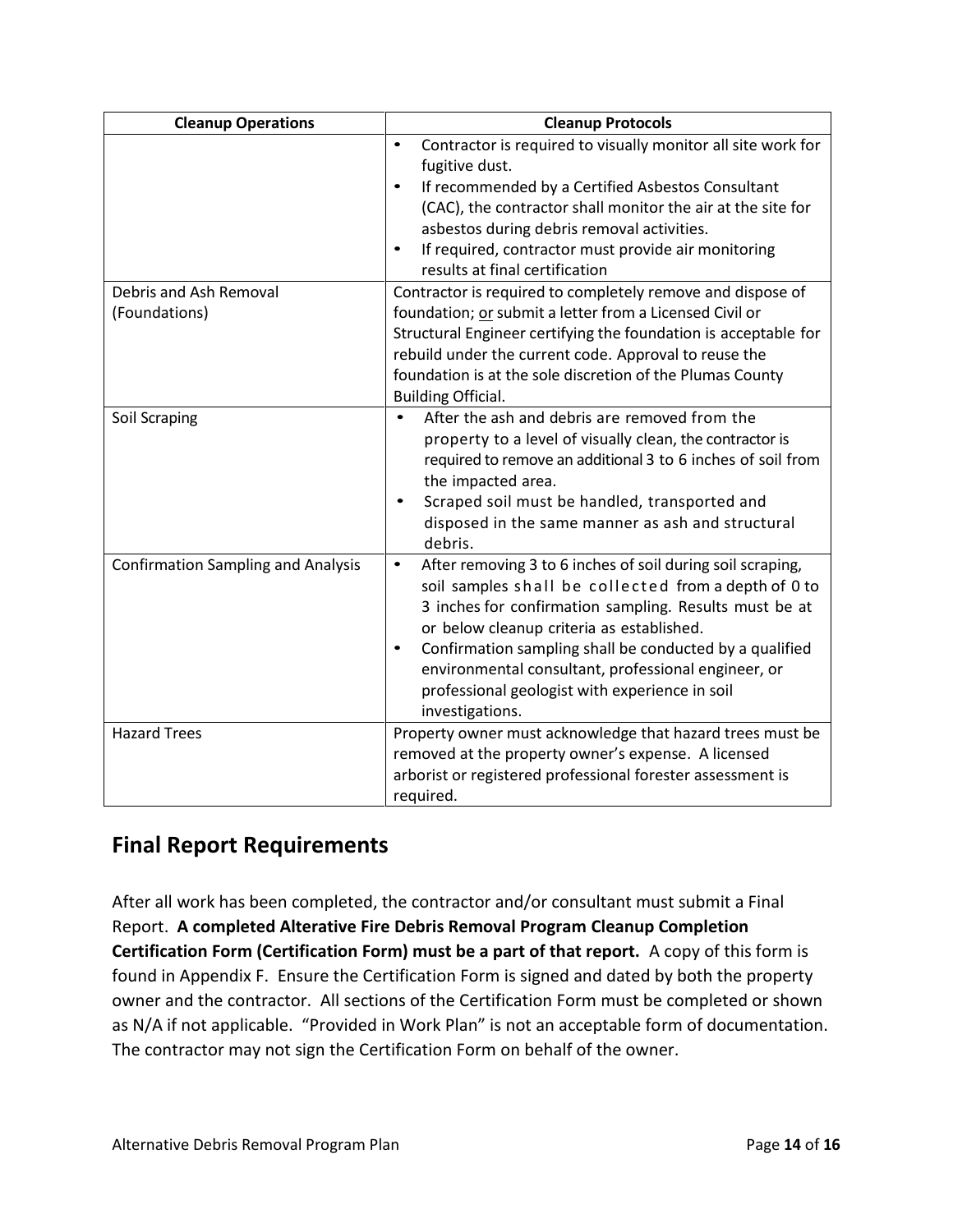The final report must also include documentation for ash/soil, concrete and metal debris disposal or recycling. If a property does not have one of these (i.e., some mobile homes do not have any concrete waste) then put N/A in the appropriate place on the Certification Form. Debris disposal receipts or tags should clearly note the APN or address of the subject property.

Include a statement indicating that all foundations/slab have been removed or include photos documenting this. The final report cannot be approved prior to obtaining an approval from the Plumas County Building Department for any slabs or foundations remaining in place. Contact the Building Department at 530-283-7002 for more information.

The number of soil samples collected should be the same as proposed in the approved work plan. Any discrepancies should be noted and explained in the text of the report. Specify the geologic unit underlying the property. Submitting a map showing the property location in relation to the geologic unit will speed up the review.

Include a brief narrative or statement confirming that soil samples meet the cleanup criteria. Laboratory reports must include copies of the chain-of-custody documentation**. All analytical results (including Mercury) must be in a table with the corresponding cleanup goal for the geologic unit.** If soil sample results exceed the cleanup criteria, then background soil samples will need to be analyzed. It is recommended that background samples be collected during the initial sampling. Most labs will allow samples to be "held" and analyzed at a later date. These samples may then be analyzed if there is an exceedance of the cleanup criteria. If there is an exceedance of the cleanup criteria, that specific area must be re-scraped and re-sampled. If so, this needs to be discussed in the final report.

A soil sample map must be included in the final report. The map must reflect where samples were actually collected, which may differ from what was proposed in the work plan. If different than proposed, please explain the reason in the text of the report.

Clearly show where each sample was collected and show the sample identification number. The five sample locations for each individual composite sample must be included. Sample identifiers must be the consistent throughout the report, including on the location map, table, and lab reports. Soil samples shall be distributed evenly throughout the footprint, with no significant gaps in coverage.

## <span id="page-16-0"></span>**Certificate of Completion**

<span id="page-16-1"></span>After Environmental Health has reviewed and approved your Final Report, you will be issued a Certificate of Completion. You will be ready to rebuild!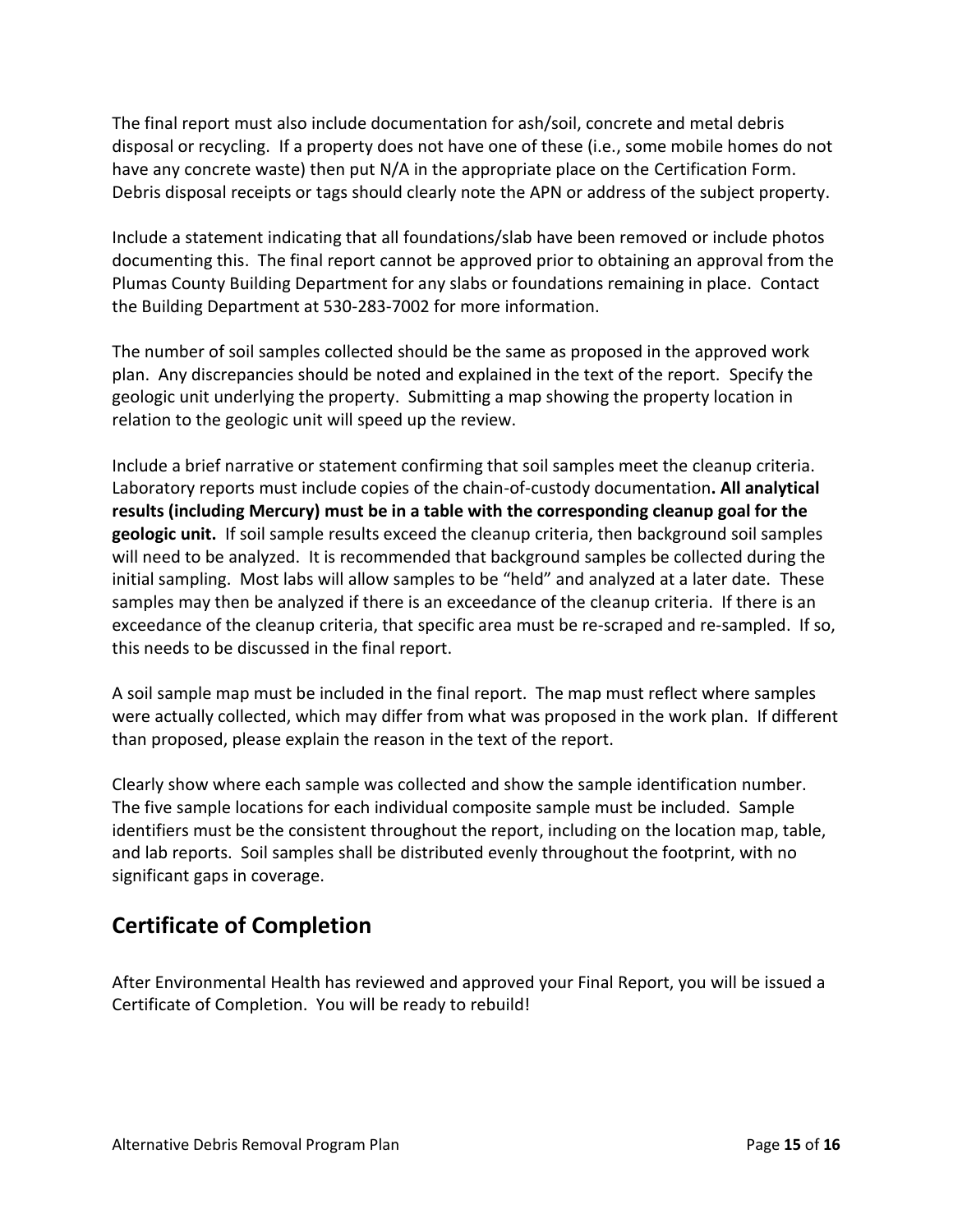# **Appendices**

- [Appendix A](#page-18-0) Alternate Debris Removal Program Application
- [Appendix B](#page-21-0) Work Plan Outline
- [Appendix C](#page-25-0) Work Plan Template
- [Appendix D](#page-35-0) Solid Waste Disposal Site/Recycling Resource<br>
Appendix E Asbestos and Hazardous Waste Service Provid
- Asbestos and Hazardous Waste Service Providers
- [Appendix F](#page-38-0) Cleanup Completion Certification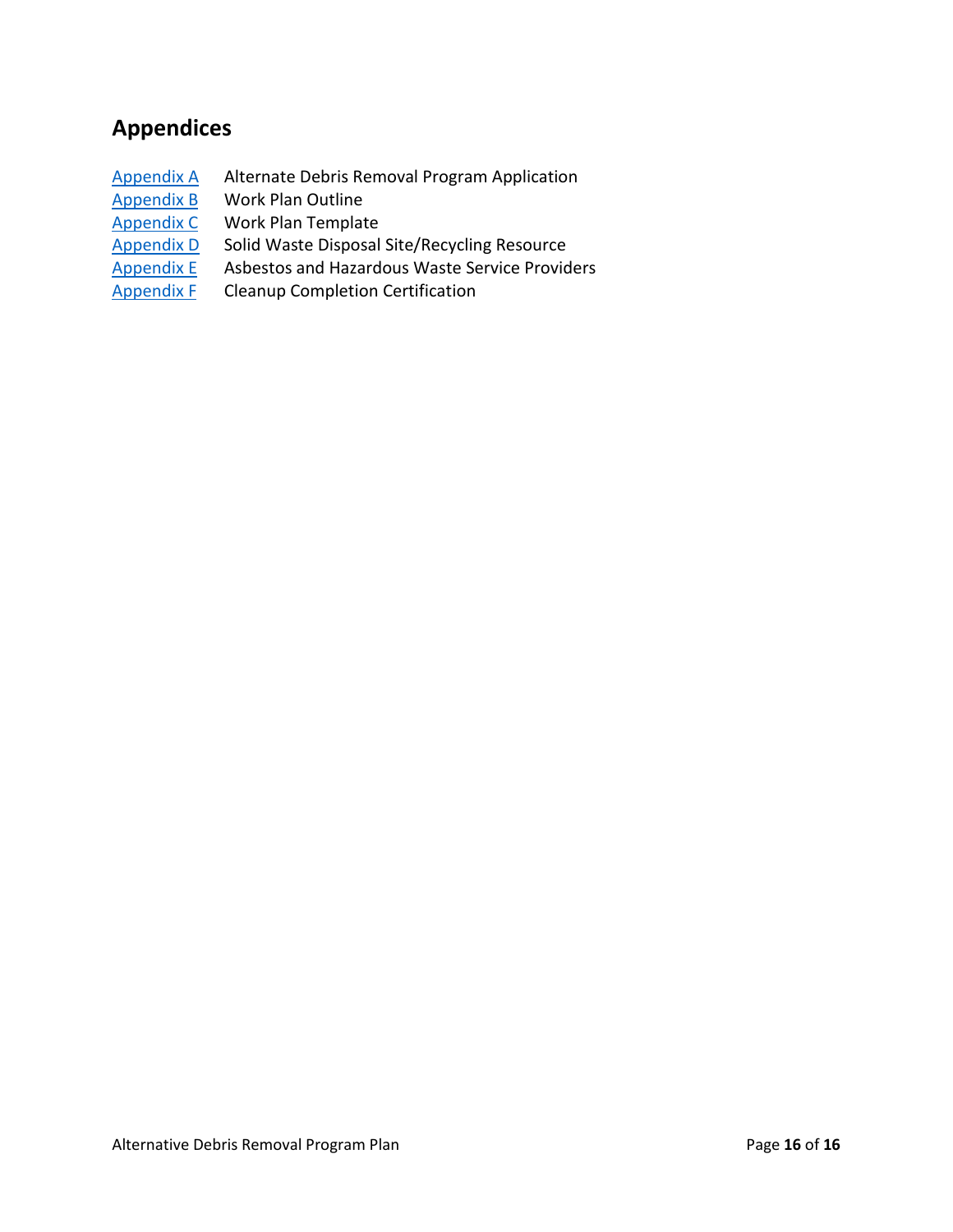

270 County Hospital Road, Ste. 127, Quincy CA 95971 Phone: (530) 283-7080  $\sim$  email: [altprogram@countyofplumas.com](mailto:altprogram@countyofplumas.com)

# <span id="page-18-0"></span>**ALTERNATIVE FIRE DEBRIS REMOVAL PROGRAM APPLICATION**

**Who needs to complete this form? Private** property owners who:

- **(1)** decide *not* to participate in the Government Sponsored Debris Removal Program (Government Cal OES Program) and choose to clean up their property by hiring a qualified contractor and following the Alternative Fire Debris Removal Program (Alternative Program); OR
- **(2)** own properties with qualifying structures that are not eligible for the Government (Cal OES) Program. The owner is required to clean up the property to the standards established in ordinances, regulations and this document, so that health and safety risks are adequately addressed for the community and the environment. The Alternative Program requires owners to provide documentation demonstrating adequate cleanup and proper disposal of debris.

*If your property did not include a qualifying structure of 120 square feet or more as outlined in the Government (Cal OES) Plan, you are not required to complete the Alternative Fire Debris Removal Program Application. If this describes your property, contact the Plumas County Environmental Health Department to obtain a certificate to dispose of your ash and debris at a properly permitted landfill.*

**Please note that State disaster assistance funding** *will not* **reimburse property owners for any work completed by a hired contractor under the Alternative Program.**

**Where do I submit this form?** Submit this form to the Plumas County Environmental Health Department at 270 County Hospital Road, Suite 127, Quincy, CA 95971 or email to [altprogram@countyofplumas.com](mailto:altprogram@countyofplumas.com)

| <b>Property Owner Name:</b>     |
|---------------------------------|
| Phone(s):                       |
| Property Address:               |
| City/State/Zip:                 |
| Assessor's Parcel Number (APN): |
| Email:                          |
| <b>Mailing Address:</b>         |
| City/State/Zip:                 |
|                                 |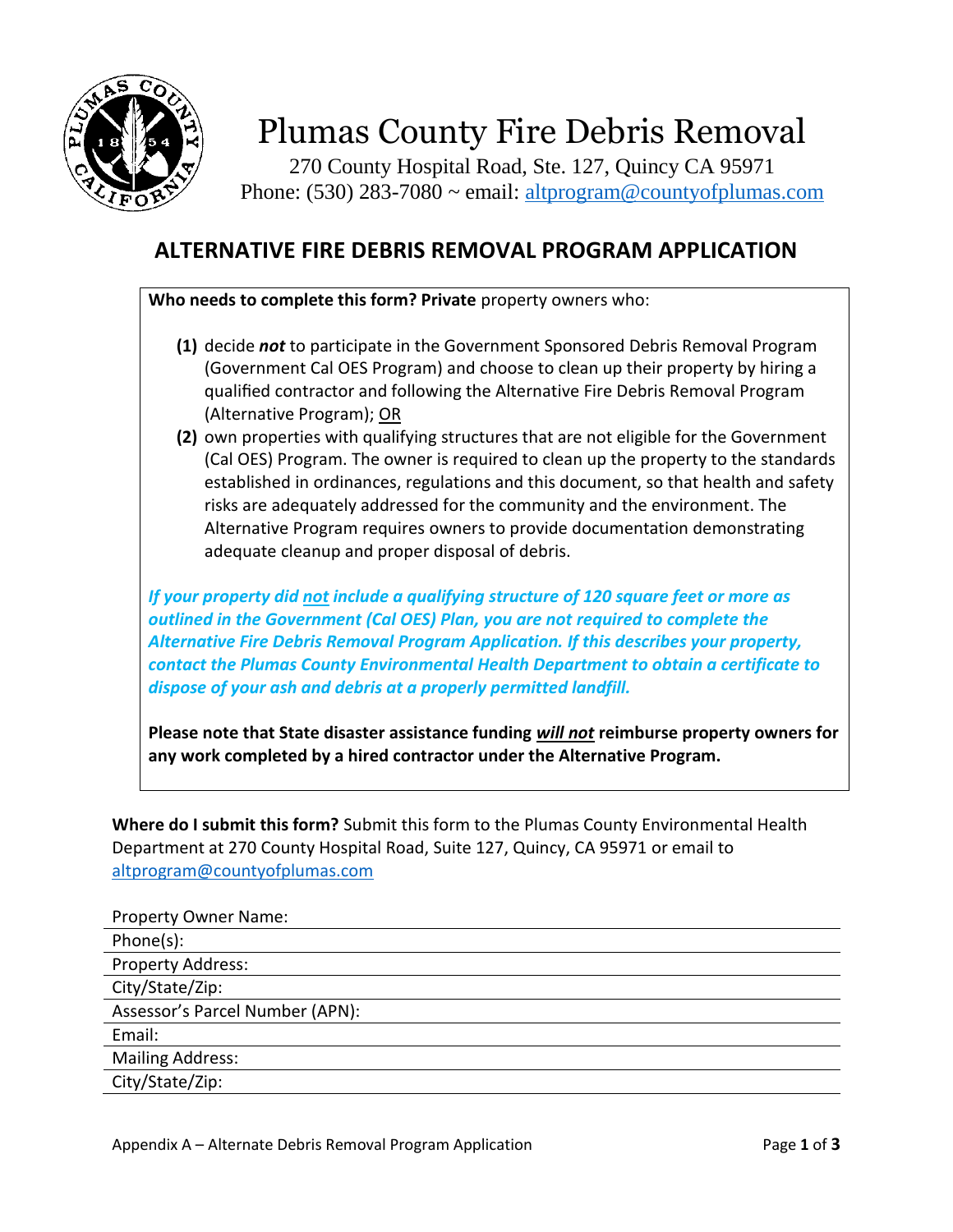Description of Debris Being Removed (number and types of structures, types of waste, etc.)

#### **Program Participation**

A Licensed Contractor with proper certifications shall perform the ash and debris removal, hazardous materials and asbestos removal and other cleanup work. Contractors must comply with the California Contractors State License Board (CSLB) requirements to perform cleanup work under the Alternative Program.

| Name of Contractor:  |  |
|----------------------|--|
| License Number:      |  |
| Proposed Start Date: |  |

**Required:** Owners are required to obtain approval from the Plumas County Environmental Health Department for the work plan prior to starting debris cleanup. Any employee performing debris removal shall have (at a minimum) OSHA 40-hr HAZWOPER Training in accordance with 29 C.F.R. §1910.120.

#### **A. Property Owner Acceptance of Requirements and Indemnification**

I have read and will fully comply, as will any contractor working on my property, with the conditions described in the document titled "**Alternative (Private) Debris Removal Program Beckwourth Complex and Dixie Fires**" and approved Work Plan. I understand ash and structural debris contain hazardous substances and exposure to hazardous substances may lead to acute and chronic health effects, and may cause long-term public health and environmental impacts and proper disposal of the debris is necessary to limit these impacts. I agree to ensure my contractor will wet down ash and debris before removal and will control dust on the property. I agree to ensure my contractor will completely encapsulate the ash and debris ("burrito wrap" method) and cover with a tarp prior to transportation for proper disposal. I agree to ensure my contractor will collect soil samples and submit analytical results with the Debris Removal Cleanup Certification to certify the project has been completed.

I understand that human remains may be encountered during the cleanup and that due to the extreme heat of the fire, any human remains are likely to consist of bones or bone fragments. I agree that if possible human remains are encountered (including any type of bones) during debris removal efforts, all personnel will be careful not to disturb the possible remains, exit the property, immediately report the possible remains to the Plumas County Sheriff's Office at (530) 283-6300, and will wait for a search team to arrive and determine whether they are in fact human remains before resuming debris cleanup.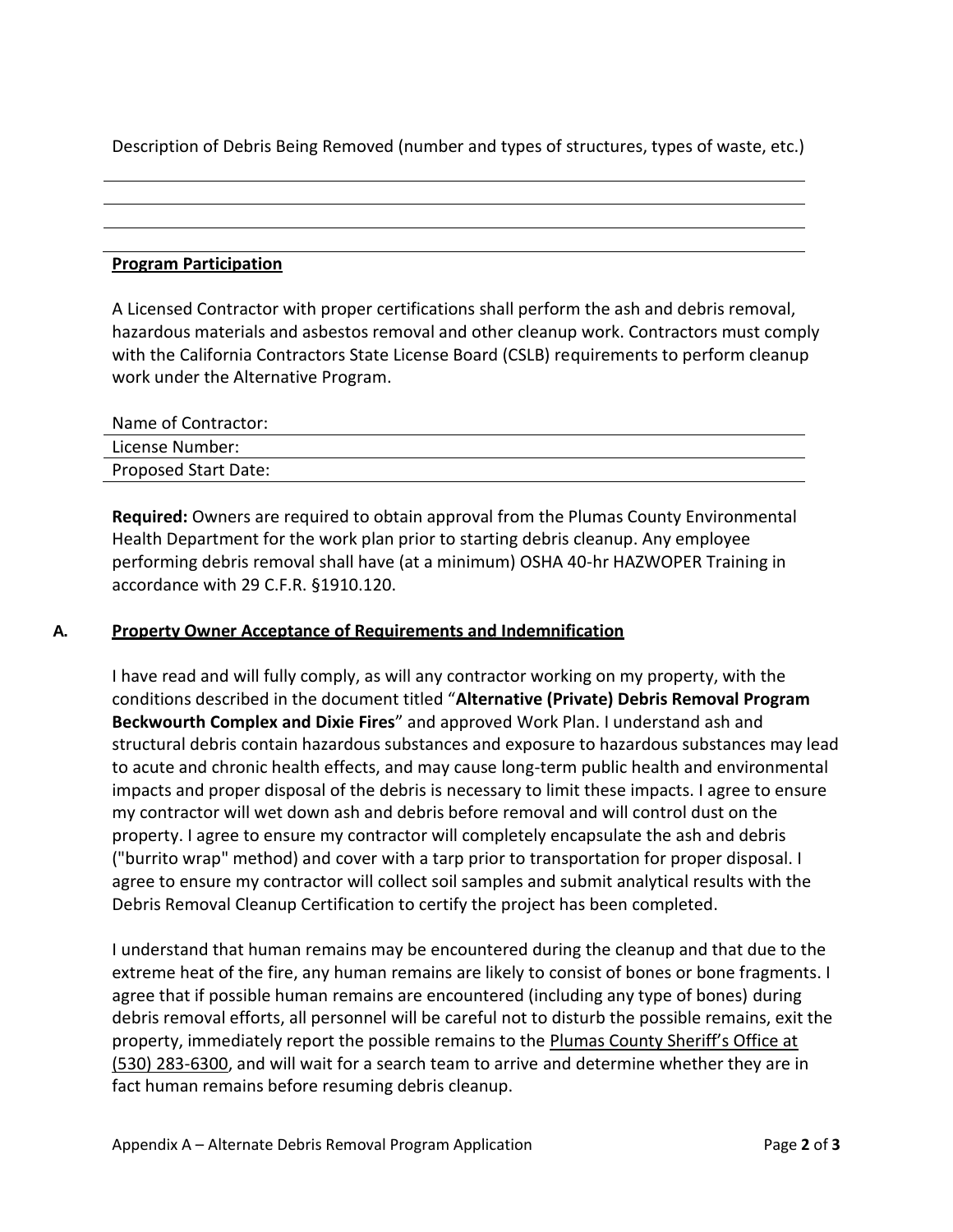I agree that the decision as to whether the Alternative Program requirements have been met is in the sole discretion of the Plumas County Environmental Health Department and that such decision is final.

I certify that I am the owner or authorized agent of the real property located at the above address. I hereby certify that I have full power and authority to execute this application without the need for any further action, including but not limited to notice or approval from any other party.

I acknowledge that the decisions made by the County of Plumas (Local Government) are discretionary functions and Local Government is not liable for any claim based on the exercise or failure to exercise a discretionary function and promise not to make such a claim. I further release and agree to hold and save harmless Local Government from all liability for any damage or loss whatsoever that may occur during or after performance of the Alternative Program activities. I therefore waive any claim or legal action against Local Government.

| Property Owner Signature (Required): | Date: |
|--------------------------------------|-------|
|                                      |       |
| <b>Contractor Signature:</b>         | Date: |

#### **B. Environmental Health Department Approval**

The Plumas County Environmental Health Department has reviewed the Work Plan for debris removal for the above-referenced property. The Work Plan is complete and is therefore approved. The debris removal project shall not deviate from the approved work plan without written approval from the Plumas County Environmental Health Department. Whenever necessary to inspect a property to ensure compliance with the approved work plan, any authorized official of the County may, upon presentation of proper credentials, enter such property at all reasonable times to inspect any provision of the approved Work Plan.

Environmental Health Representative Signature: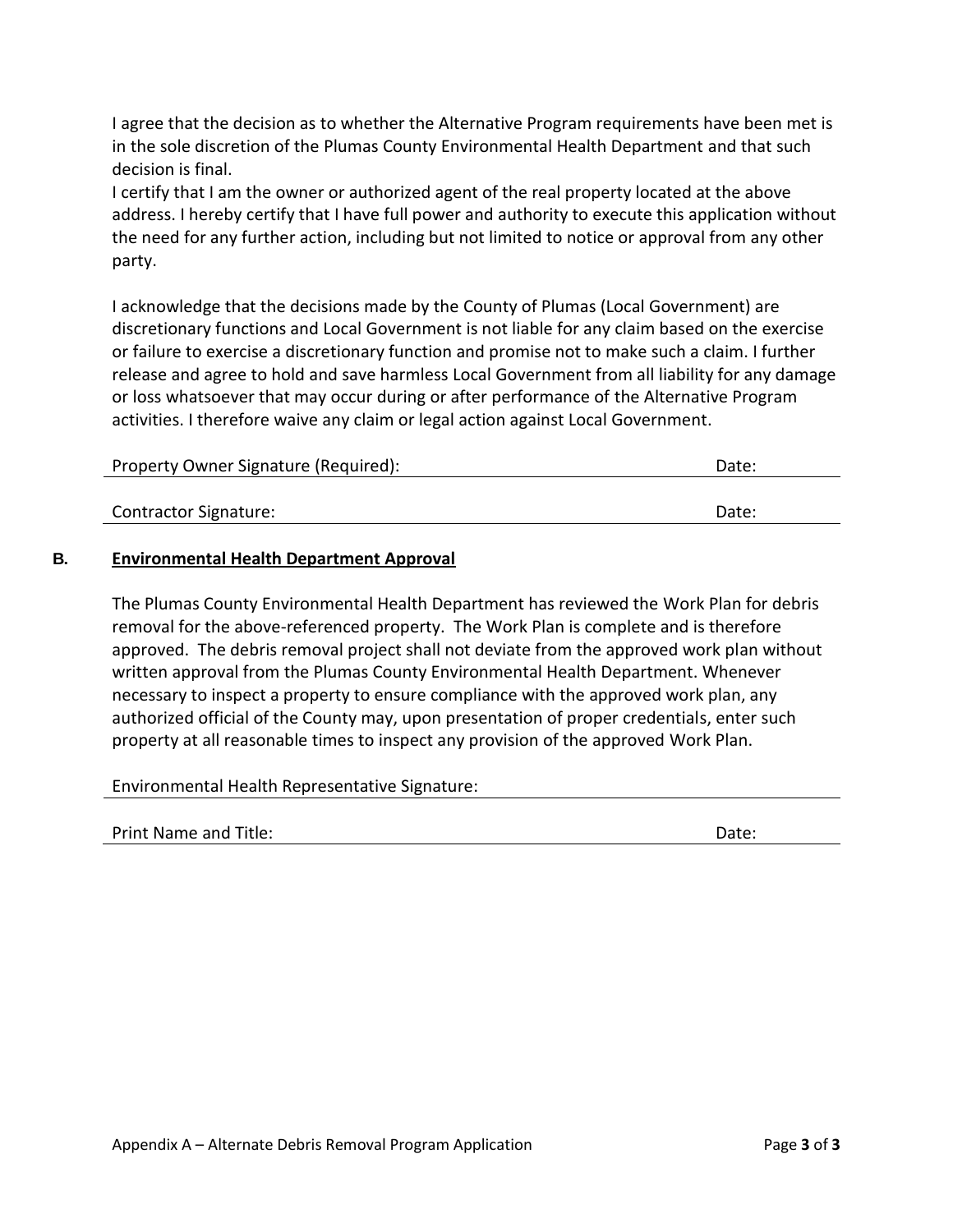

270 County Hospital Road, Ste. 127, Quincy CA 95971 Phone: (530) 283-7080  $\sim$  email: [altprogram@countyofplumas.com](mailto:altprogram@countyofplumas.com)

# <span id="page-21-0"></span>**Beckwourth and Dixie Fire Alternate Debris Removal Program Work Plan Outline and Contents**

### **1.0 Project Overview**

- 1.1 Property and Property Owner(s) information
	- Name and contact information
	- Site address/APN
- 1.2 List of Contractors (name, license, contact information)
- 1.3 Description of Work
	- 1.3.1 Description of property and proposed activities
		- 1.3.1.1 Identify equipment and material staging area
		- 1.3.1.2 Site Health and Safety
		- 1.3.1.3 Traffic Control
		- 1.3.2 Footprint Measurements
			- 1.3.2.1 **Sketch footprint and describe type of foundation(s) and other hardscape**
			- 1.3.2.2 **Photograph each site from all sides to document all aspects of the property**
			- 1.3.2.3 **Sketch and record ash footprints**
			- 1.3.2.4 Identify and photograph other property-specific hazards (i.e., swimming pools, large vehicles)
		- 1.3.3 Water Lines / Wells (if applicable)
			- 1.3.3.1 Identify water wells on properties
			- 1.3.3.2 Identify water and electrical sources
		- 1.3.4 Septic Systems / Sewer Lines (If applicable)
			- 1.3.4.1 Identify septic tank and leach field locations on each property
- 1.4 Statement of intent to notify, obtain required permits, and to work within acceptable hours of operation
	- 1.4.1 Underground Service Alert (USA)
		- 1.4.1.1 Check for underground utilities by alerting Underground Service Alert (USA) for public right of way
		- 1.4.1.2 Check for underground utilities by using an independent private utility locator service for private right-of-way, if necessary
	- 1.4.2 Acceptable hours of operation:

The County shall seek to limit the potential noise impacts of construction activities on surrounding land uses. The standards outlined below shall apply to those activities associated with actual construction of a project as long as such construction occurs between the hours of 7 a.m. and 7 p.m., Monday through Friday and 8 a.m. and 5 p.m. on weekends or on federally recognized holidays. Exceptions are allowed if it can be shown that construction beyond these times is necessary to alleviate traffic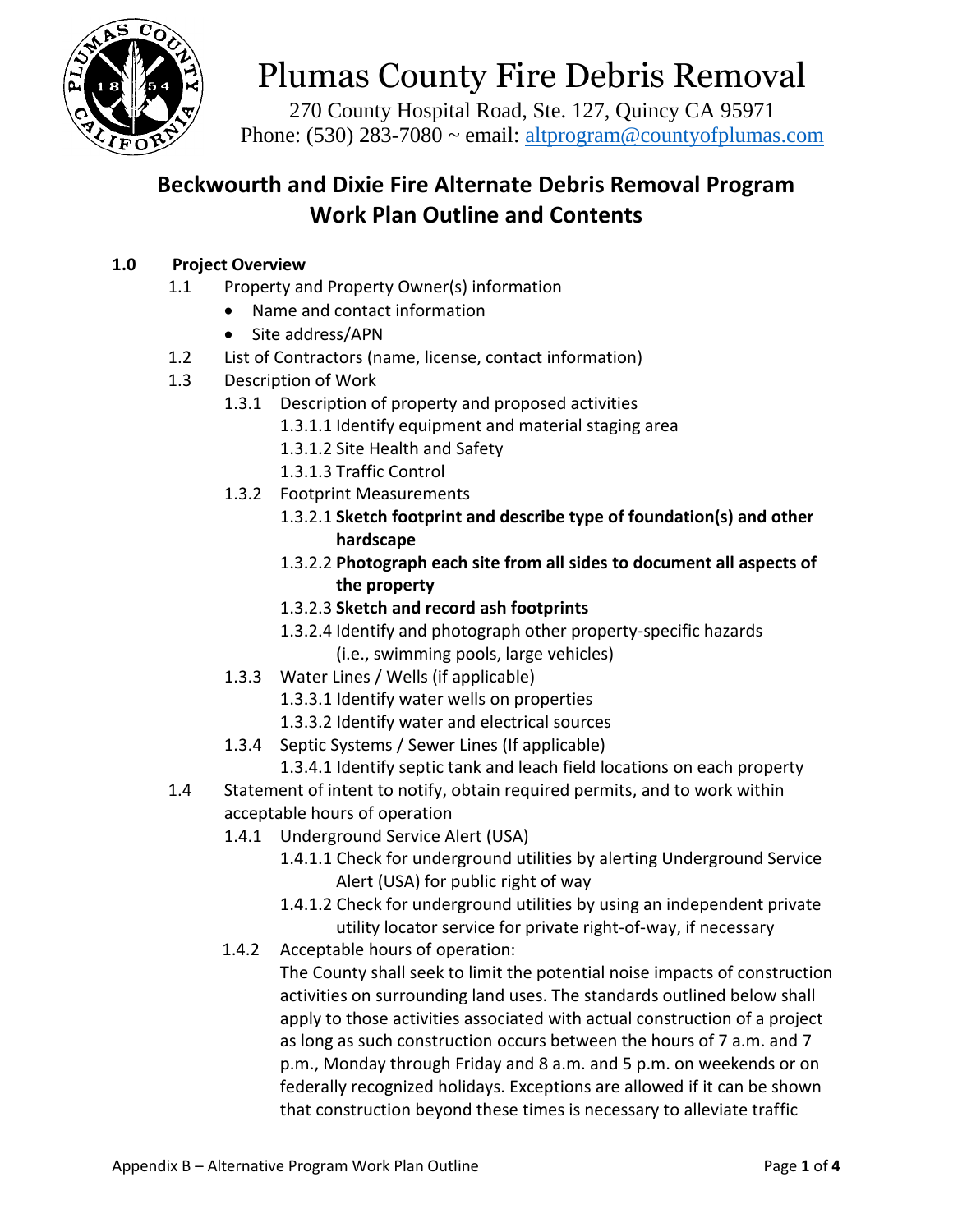congestion and safety hazards. Contact the Plumas County Planning Department for more information.

| <b>Land Use Designation</b>             | <b>Time Period</b> | Noise Level (dB) |                  |  |
|-----------------------------------------|--------------------|------------------|------------------|--|
|                                         |                    | <b>L</b> eg      | ⊾ <sub>max</sub> |  |
| Residential                             | 7 am to 7 pm       | 55               | 75               |  |
|                                         | 7 pm to 10 pm      | 50               | 65               |  |
|                                         | 10 pm to 7 am      | 45               | 60               |  |
| <b>Commercial and Public Facilities</b> | 7 am to 7 pm       |                  | 90               |  |
|                                         | 7 pm to 7 am       |                  | 75               |  |
| Industrial                              | Any Time           |                  | 90               |  |

#### **2.0 Background Site Assessment**

- 2.1 Certified Asbestos Consultant (CAC) Report
	- 2.1.1 Conduct surveys to identify, sample, and analyze results for suspected asbestos containing materials (ACM) including concrete foundations and mortar.
	- 2.1.2 **For properties with a standing chimney, determine whether asbestos assessment can be completed safely.** Provide a Licensed Structural Engineer report on structural safety of the chimney. A subsequent survey for asbestos containing materials will be required.
	- 2.1.3 **For properties with a standing chimney that will be toppled** provide a plan to prevent dust and possible airborne asbestos emissions. A subsequent survey for asbestos containing materials will be required.
- 2.2 Foundation Analysis and Plan (if foundation is to remain in place testing, certification and Building Department approval is required)

#### **3.0 Hazardous Waste Assessment and Contingency**

- 3.1 Provide the name of the Hazardous Waste and Household Hazardous Waste consultant
	- 3.1.1 Confirm the Phase 1 Household Hazardous Waste Removal has been completed.
	- 3.1.2 List the name and credentials of the consultant performing the hazardous waste assessment.
- 3.2 Develop a contingency plan for proper handling and disposal of any remaining or encountered hazardous materials. Submit reports for hazardous waste and asbestos survey, analytical reports and hazardous materials disposal documentation to the Plumas County Environmental Health Department, Alternative Program.
- 3.3 Asbestos Removal if required. Provide details on the asbestos removal contractor, asbestos handling and removal procedures, and disposal information.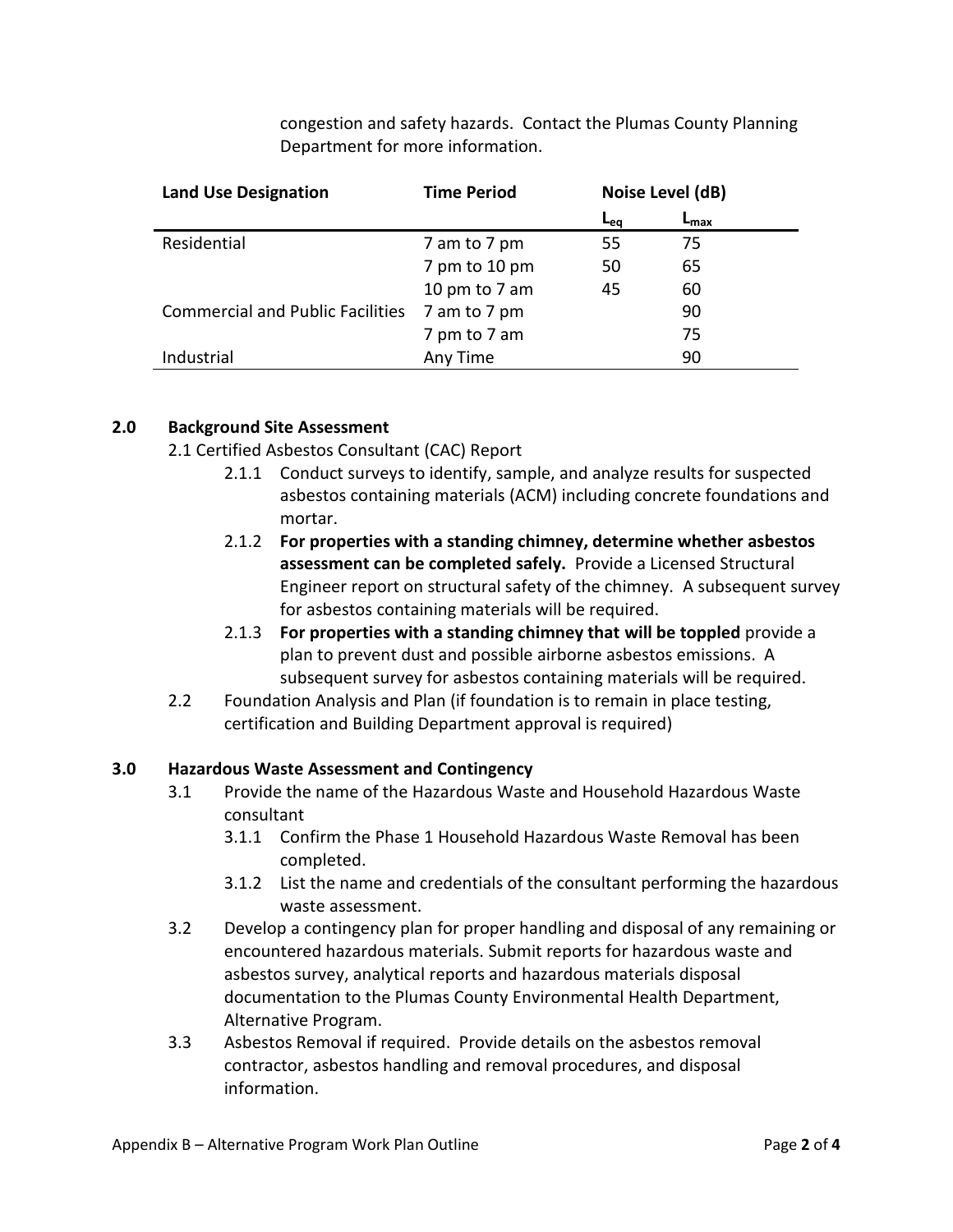#### **4.0 Erosion Control**

List all erosion control Best Management Practices (BMPs) employed throughout the project.

#### **5.0 Debris Removal and Disposal / Recycling**

- 5.1 Ash, Fire Debris and Soil
	- **Collect, consolidate, and remove ash, debris and soil for disposal**
		- o Disposal facilities will need certification from the Plumas County Environmental Health Department that the ash and debris has been assessed for hazardous waste and asbestos and any discovered hazardous waste or asbestos has been properly removed and disposed.
		- o All disposal-related document and receipts shall be retained for final report.
- 5.2 Metals Including Vehicles and Appliances
	- **Remove vehicles for recycling or disposal once VIN verification is completed** o Name of Recycling Facility
	- Collect, and remove metals for recycling
		- o Name of Recycling Facility or disposal Site
- 5.3 Concrete, Brick & Masonry
	- Collect and remove concrete for recycling or disposal
	- Track and log quantities and types of materials transported to landfill or recycling facility
		- o All disposal-related document and receipts shall be retained for final report
- 5.4 Air Monitoring and Fugitive Dust Control Confirm use of required dust control measure and identify any additional sitespecific measures used.

#### **6.0 Soil Grading and Erosion Control**

- 6.1 Soil Scraping
- 6.2 Description of Grading Activities
	- Finish grading/smoothing ground surface
- 6.3 Description of Erosion Controls
	- Once cleanup goals have been met, the site will be prepared for final erosion control and certification
	- Implement storm water best management practices to control sediment runoff from each remediated property

#### **7.0 Confirmation Sampling**

- Prepare a site diagram that includes the anticipated soil sample locations
- Sample and analyze soil
- Compare soil analytical results to ROE Program cleanup criteria and background sample results, if necessary.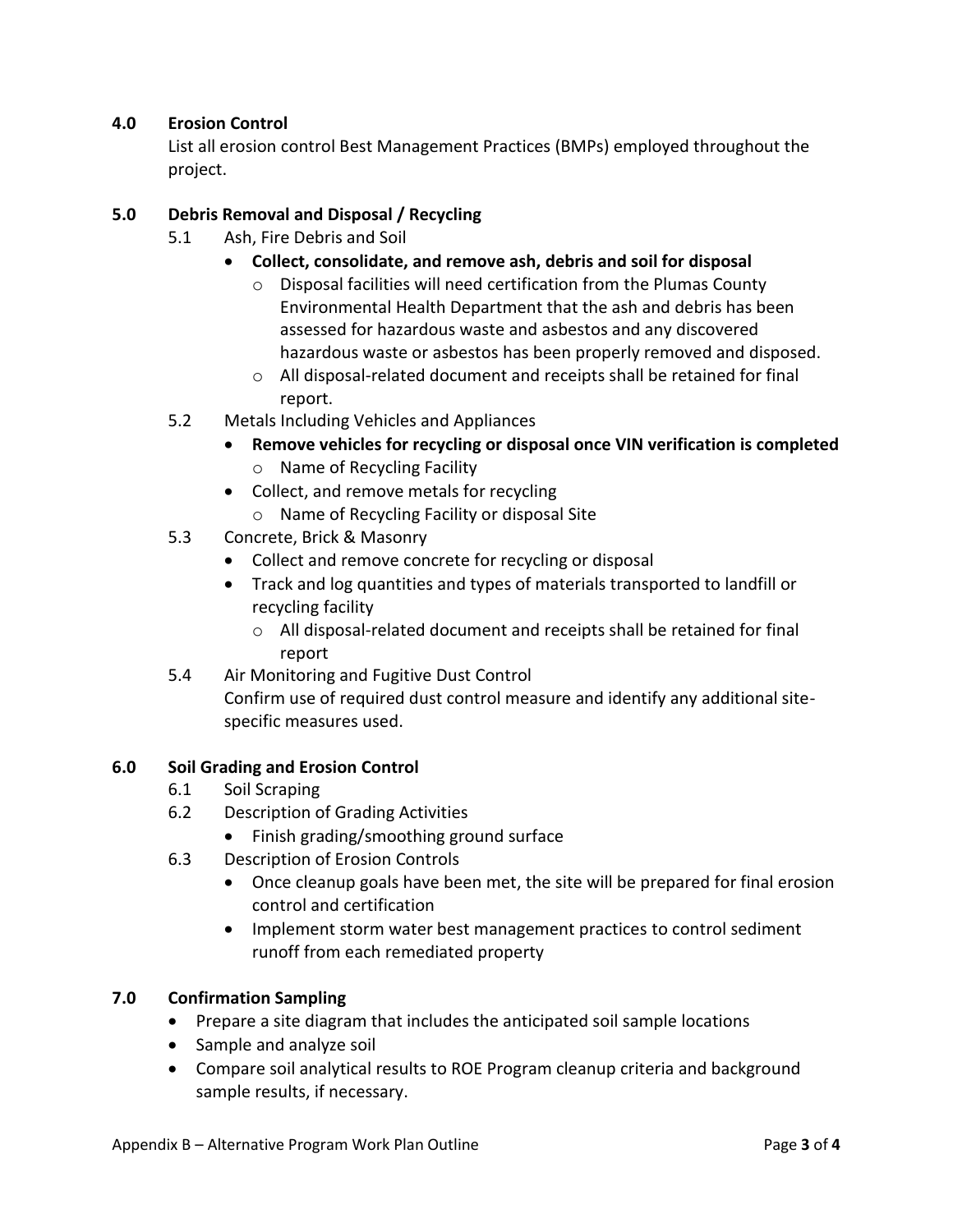If results exceed cleanup criteria and cannot be explained by the soil consultant in connection with the background samples, another layer of soil must be removed, and another round of confirmation samples must be collected.

#### **7.0 Hazard Trees**

Plumas County Public Works will administer the Hazard Tree Program. Contact Public Works at 530-283-6268 for questions about this program.

7.1 The property owner must acknowledge that hazard trees must be removed at the property owner's expense and that final certificate of completion will not be issued until all hazard trees are removed to the satisfaction of Public Works.

#### **8.0 Signatures of Owner and Contractor**

#### **9.0 Attachments (If applicable):**

- Vicinity Map
- Plan Maps including former structure and burn debris footprint
- Photographs
- Laboratory Test Results
- Any other supporting documentation as appropriate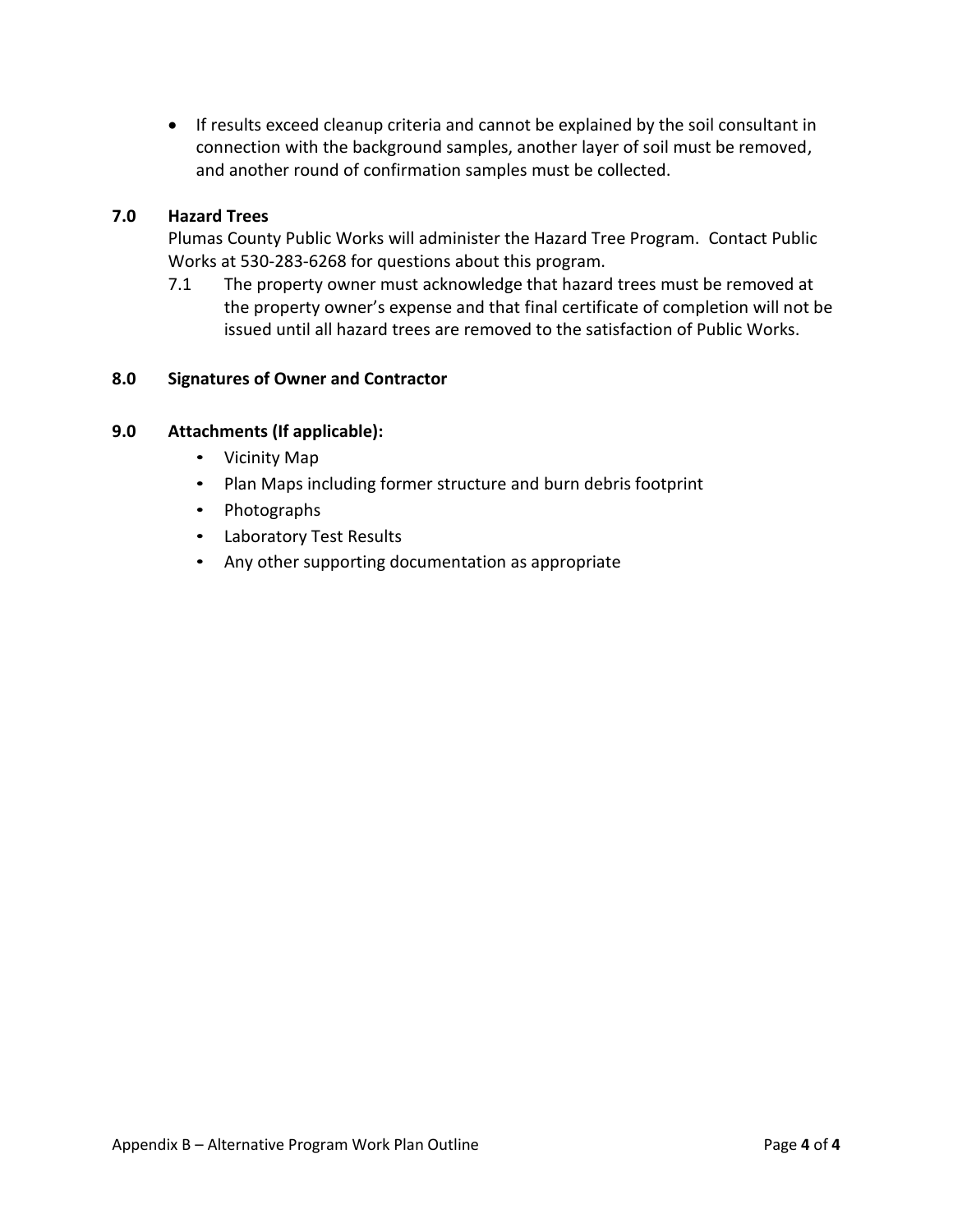

270 County Hospital Road, Ste. 127, Quincy CA 95971 Phone: (530) 283-7080 ~ email: [altprogram@countyofplumas.com](mailto:altprogram@countyofplumas.com)

# <span id="page-25-0"></span>**Beckwourth and Dixie Fire Alternate Debris Removal Program Work Plan Template**

This document is an optional work plan template for the Alternative Fire Debris Removal Program. It will help you submit complete application which will be more easily reviewed and more quickly approved. However, you are not required to use this template.

## **1.0 Project Overview**

| 1.1 Property Information and Property Owners |        |      |
|----------------------------------------------|--------|------|
| Property Owner Name:                         |        |      |
|                                              |        |      |
| Property Address:                            | City:  | Zip: |
| Assessor's Parcel Number (APN):              |        |      |
| [Phone(s)]                                   | Email: |      |
| <b>Mailing Address:</b>                      | City:  | Zip: |
|                                              |        |      |

| 1.2 List of Contractor(s) and Consultants |              |  |
|-------------------------------------------|--------------|--|
| Name:                                     | License No.: |  |
|                                           |              |  |
| Phone:                                    | Email:       |  |
| Name:                                     | License No.: |  |
|                                           |              |  |
| Phone:                                    | Email:       |  |
| Name:                                     | License No.: |  |
|                                           |              |  |
| Phone:                                    | Email:       |  |
|                                           |              |  |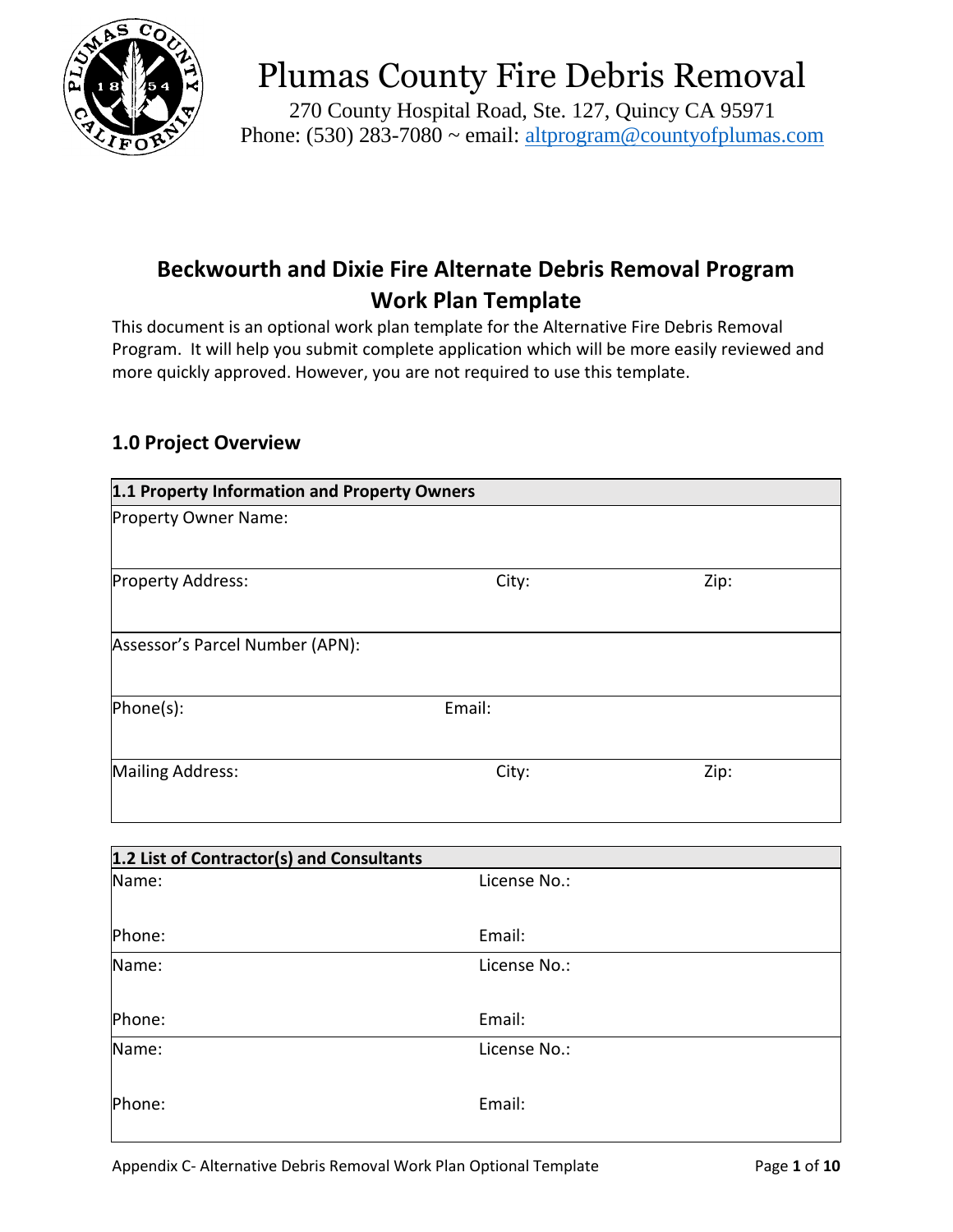**1.3 Description of Work:**

**Provide a brief description of property and proposed activities (Footprint, description of structures and/or debris). Attach Photos/Sketches of ash footprint.**

**Identify/discuss proposed equipment material staging areas:**

**Identify/discuss Site Health and Safety Protocols and Traffic Control:**

**If applicable, damaged water wells and/or water lines on property will be addressed in the following manner:**

**If applicable, damaged septic systems and/or sewer lines on property will be addressed in the following manner:**

Attach Photos and Diagrams of ash footprint, other property specific hazards (swimming pools, large vehicles), water and electrical lines, if available.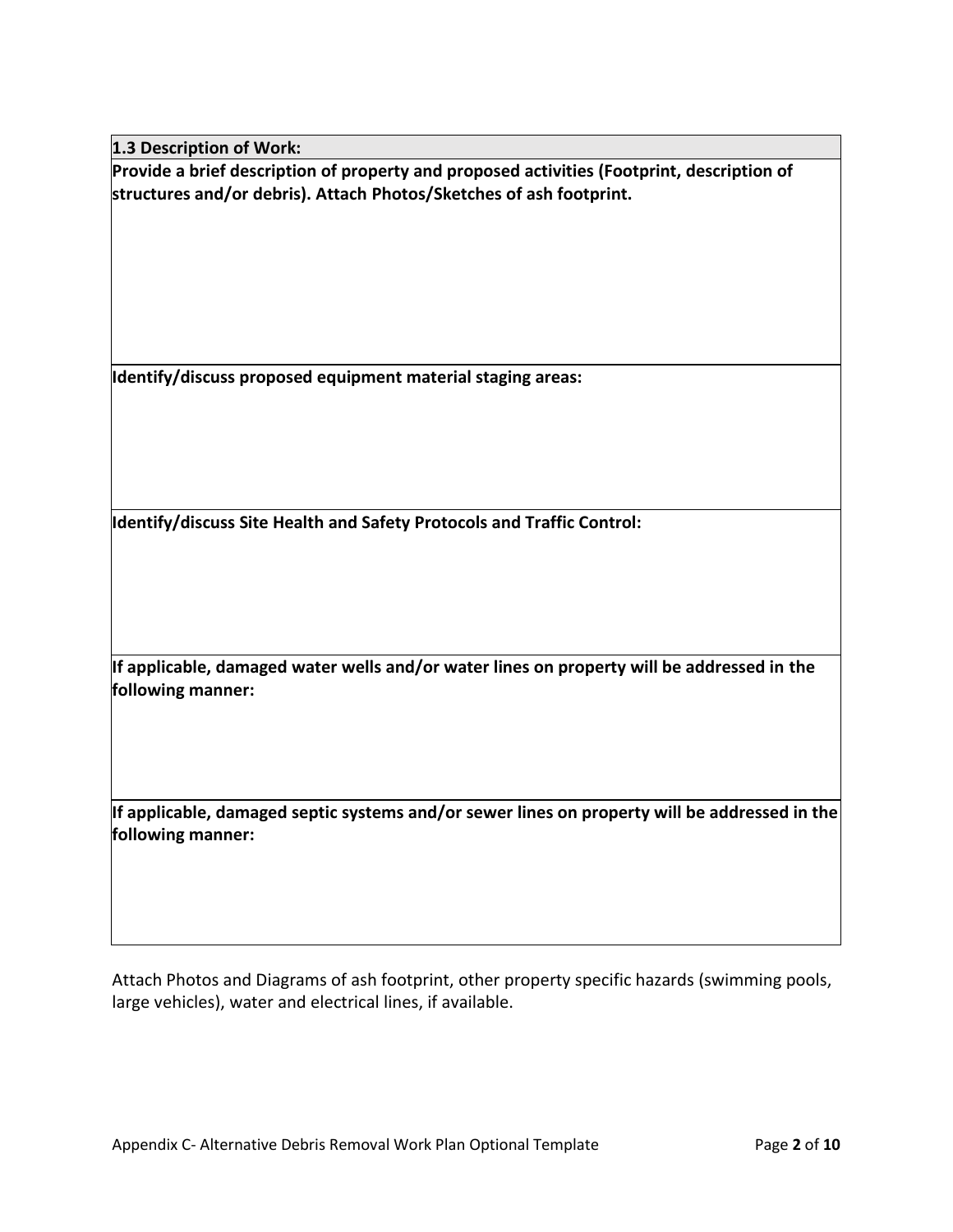#### **2.0 Background Site Assessment**

#### **2.1 Certified Asbestos Consultant (CAC) Report**

**A Certified Asbestos Consultant was hired to test the site. Attach a copy of the report to this Work Plan. If you have a special case where asbestos clearance is not feasible prior to Work Plan issuance, please contact the Debris Removal Center at 530-283-7080 or email at [altprogram@countyofplumas.com](mailto:altprogram@countyofplumas.com)**

Submit a report of the asbestos survey with analytical reports to the Plumas County Environmental Health Department for disposal authorization at

#### **2.2 Foundation Analysis and Plan**

In general, the structural integrity of concrete and masonry can adversely be affected in fire situations, especially when the structure is completely consumed by the fire. The properties of the material may be irreversibly altered deeming it unsatisfactory for reuse in supporting a rebuilt structure.

Property owners have two options:

1. Completely remove and dispose of foundation,

2. If foundation is to remain in place, testing, engineer's certification and approval from the County Building Division is required.

**Structural foundations on the property will be addressed in the following manner:**

#### **3.0 Hazardous Waste and Asbestos Removal**

#### **3.1 Hazardous Waste and Removal**

During Phase I of Consolidated Fire Debris Removal, teams of County staff and experts from the Department of Toxic Substances Control and US EPA inspected the property and removed any identifiable and accessible household hazardous waste and bulk asbestos that may pose a threat to human health, animals, and the environment. However, some hazardous materials and/or asbestos or asbestos containing materials (ACM) may still be present on the property and could pose a threat to public health and the environment. Only properly trained workers wearing proper personal protective equipment (sturdy footwear, gloves, respiratory protection, ect.) should handle, sort, process and/or transport these materials.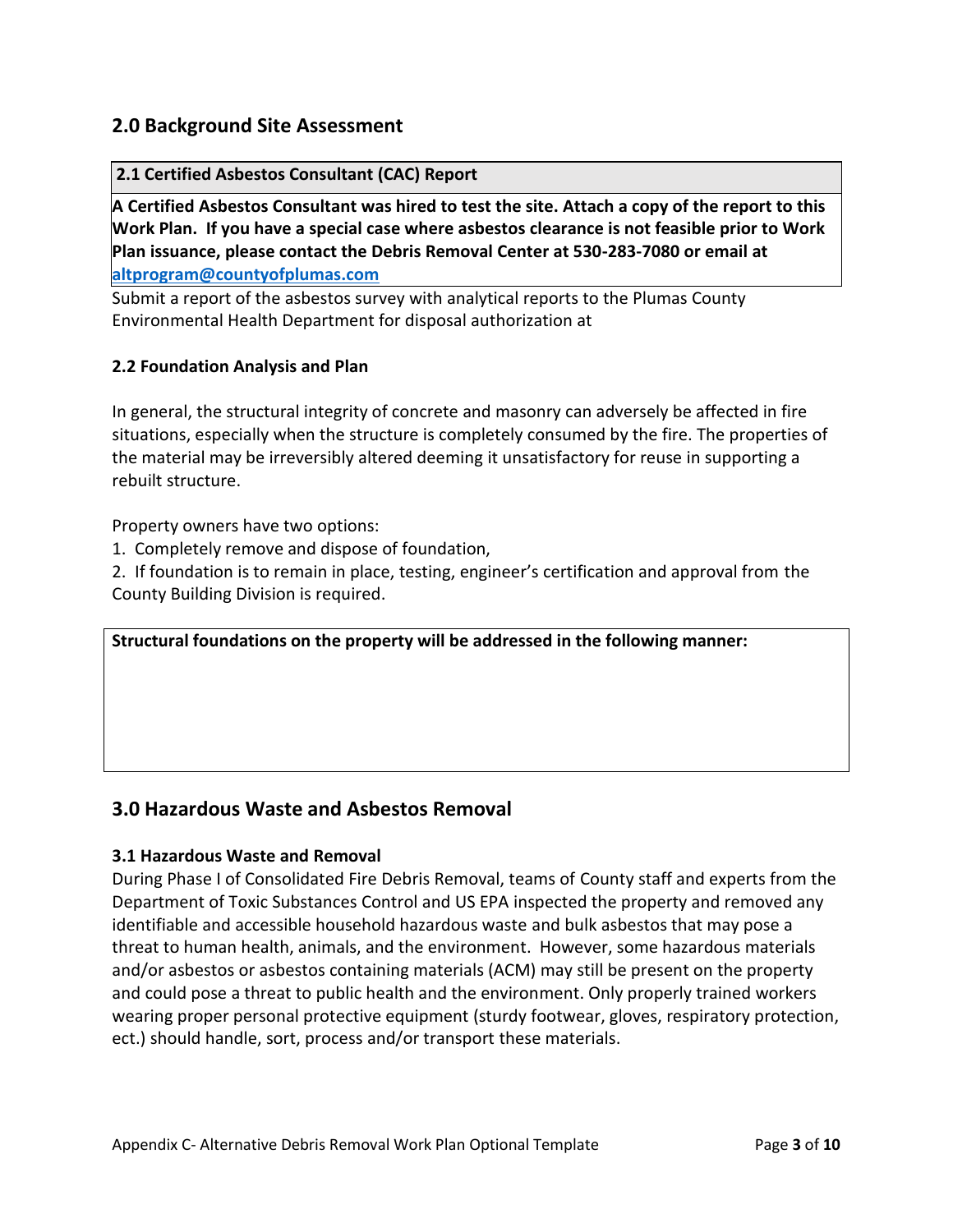**3.1 Hazardous Materials Assessment performed by (name of consultant):**

**List the hazardous materials identified during the site assessment (if any):**

#### **3.2 Hazardous Waste and Household Hazardous Waste Removal**

Any hazardous waste and household hazardous waste (HHW) found during ash and structural debris removal operations shall be disposed by a certified hazardous waste contractor. Explain how household hazardous wastes (batteries, propane tanks, paint, gasoline cans, cleaning products, pesticides, fluorescent light bulbs, etc.) will be identified, segregated, and disposed of properly.

Certified Hazardous Materials/Waste Contractor

Name:

License No.:

Disposal and/or Recycling Facility(s)

Submit a report of the hazardous waste disposal documentation, if applicable, to the Plumas County Environmental Health Department.

#### **3.3 Asbestos Removal**

Asbestos or ACM requires assessment by a Certified Asbestos Consultant. **This must be completed for all properties participating in the Alternative Program.** Asbestos and asbestos containing material must be removed by a licensed Asbestos Abatement Contractor. If bulk loading ACM, the bin or container used for transport shall be double-lined with 10-mil poly in such a way that once loaded both layers can be sealed up independently ("burrito-wrap method").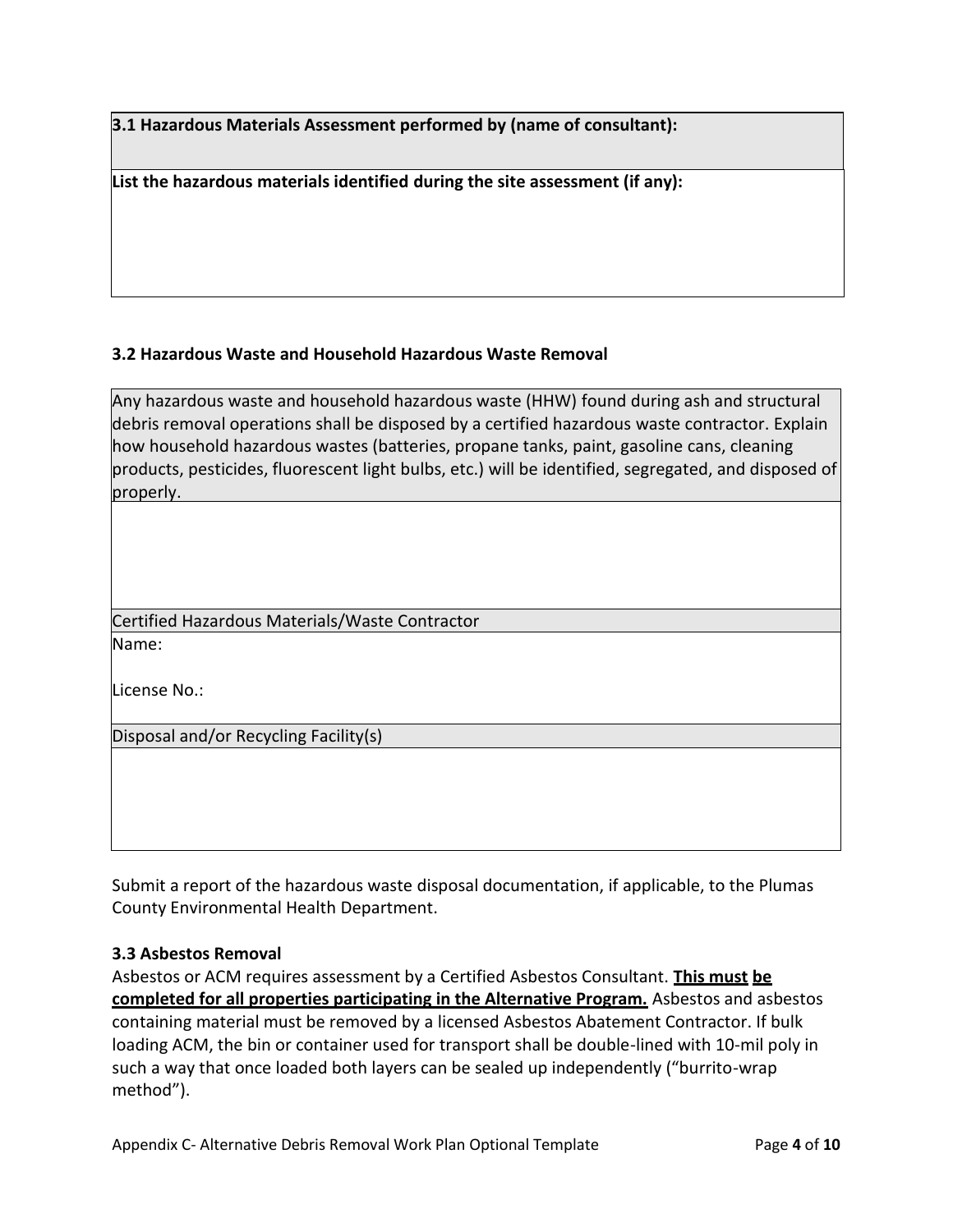| Asbestos Handling and Removal Procedures             |  |  |
|------------------------------------------------------|--|--|
|                                                      |  |  |
|                                                      |  |  |
|                                                      |  |  |
| Certified Asbestos Consultant hired to test the site |  |  |
| Name:                                                |  |  |
|                                                      |  |  |
| License No.:                                         |  |  |
|                                                      |  |  |
|                                                      |  |  |
|                                                      |  |  |
|                                                      |  |  |
| <b>Asbestos Removal Contractor</b>                   |  |  |
| Name:                                                |  |  |
| License No.:                                         |  |  |
|                                                      |  |  |
|                                                      |  |  |
| Disposal Facility(s)                                 |  |  |
|                                                      |  |  |
|                                                      |  |  |
|                                                      |  |  |
|                                                      |  |  |

## **4.0 Debris Removal and Disposal / Recycling**

Remove ash, debris, contaminated soil, metals and concrete from the site and dispose of properly. Metals and concrete shall be recycled if possible. Appliances and vehicles shall be handled properly to meet the requirements of metals recycling facilities. All waste shall be disposed of at an approved location authorized to accept such waste. A Certificate of Disposal issued by Environmental Health will be required.

Debris shall be handled in the following manner and disposed at the following locations:

| 4.1 Ash, Fire Debris and Soil                |  |  |  |  |  |
|----------------------------------------------|--|--|--|--|--|
|                                              |  |  |  |  |  |
|                                              |  |  |  |  |  |
|                                              |  |  |  |  |  |
|                                              |  |  |  |  |  |
| 4.2 Metals Including Vehicles and Appliances |  |  |  |  |  |
|                                              |  |  |  |  |  |
|                                              |  |  |  |  |  |
|                                              |  |  |  |  |  |
|                                              |  |  |  |  |  |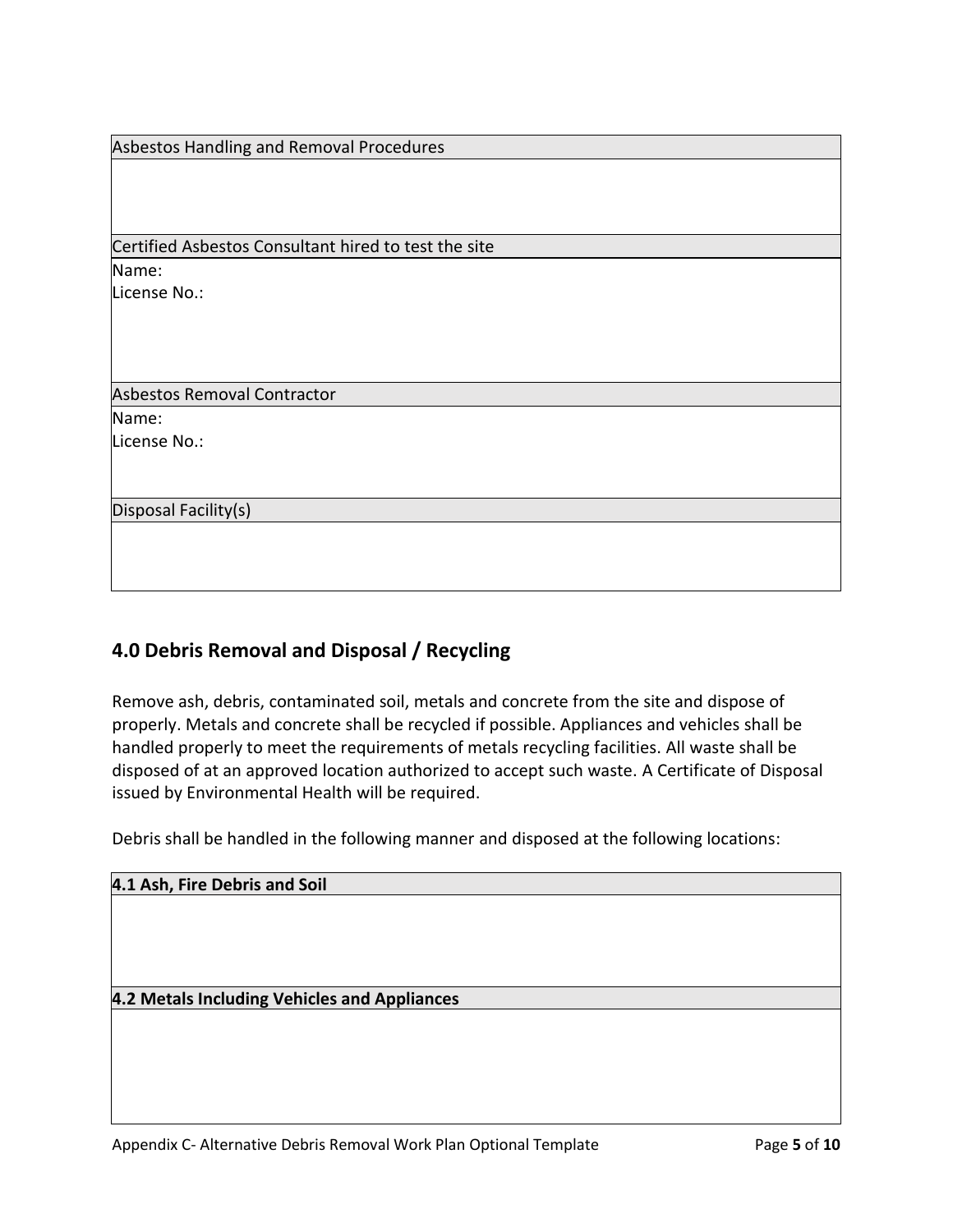#### **4.3 Concrete, Brick & Masonry**

#### **4.4 Air Monitoring Protocols for Fugitive Dust Control**

Property owners or their contractors must provide water or an approved dust palliative, or both, to prevent a dust nuisance at the site. Dust resulting from performance of the work will be controlled at all times in a manner that does not generate runoff. Dust Control Methods include:

- **Control 1** Water or an approved dust palliative, or both, will be used to prevent dust nuisance at each site. Each area where ash and debris are to be removed will be prewatered with a fine spray nozzle in advance of initiating debris removal and as needed during the removal.
- **Control 2** All loads shall be covered with a tarp; this includes metal debris. Ash and debris loads shall be fully encapsulated with 6 to 10 Mil polyethylene plastic ("burrito wrap" method). Concrete loads are exempt from a tarp provided the loads are wetted prior to leaving. If concrete loads generate dust, then the loads must be wetted and covered.
- **Control 3** All waste material that is not unloaded at the end of each workday will be consolidated, sufficiently wetted, and/or covered to prevent the offsite migration of contaminants.
- **Control 4** All visibly dry disturbed soil surface areas of operation should be watered to minimize dust emissions during performance of work.
- **Control 5** Speeds must be reduced when driving on unpaved roadways.
- **Control 6** Procedures will be implemented to prevent or minimize dirt, soil or ash contaminating roadways, neighboring parcels or creating an airborne health hazard.

**In addition to the above listed methods, dust from debris removal activities on the property will be addressed in the following manner:**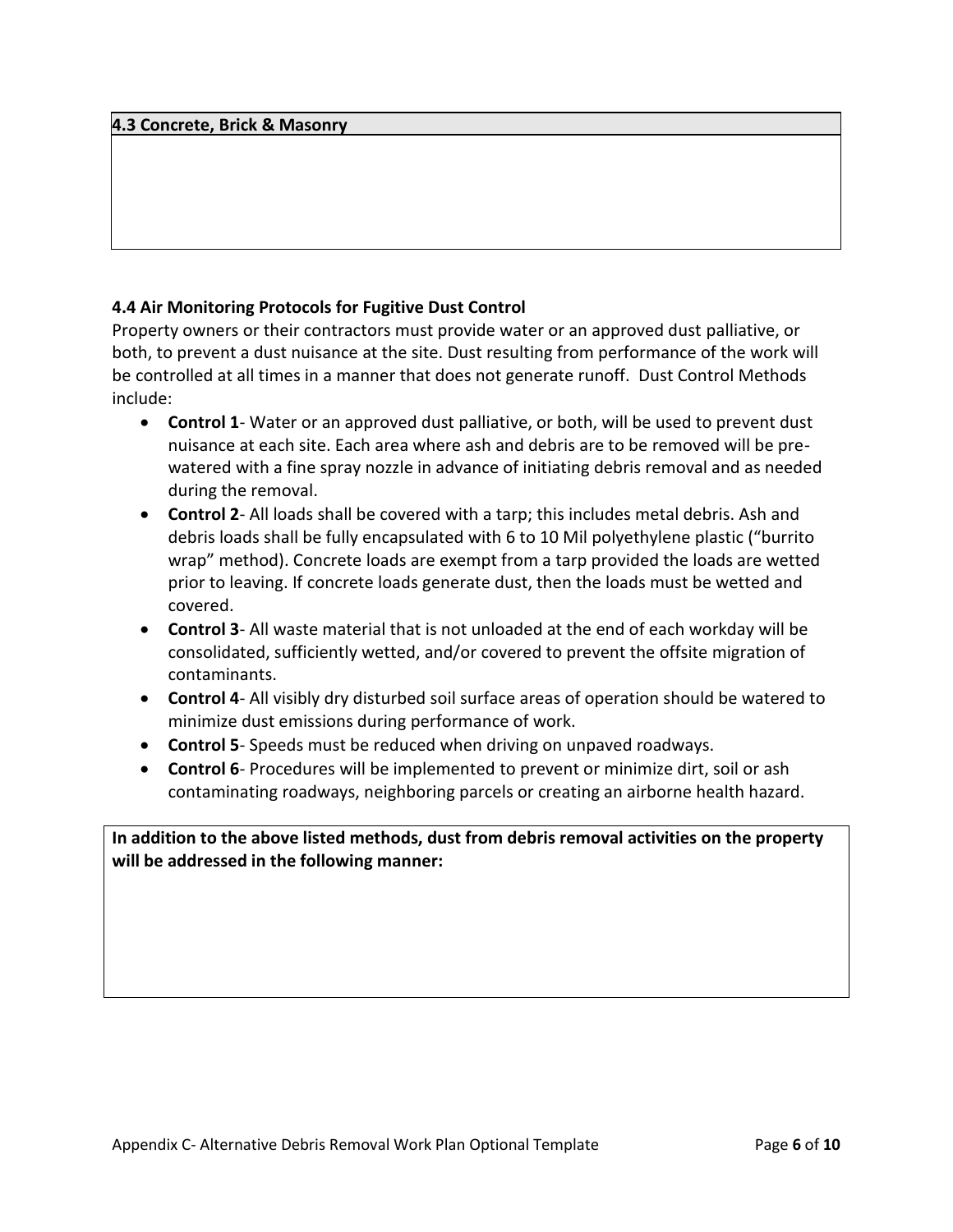## **5.0 Erosion Control**

When active fire ends it leaves behind bare dirt or decreased vegetative cover. Because of the loss of vegetation, the top layer of soil becomes loosened, making it vulnerable to increased runoff, erosion and sedimentation. Debris removal activities further increase the risk of soil erosion.

#### **5.1 Description of Erosion Controls**

Erosion and sediment stabilization practices will be implemented to keep sediment and debris from running offsite or impacting the watershed. Erosion and sediment stabilization techniques that must be used are listed below and are consistent with recognized Best Management Practices:

- Stockpiled materials that are not immediately loaded for transport shall be handled and stored on site in such a manner as to avoid offsite migration. This may include wetting and/or covering the waste until it is loaded and transported.
- Locate stockpiles away from drainage courses, drain inlets or concentrated flows of storm water.
- Stockpiled material may not be stored or placed in a public roadway.
- During the project and in the rainy season, cover non-active soil stockpiles and contain them within temporary perimeter sediment barriers, such as berms, dikes, silt fences, hay bales or sandbag barriers. You may use a soil stabilization measure in lieu of cover.
- Implement appropriate erosion control measures during debris removal and provide final site stabilization after debris removal is completed.

**In addition to the above listed methods, additional erosion control methods for use at this site include the following:**

### **6.0 Soil Scraping and Erosion Control**

#### **6.1. Soil Scraping**

After burn ash and debris are cleaned from the property to a level of visually clean, remove 3 to 6 inches more soil from the impacted area. Soil shall be properly disposed of as described in 4.1 above.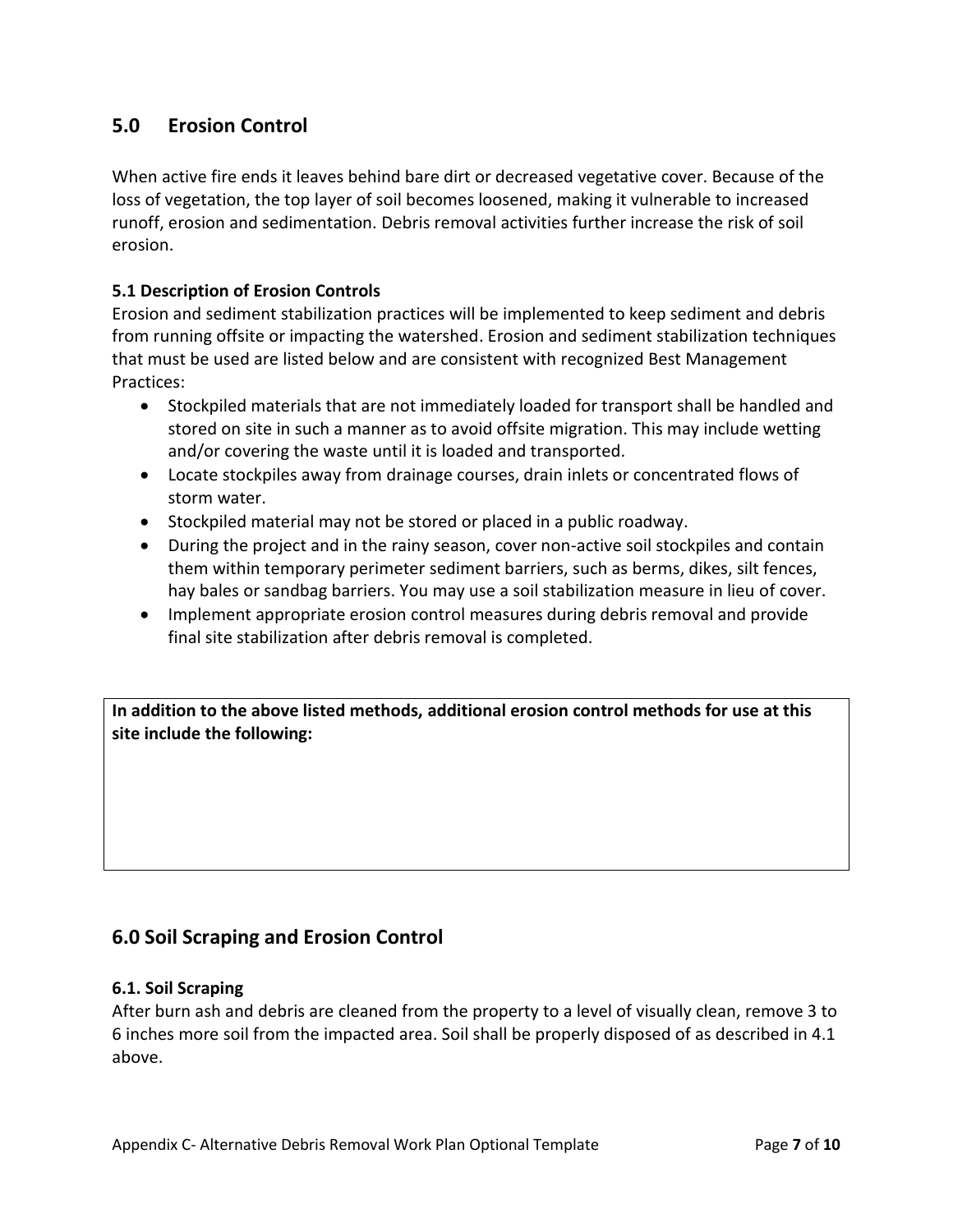## **7.0 Soil Confirmation Sampling**

Initial Screening Criteria and protocols have been established in consultation with CalRecycle for soil confirmation sampling **after completion of visible cleanup and 3 to 6 inches of soil scraping as discussed above.** These are initial health screening criteria in the absence of background data. Samples shall be shipped using chain of custody documentation to a California ELAP Certified laboratory and analyzed for Title 22 Metals by EPA Method 6020 for the following metals: antimony, arsenic, barium, beryllium, cadmium, chromium, cobalt, copper, lead, molybdenum, nickel, selenium, silver, thallium, vanadium, zinc, and by EPA Method 7471 for Mercury. A qualified environmental consultant, professional engineer, or professional geologist with experience in soil investigations, shall collect soil samples from a depth of 0-3 inches for confirmation sampling and compare results to cleanup goals. Three samples shall be taken at a depth of 3-9 inches outside the ash footprint (20 ft. minimum) to act as background samples to determine if naturally occurring levels of any metals tested are above the cleanup goals. If samples from the ash footprint are below the cleanup goals then the lab will not need to test the background samples. If sample results for any metals are above the cleanup goals but are at or below the background sample results, this must be adequately explained by your soil consultant in the final testing report.

Soil sample proposed locations shall have the required 5-point composite samples evenly distributed throughout the structural footprint. Collecting composite samples in linear rows may make it easier to localize over-excavation if certain areas do not pass established cleanup criteria. Include dimensions of ash foot print used to calculate the area of each structure's ash foot print. Soil sampling is required beneath all burned structures on properties that have any qualified structure 120 square feet or greater, not just the residence and garage. Therefore, a small 10 foot by 10 foot shed would require one composite sample if there are additional qualified structures.

If proposing to keep a slab, the perimeter of the slab must be scraped and composite samples collected one to two feet from the edge of the slab. A minimum of four composite samples shall be collected around the slab (one on each side) however, additional composite samples will be required based on the calculation for the square footage of the structure (i.e. a 4,500 square foot structure would require five composite samples). The only exception for perimeter sampling is in area of a non-porous surface (driveway, etc.) adjacent to the slab (detached garage, etc).

If using CalRecycle established background goals (when established) as the cleanup criteria, provide the map of the geologic unit for the background goals with the location of the subject property.

#### **Attach a drawing showing the ash footprint(s) and proposed soil sample locations.**

Appendix C- Alternative Debris Removal Work Plan Optional Template Page **8** of **10**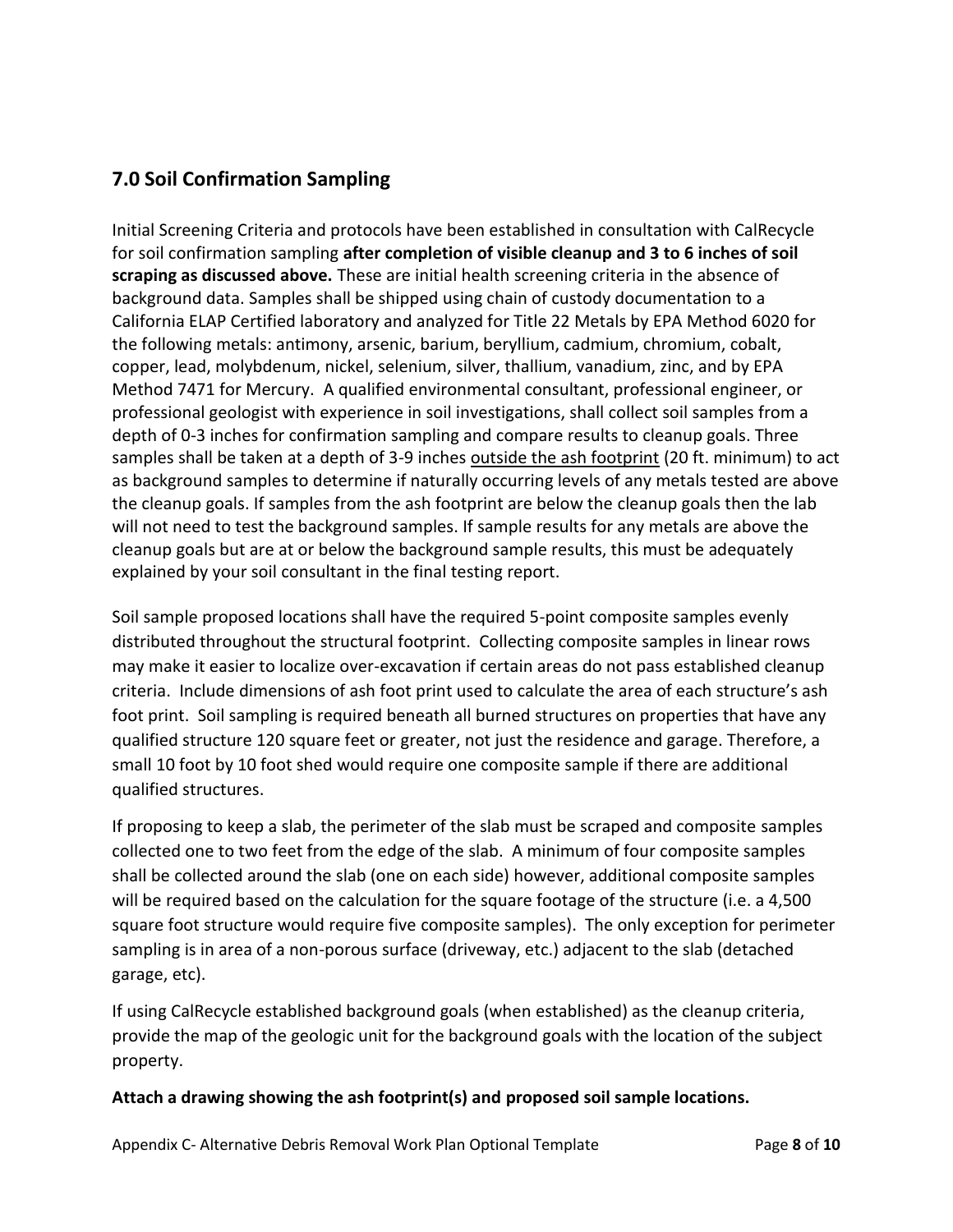| Soil Consultant Collecting Samples |
|------------------------------------|
| Name:                              |
|                                    |
| License No.                        |
| State-certified Laboratory         |
| Name:                              |
|                                    |

Phone:

| <b>Initial Health Screening Criteria for Soil</b> |                              |                      |  |  |
|---------------------------------------------------|------------------------------|----------------------|--|--|
| Analyte                                           | Health Screening Level mg/Kg | Cleanup Level        |  |  |
| Antimony                                          | 30                           | <b>Health Screen</b> |  |  |
| Arsenic                                           | 0.07                         | <b>Health Screen</b> |  |  |
| <b>Barium</b>                                     | 5,200                        | <b>Health Screen</b> |  |  |
| Beryllium                                         | 15                           | <b>Health Screen</b> |  |  |
| Cadmium                                           | 1.7                          | <b>Health Screen</b> |  |  |
| Chromium                                          | 36,000                       | <b>Health Screen</b> |  |  |
| Cobalt                                            | 23                           | <b>Health Screen</b> |  |  |
| Copper                                            | 3,000                        | <b>Health Screen</b> |  |  |
| Lead                                              | 80                           | <b>Health Screen</b> |  |  |
| Mercury                                           | 5.1                          | <b>Health Screen</b> |  |  |
| Molybdenum                                        | 380                          | <b>Health Screen</b> |  |  |
| Nickel                                            | 490                          | <b>Health Screen</b> |  |  |
| Selenium                                          | 380                          | <b>Health Screen</b> |  |  |
| Silver                                            | 380                          | <b>Health Screen</b> |  |  |
| Thallium                                          | 5                            | <b>Health Screen</b> |  |  |
| Vanadium                                          | 390                          | <b>Health Screen</b> |  |  |
| Zinc                                              | 23,000                       | <b>Health Screen</b> |  |  |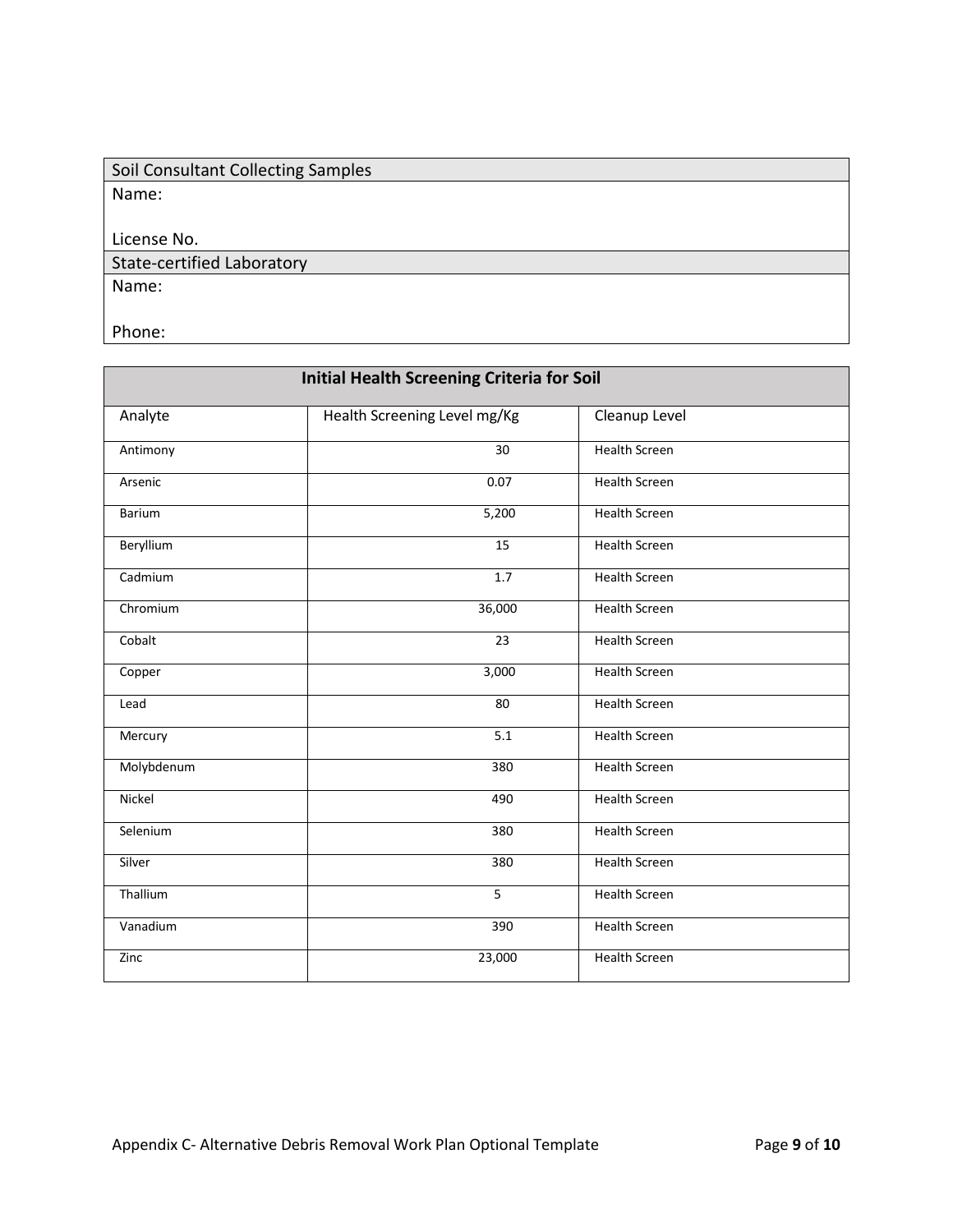### **7.0 Hazard Trees**

Plumas County Public Works will administer the Hazard Tree Program. Contact Public Works at 530-283-6268 for questions about this program.

Plumas County Public Works will administer the Hazard Tree Program. In the Work Plan, the Hazard trees are

**\_\_\_\_\_\_\_\_\_\_\_\_\_\_\_\_\_\_\_\_\_\_\_\_\_\_\_\_\_\_\_\_\_\_\_\_\_\_\_\_\_\_\_\_ \_\_\_\_\_\_\_\_\_\_\_\_\_\_\_\_\_\_\_\_\_**

Signature Date

#### **8.0 Signatures**

| Property Owner Signature (Required): | Date: |
|--------------------------------------|-------|
|                                      |       |
| <b>Contractor Signature:</b>         | Date: |

#### **9.0 Attachments**

**Include vicinity map, plan maps, photographs, drawings, laboratory test results, and other documentation as appropriate.**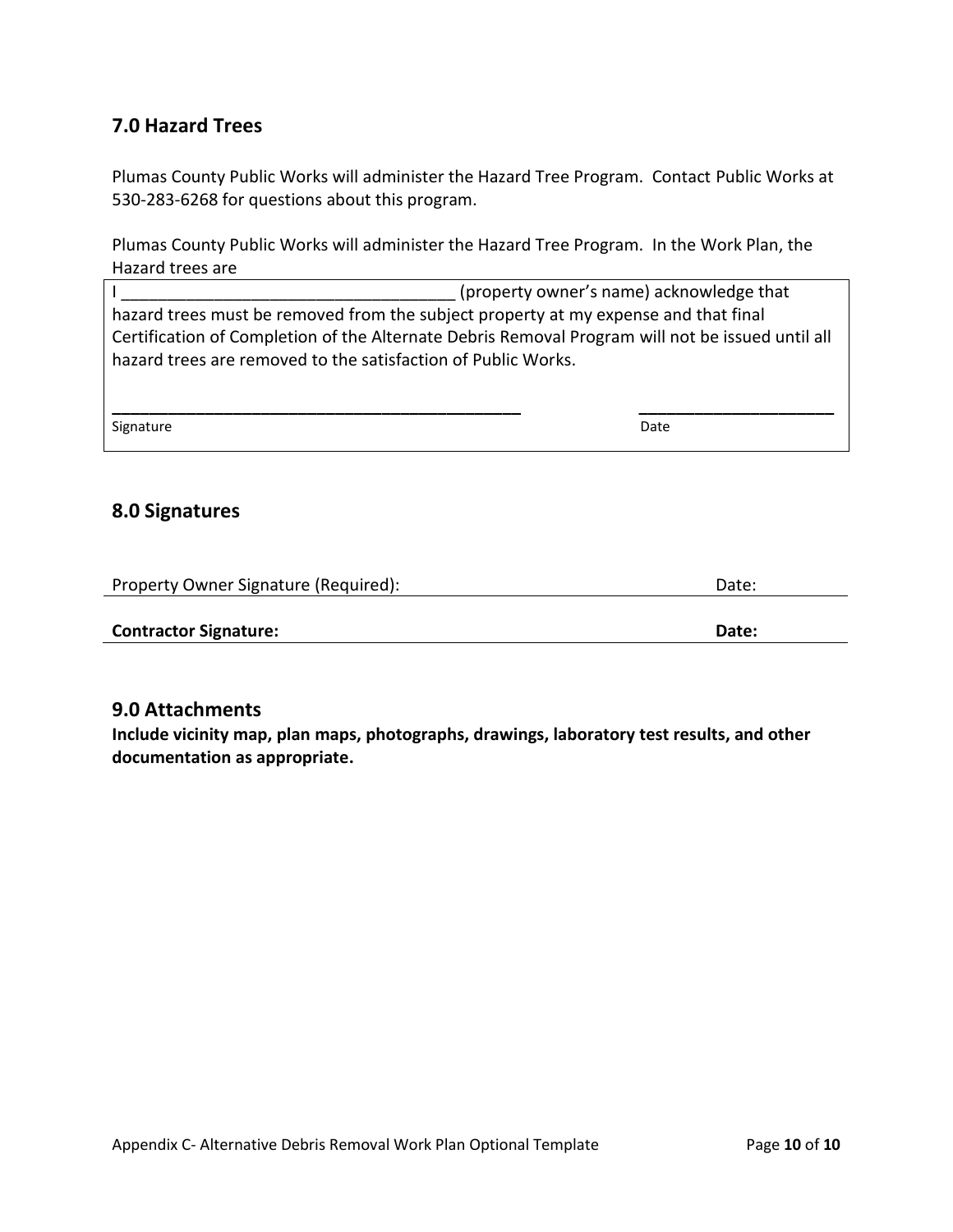

270 County Hospital Road, Ste. 127, Quincy CA 95971 Phone: (530) 283-7080 ~ email: [altprogram@countyofplumas.com](mailto:altprogram@countyofplumas.com)

# **Beckwourth and Dixie Fire Debris Removal**

## **Solid Waste Disposal & Recycling Facilities**

<span id="page-35-0"></span>The lists on this page are incomplete and other facilities in the region may accept waste, recycling, concrete and asphalt. The Alternative Program does not *require* owners/contractors to bring waste to any specific facility listed on this page. However, these are the closest facilities that are approved by the State to accept fire debris wastes or recyclables. Please call any facility you may wish to use to check their days and hours of operation.

| <b>Facility Name</b>        | <b>Facility Address/Phone</b> | <b>Materials Accepted</b>       |
|-----------------------------|-------------------------------|---------------------------------|
| Anderson Landfill           | 18703 Cambridge Rd,           | Metal/Concrete/Asphalt,         |
|                             | Anderson/ (530) 347-5236      | <b>Non-Friable Asbestos,</b>    |
|                             |                               | Ash/Debris & Contaminated       |
|                             |                               | Soils                           |
|                             |                               | Tonnage limits & Disposal fees  |
|                             |                               | under review and subject to     |
|                             |                               | change.                         |
|                             |                               |                                 |
| <b>Recology Ostrom Road</b> | 5900 Ostrom Rd.,              | Concrete/Asphalt                |
| Landfill                    | Wheatland/ (530) 743-6321     | <b>Non-Friable Asbestos,</b>    |
|                             |                               | Ash/Debris                      |
|                             |                               | (not open to the general public |
|                             |                               | -contracted commercial waste    |
|                             |                               | Haulers by prior arrangement    |
|                             |                               | only)                           |
|                             |                               |                                 |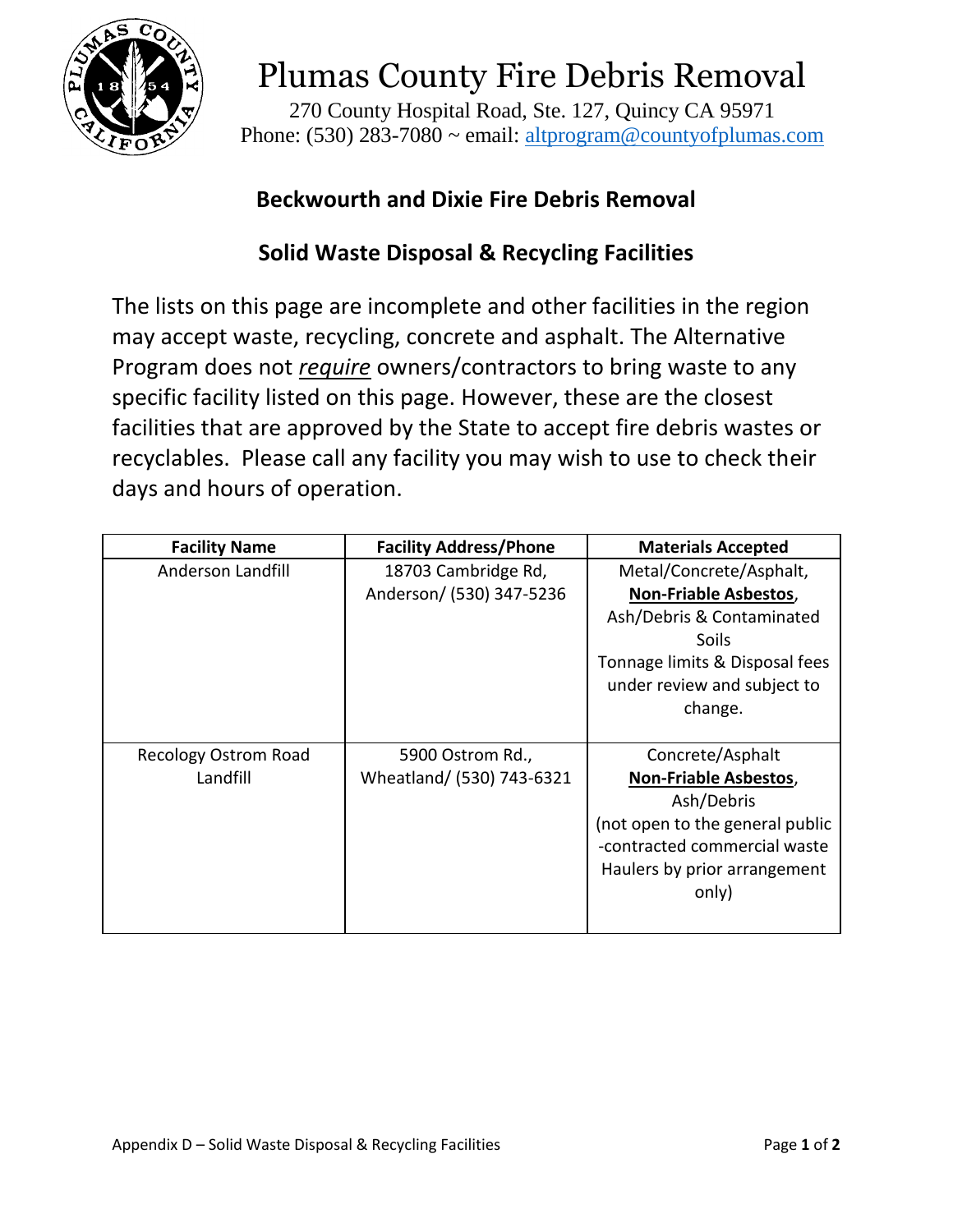| Recology Hay Road            | 6426 Hay Road<br>Vacaville/ (707) 564-8437              | Clean concrete<br>Friable Asbestos, Non-Friable<br><b>Asbestos</b><br>Ash/Debris & Contaminated<br>Soils<br>(See Recology website for<br>information on handling of<br>"Special Wastes") |
|------------------------------|---------------------------------------------------------|------------------------------------------------------------------------------------------------------------------------------------------------------------------------------------------|
| <b>Franklin Construction</b> | 1019 Neal Road<br>Paradise/ (530) 343-9600              | Concrete/Asphalt                                                                                                                                                                         |
| Chico Scrap Metal            | 878 E. 20 <sup>th</sup> Street<br>Chico/ (530) 343-7166 | <b>Scrap Metal</b>                                                                                                                                                                       |
| Chico Scrap Metal-South      | 766 Oroville Chico Highway<br>Durham/ (530) 345-6241    | <b>Scrap Metal</b>                                                                                                                                                                       |
| <b>NorCal Recyclers</b>      | 1855 Kusel Road<br>Oroville/ (530) 532-0262             | <b>Scrap Metal</b>                                                                                                                                                                       |
| <b>Crown Metals</b>          | 4801 Feather River Blvd.<br>Oroville/ (530) 533-7718    | <b>Scrap Metal</b>                                                                                                                                                                       |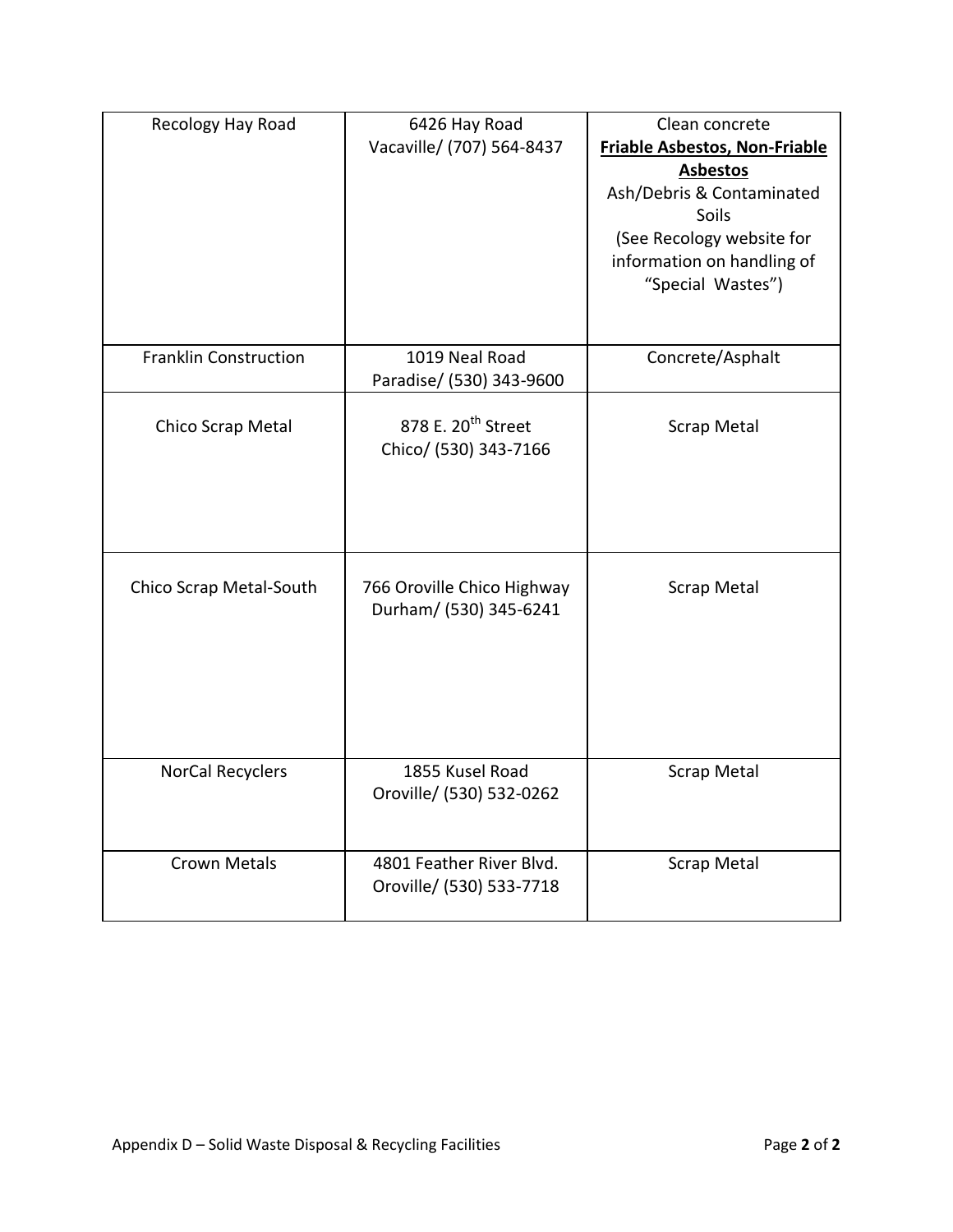

270 County Hospital Road, Ste. 127, Quincy CA 95971 Phone: (530) 283-7080 ~ email: [altprogram@countyofplumas.com](mailto:altprogram@countyofplumas.com)

# **Beckwourth Complex and Dixie Fires**

## **Asbestos and Hazardous Waste Service Providers**

<span id="page-37-0"></span>Burn sites should be evaluated for asbestos and hazardous waste; identified asbestos and hazardous waste shall be properly disposed of prior to commencement of demolition work and debris removal. Some of the listed consultants can perform all of these services, while others can only perform some of the services. Companies listed with (A) can perform asbestos work, while companies listed (HW) can perform hazardous waste work.

A list of California Certified Asbestos Consultants is available at

[http://www.dir.ca.gov/databases/doshcaccsst/caccsst\\_query\\_1.html](http://www.dir.ca.gov/databases/doshcaccsst/caccsst_query_1.html) (see Search function at the bottom of the web page – enter a CAC name or click on "View Entire Listing"). l Hazardous waste removal companies are listed in the Yellow Pages telephone directory under "Hazardous Material Control & Removal" or internet search engines. Please check the California Contractors State License Board's website at

<https://www2.cslb.ca.gov/onlineservices/CheckLicenseII/ZipCodeSearch.aspx> to verify that any contractor or company that you hire has the proper certifications to perform the type of work required on your property.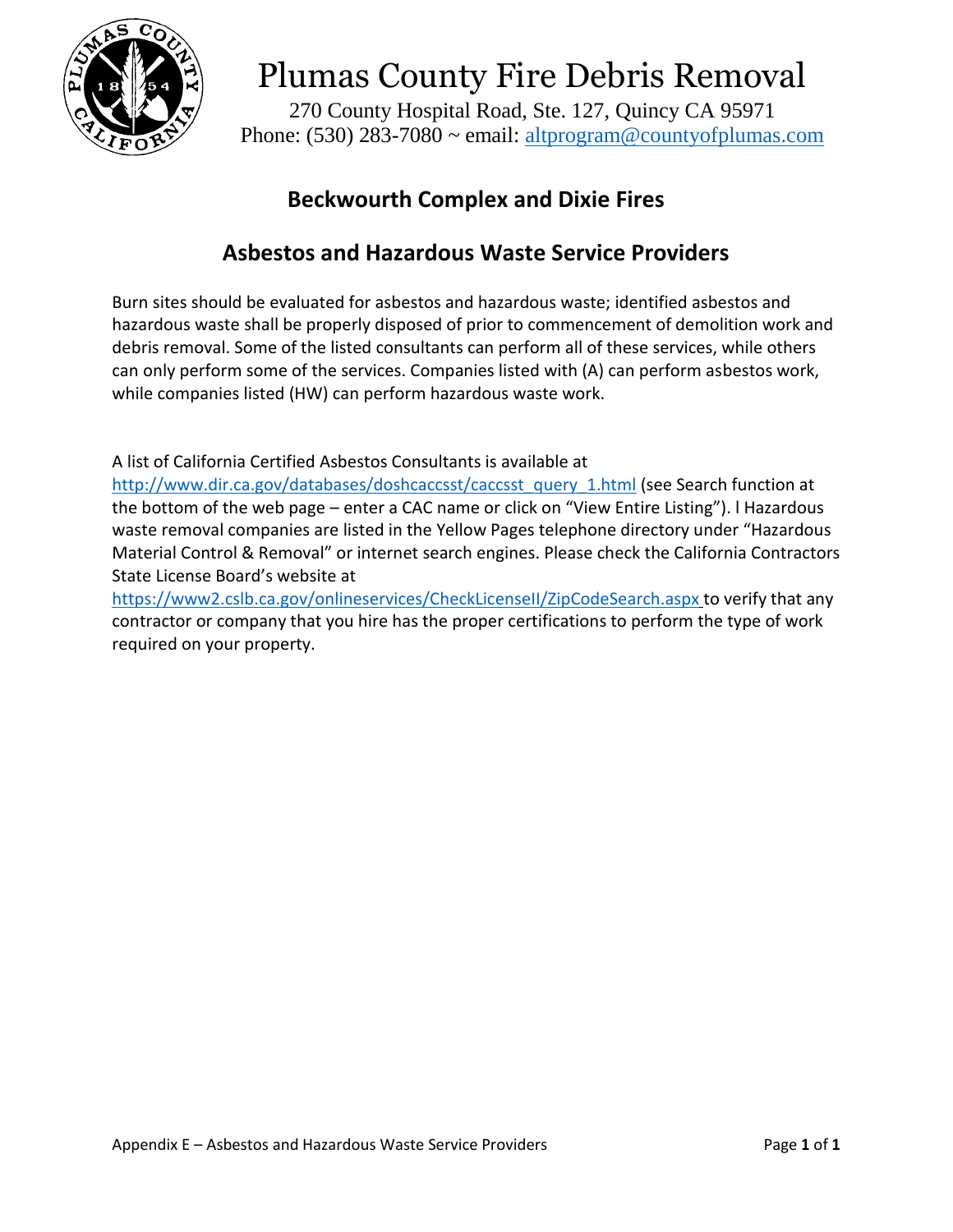

270 County Hospital Road, Ste. 127, Quincy CA 95971 Phone: (530) 283-7080  $\sim$  email: [altprogram@countyofplumas.com](mailto:altprogram@countyofplumas.com)

# **ALTERNATIVE FIRE DEBRIS REMOVAL PROGRAM CLEANUP COMPLETION CERTIFICATION**

<span id="page-38-0"></span>**What is the purpose of this form?** The purpose of this form is to certify that your parcel has been properly cleaned and the removal of hazardous wastes, ash, debris and hazard trees has been completed. This form will be used to certify property owner or contractor cleanup completion so that building permits can be approved.

**Who needs to complete this form?** Property owners who elect *not* to participate in the Government (Cal OES) Program and choose to clean up their property with a qualified contractor and consultants in the Alternative Program.

| A. Program Participation<br>$\Box$ Yes, I completed the "Alternative Fire Debris Removal Program Application" |                                                                   |                                                                                                                                                                                                                                                                      |  |  |  |  |  |
|---------------------------------------------------------------------------------------------------------------|-------------------------------------------------------------------|----------------------------------------------------------------------------------------------------------------------------------------------------------------------------------------------------------------------------------------------------------------------|--|--|--|--|--|
|                                                                                                               |                                                                   | <b>B.</b> Asbestos Waste Screening<br>Contractor Name: Mame: Manual According Manual According License Number: Manual According Manual According Manual According Manual According Manual According Manual According Manual According Manual According Manual Accord |  |  |  |  |  |
|                                                                                                               |                                                                   | Determination based on inspection:                                                                                                                                                                                                                                   |  |  |  |  |  |
|                                                                                                               |                                                                   | Attach sample results, if applicable.                                                                                                                                                                                                                                |  |  |  |  |  |
|                                                                                                               |                                                                   | Consultant Name: Consultant Name: Certification Number:                                                                                                                                                                                                              |  |  |  |  |  |
|                                                                                                               |                                                                   |                                                                                                                                                                                                                                                                      |  |  |  |  |  |
|                                                                                                               | If Asbestos was present, attach asbestos waste disposal receipts. |                                                                                                                                                                                                                                                                      |  |  |  |  |  |
|                                                                                                               |                                                                   | C. Household Hazardous Waste and Asbestos Screening and Disposal                                                                                                                                                                                                     |  |  |  |  |  |
|                                                                                                               |                                                                   |                                                                                                                                                                                                                                                                      |  |  |  |  |  |

**Provide disposal receipt documentation for all household hazardous waste identified and removed for proper disposal.**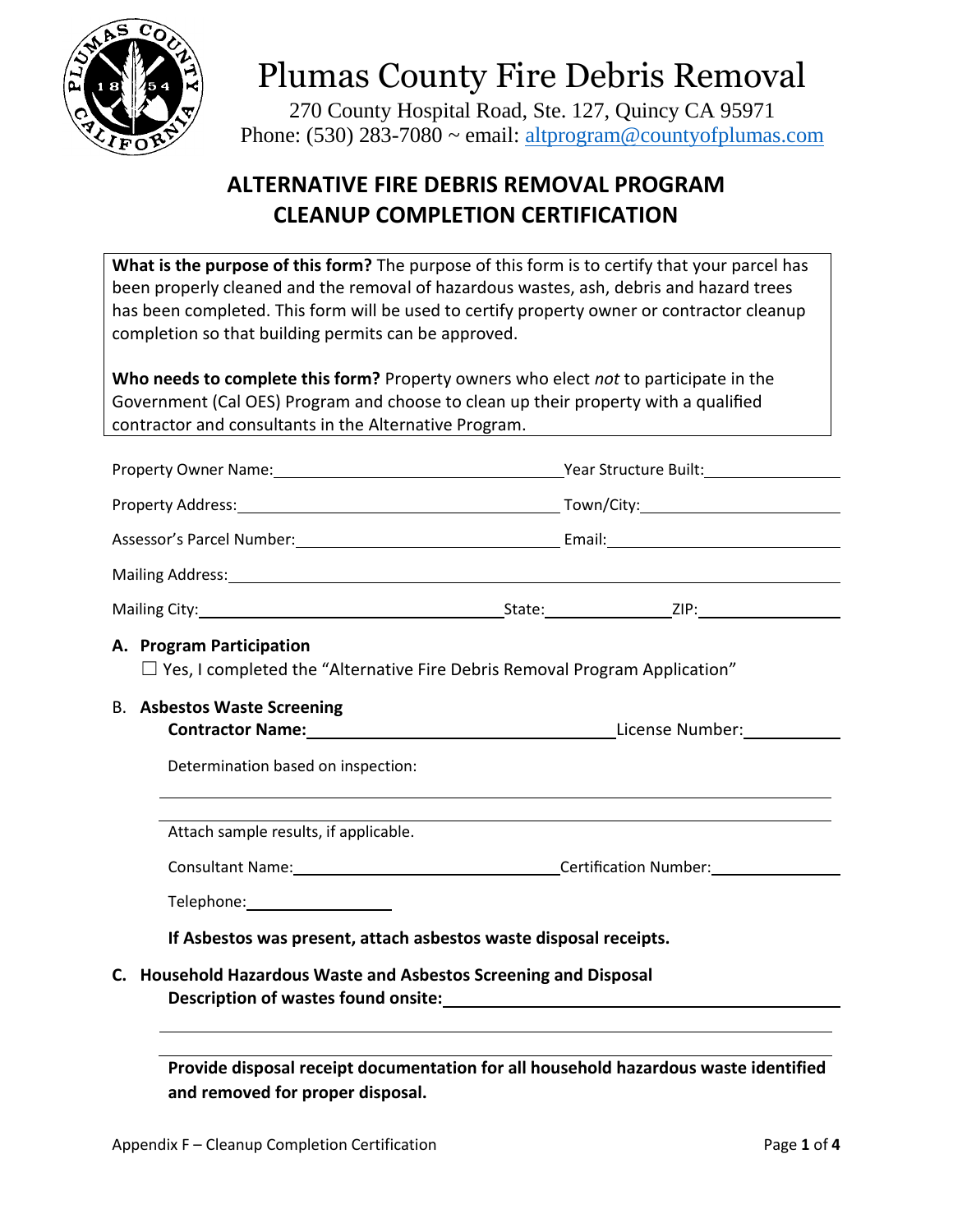### **D. Ash, Debris and Soil Disposal**

|    |    | 1. The ash, debris and soil was removed and disposed of by:<br>$\Box$ Licensed Contractor<br>□ Hauler Contractor                             |                                                                                                                                                                                                                                     |  |  |
|----|----|----------------------------------------------------------------------------------------------------------------------------------------------|-------------------------------------------------------------------------------------------------------------------------------------------------------------------------------------------------------------------------------------|--|--|
|    |    |                                                                                                                                              | Name: Name: Name: Name: Name: Name: Name: Name: Name: Name: Name: Name: Name: Name: Name: Name: Name: Name: Name: Name: Name: Name: Name: Name: Name: Name: Name: Name: Name: Name: Name: Name: Name: Name: Name: Name: Name:       |  |  |
|    |    |                                                                                                                                              |                                                                                                                                                                                                                                     |  |  |
|    |    |                                                                                                                                              | License Number: _________________________________License Type: __________________                                                                                                                                                   |  |  |
|    |    |                                                                                                                                              | Date of Completion: [100] (Attach disposal facility documentation)                                                                                                                                                                  |  |  |
|    | 2. |                                                                                                                                              | The ash, debris, and soil from my property was disposed at the following facility(s):                                                                                                                                               |  |  |
|    |    |                                                                                                                                              |                                                                                                                                                                                                                                     |  |  |
|    |    |                                                                                                                                              |                                                                                                                                                                                                                                     |  |  |
|    |    |                                                                                                                                              |                                                                                                                                                                                                                                     |  |  |
|    |    |                                                                                                                                              |                                                                                                                                                                                                                                     |  |  |
|    |    |                                                                                                                                              |                                                                                                                                                                                                                                     |  |  |
|    |    |                                                                                                                                              |                                                                                                                                                                                                                                     |  |  |
|    | 1. | <b>E.</b> Waste Metal Recycling<br>Waste metal was removed and disposed of by:<br>□Hauler Contractor<br>$\Box$ Licensed Contractor           |                                                                                                                                                                                                                                     |  |  |
|    |    |                                                                                                                                              | Name: <u>Name:</u> Name: Name: Number: Number: Number: Number: Number: Number: Number: Number: Number: Number: Number: Number: Number: Number: Number: Number: Number: Number: Number: Number: Number: Number: Number: Number: Numb |  |  |
|    |    |                                                                                                                                              |                                                                                                                                                                                                                                     |  |  |
|    |    |                                                                                                                                              |                                                                                                                                                                                                                                     |  |  |
|    |    |                                                                                                                                              | 2. The waste metal from my property was taken for recycling to the following facility(s):                                                                                                                                           |  |  |
|    |    |                                                                                                                                              |                                                                                                                                                                                                                                     |  |  |
| F. |    | Inert Waste (Concrete and Masonry) Disposal/Recycling<br>1. The inert waste was removed and disposed of by:<br>$\Box$ Licensed contractor    | $\Box$ Hauler Contractor                                                                                                                                                                                                            |  |  |
|    |    | If you checked "Hauler/Myself" go to Part E2 below. If you checked "Licensed<br>Contractor," please provide the following information below: |                                                                                                                                                                                                                                     |  |  |
|    |    |                                                                                                                                              |                                                                                                                                                                                                                                     |  |  |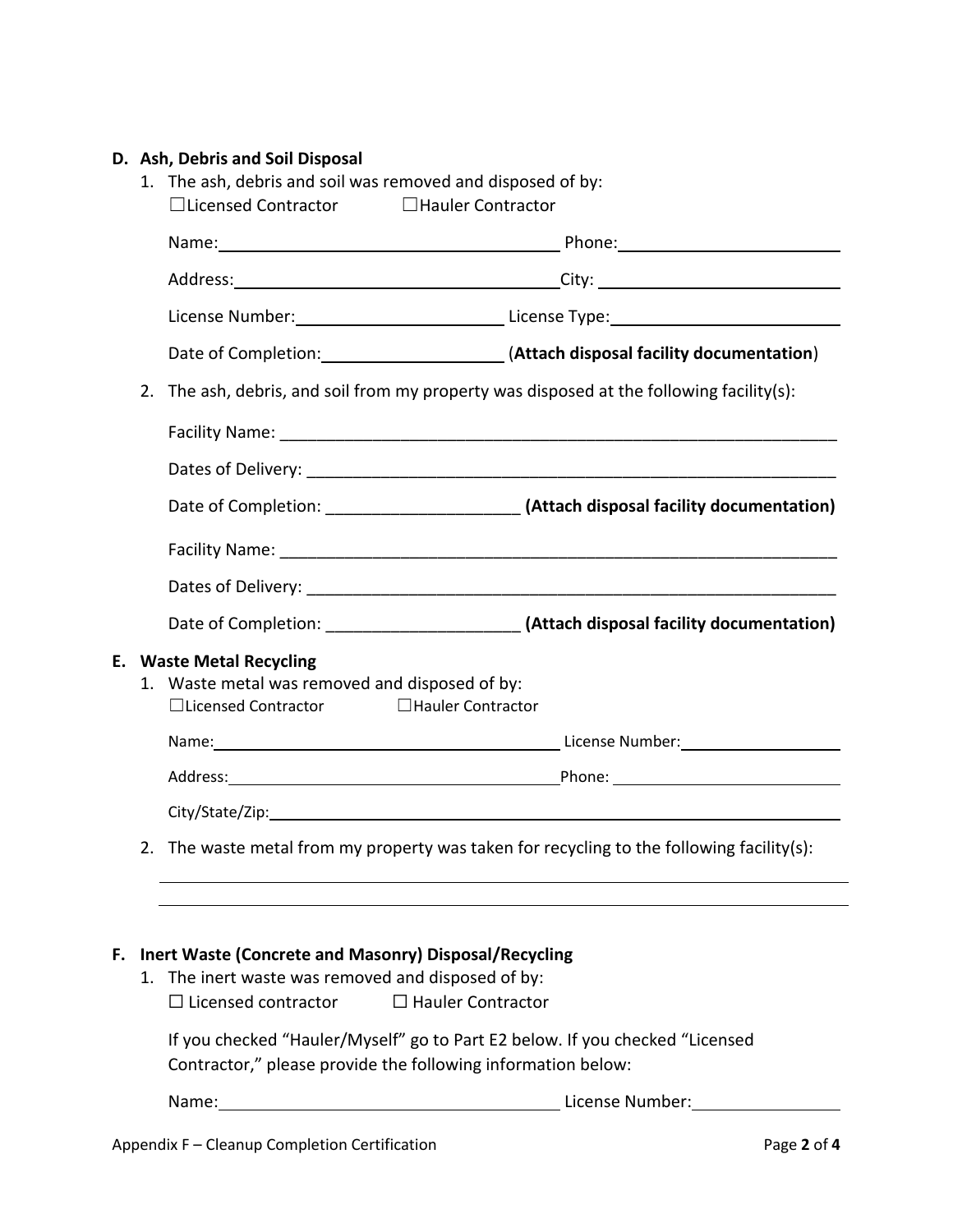| Address:        | Phone: |
|-----------------|--------|
| City/State/Zip: |        |

2. The inert waste from my property was disposed at the following facility(s):

| Facility Name:       |  |  |
|----------------------|--|--|
| Date(s) of Delivery: |  |  |
| Date of Completion:  |  |  |

(**Attach disposal facility documentation**)

#### **G. Cleanup Confirmation Sampling Results**

1. Consultant Name: License Number:

Please attach a copy of the consultant's report containing the sampling locations, test results, analysis and conclusions. **Include a table with analytical results comparing all results with State Health cleanup criteria.**

#### **H. Hazard Trees**

1. Hazard trees were evaluated and removed from my property by: ☐Licensed Arborist ☐Registered Professional Forester

| Name:                                                                                | Phone:              |  |
|--------------------------------------------------------------------------------------|---------------------|--|
| Address:                                                                             | City:               |  |
| License Number:<br>$(A + b)$ and $(A + b)$ and $(A + b)$ and $(A + b)$ and $(A + b)$ | Date of Completion: |  |

#### (**Attach copy of documentation**)

#### **I. Property Owner Certification and Indemnification**

I hereby certify that all identifiable asbestos, household hazardous waste, burn ash and contaminated soil that may have been generated by the 2021 Beckwourth and Dixie Fires on my property and identified in this document have been identified, removed and properly disposed of or recycled. I understand that since cleanup of the property was performed under my direction, the County of Plumas cannot certify that cleanup was adequate until I submit proof of cleanup and soil testing.

I agree to accept all responsibility for loss or damage to any person or entity, including the County of Plumas and to defend and indemnify, hold harmless, and release County of